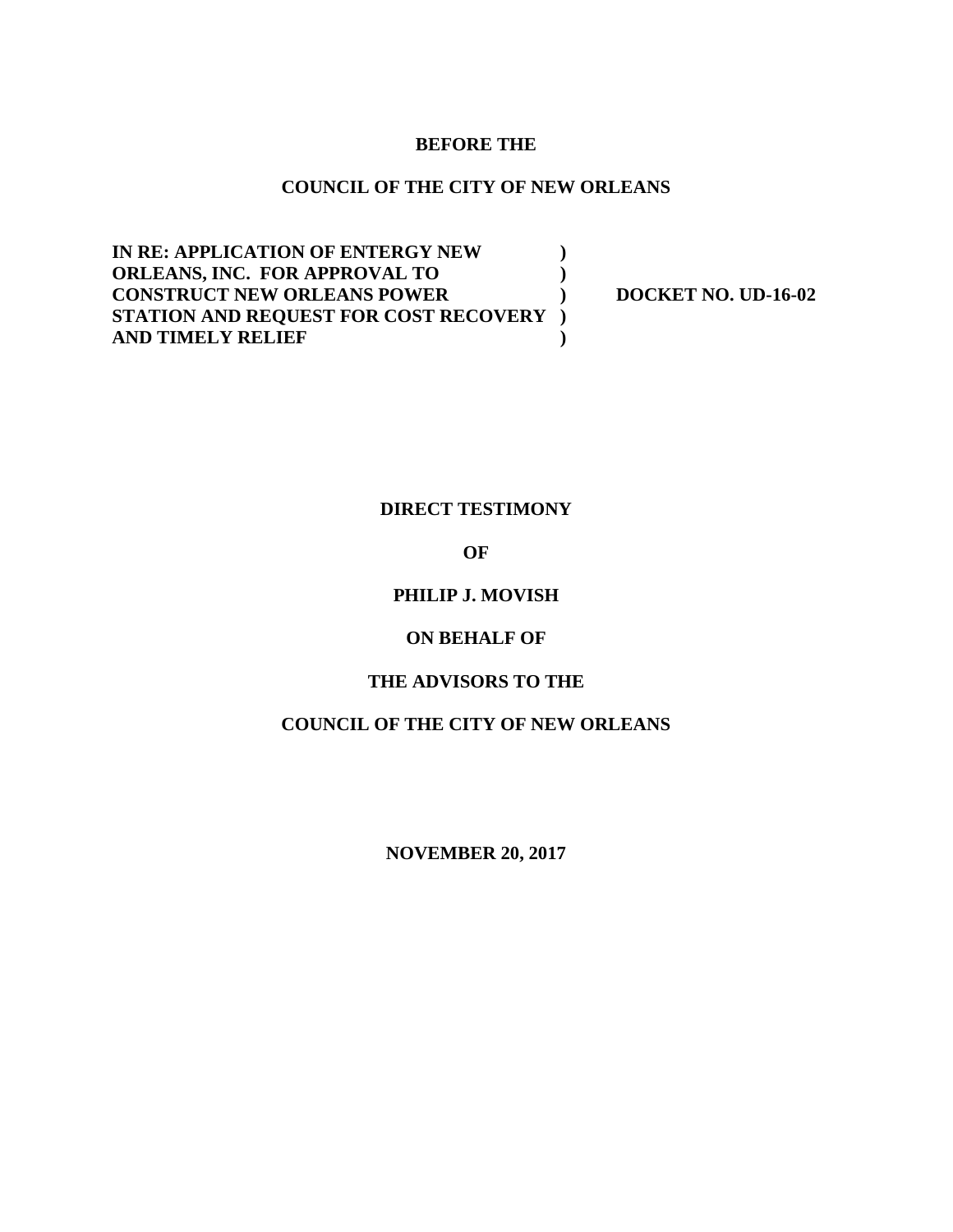Exhibit No. \_\_\_ (PJM-1) Docket No. UD-16-02 Page 1 of 52

### **PREPARED DIRECT TESTIMONY**

**OF**

#### **PHILIP J. MOVISH**

### **I. INTRODUCTION**

# **Q. PLEASE STATE YOUR NAME, BUSINESS ADDRESS AND OCCUPATION.**

 **A.** My name is Philip J. Movish. My business address is 8055 East Tufts Avenue, Suite 1250, Denver, Colorado. I am an Executive Consultant with the firm Legend Consulting Group Limited ("Legend").

### **Q. ON WHOSE BEHALF DO YOU APPEAR IN THIS PROCEEDING?**

 **A.** I am presenting testimony on behalf of the Advisors to the Council of the City of New Orleans ("Council" or "CNO"). The Council regulates the rates, terms, and conditions of electric and gas service of Entergy New Orleans, Inc. ("ENO"). ENO is one of the 0 Entergy Operating Companies<sup>1</sup> and is a wholly-owned subsidiary of Entergy Corporation ("Entergy").

# **Q. PLEASE SUMMARIZE YOUR RELEVANT EDUCATIONAL BACKGROUND AND PROFESSIONAL EXPERIENCE.**

<span id="page-1-0"></span>**A.** Exhibit No. (PJM-2) provides a summary of my relevant education and professional experience and Exhibit No. \_\_\_\_(PJM-3) lists my previous testimony.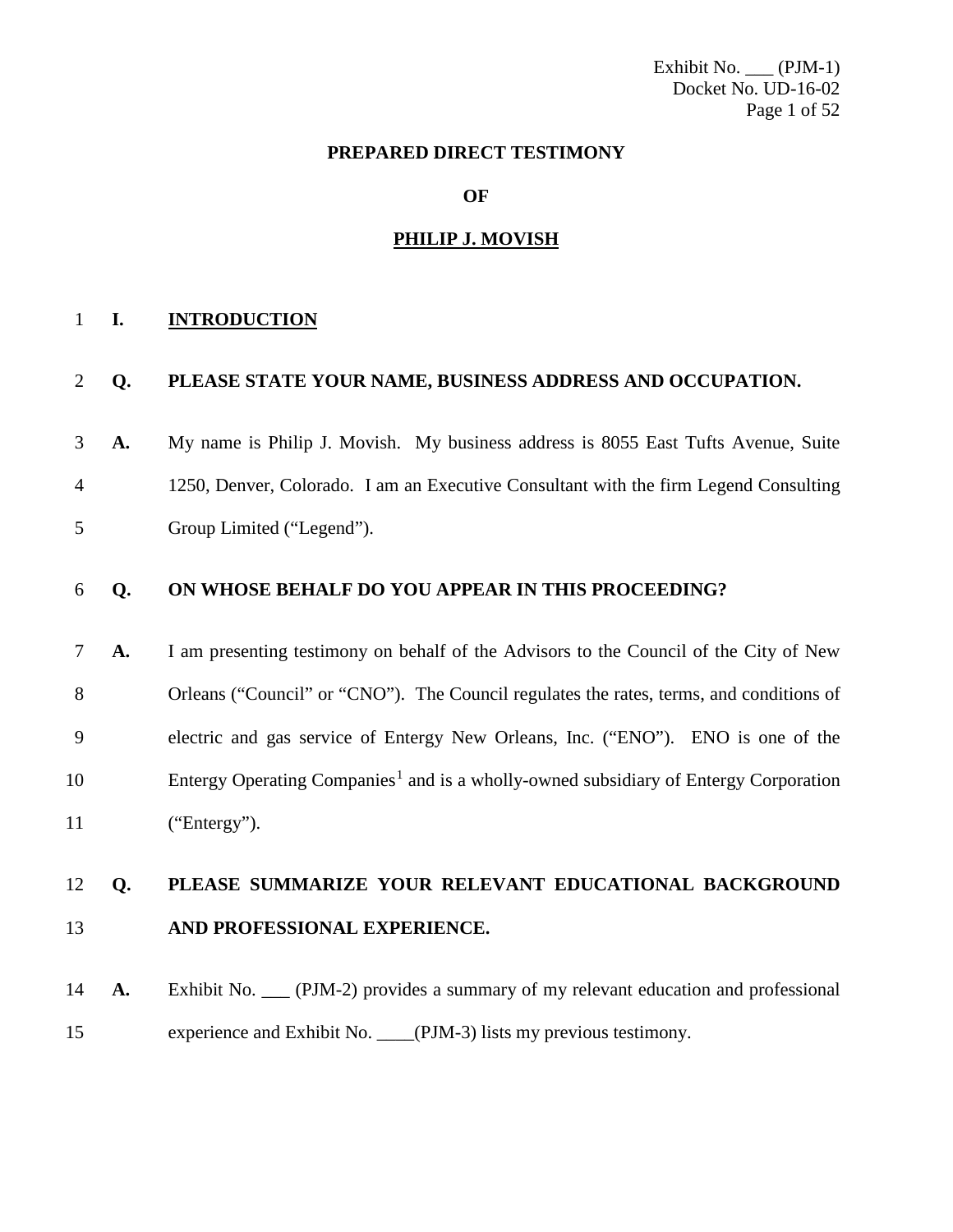| $\mathbf{1}$   | Q. | PLEASE DESCRIBE YOUR UTILITY TRANSMISSION & DISTRIBUTION                                                                                                                                           |
|----------------|----|----------------------------------------------------------------------------------------------------------------------------------------------------------------------------------------------------|
| 2              |    | PLANNING AND OPERATIONS EXPERIENCE.                                                                                                                                                                |
| 3              | A. | I have been employed in the electric utility industry professionally for forty-seven years,                                                                                                        |
| 4              |    | both for publicly-owned utilities and investor-owned utilities, and utility consulting firms.                                                                                                      |
| 5              |    | In that time, my career has centered on transmission and distribution system planning,                                                                                                             |
| 6              |    | project commissioning, and operations. My representative project experience includes:                                                                                                              |
| 7<br>8<br>9    |    | Responsible annually for the performance of load flow and stability studies and<br>$\bullet$<br>development of ten-year transmission expansion plans for a northeastern Investor<br>Owned Utility. |
| 10             |    | Commissioning and startup of newly constructed transmission substations.<br>$\bullet$                                                                                                              |
| 11<br>12       |    | Planning studies investigating the proposed installation of a 345 kV transmission<br>phase shifter.                                                                                                |
| 13             |    | Storm restoration transmission damage assessments and repair coordination.<br>$\bullet$                                                                                                            |
| 14             |    | Transmission outage coordination with system operating personnel.<br>٠                                                                                                                             |
| 15<br>16       |    | Commissioning of under-frequency load shedding relay protection schemes and<br>$\bullet$<br>remote wireless substation voltage control systems.                                                    |
| 17<br>18       |    | Member of the New England Power Pool ("NEPOOL") Transmission Planning<br>$\bullet$<br>Committee performing regional transmission load flow studies.                                                |
| 19<br>20<br>21 |    | Responsible for performance of load flow and stability studies of a proposed 800<br>mile bipolar three terminal HVDC transmission project between Canada and the<br>U.S.                           |
| 22<br>23       |    | Transmission siting and interconnection studies for numerous proposed<br>٠<br>generating facilities.                                                                                               |
| 24<br>25       |    | Member of the Mid-Continent Area Power Pool ("MAPP") Generation Reliability<br>٠<br>Committee performing regional load flow studies.                                                               |

<sup>&</sup>lt;sup>1</sup> The Entergy Operating Companies ("Operating Companies") are Entergy Arkansas, Inc. ("EAI"); Entergy Louisiana, LLC ("ELL"); Entergy Mississippi, Inc. ("EMI"); Entergy Texas, Inc. ("ETI"); and ENO.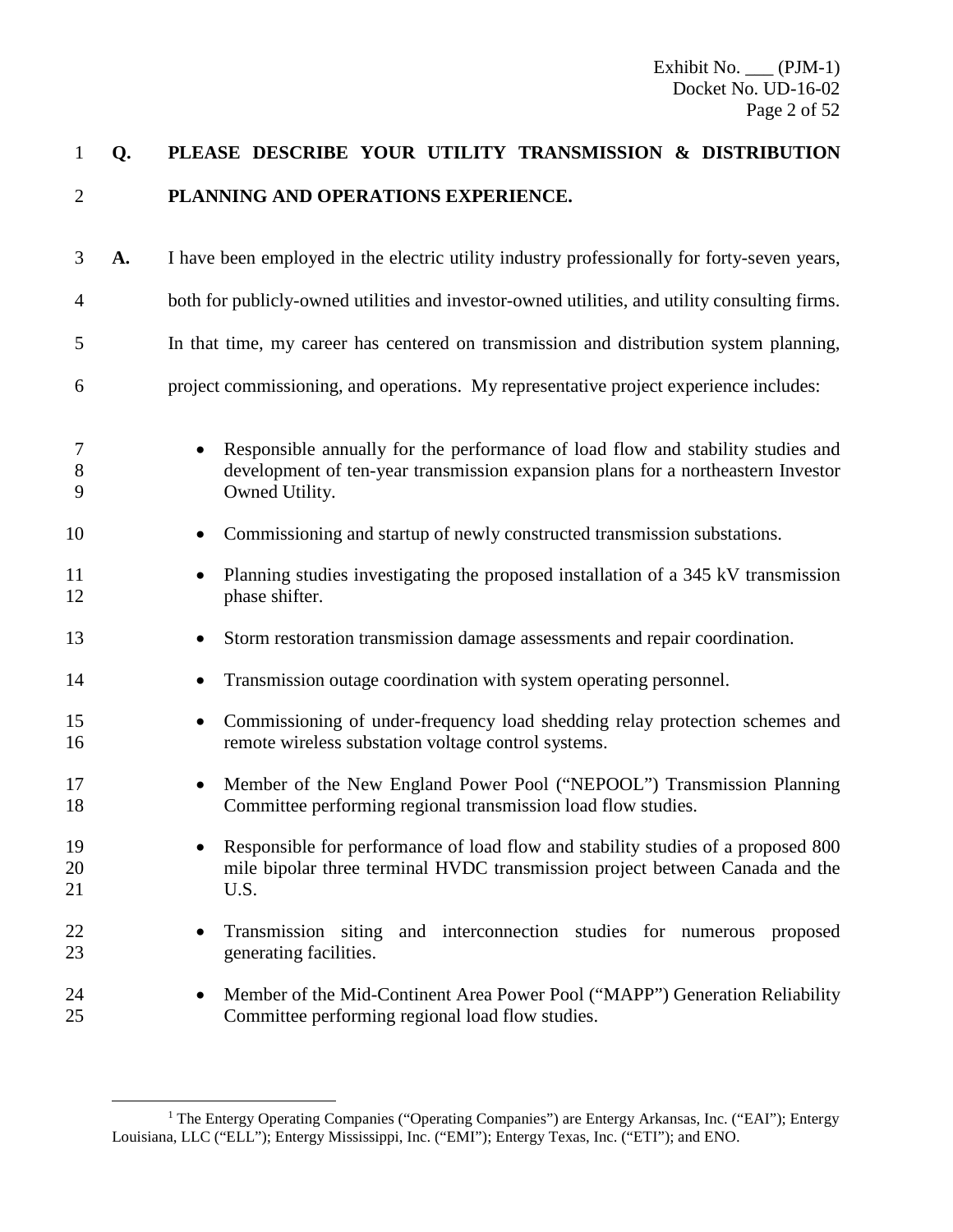• Performance of load flow studies concerning numerous generating facility projects, both domestically and internationally. • Involved in every ENO transmission and distribution matter that has come before the Council in the past twenty years including the rebuilding of ENO's transmission and distribution systems after Hurricane Katrina. • Member of the Entergy Regional State Committee Working Group ("ERSCWG") as a designated representative of the Council involved in the analysis of MISO transmission matters. • Member Proxy of the Organization of MISO States on behalf of the Council involved in analyzing and developing state regulatory positions on MISO matters. **Q. WHAT IS THE PURPOSE OF YOUR TESTIMONY? A.** The purpose of my testimony is to provide the results of my review related to 1) ENO's June 20, 2016, "*Application of Entergy New Orleans, Inc. for Approval to Construct New Orleans Power Station and Request for Cost Recovery and Timely Relief*" ("Initial Application"), 2) ENO's November 18, 2016 Supplemental Direct Testimony ("Supplemental Testimony") and, 3) ENO's July 6, 2016, *"Supplemental and Amending Application of Entergy New Orleans, Inc. for Approval to Construct New Orleans Power Station and Request for Cost Recovery and Timely Relief"* ("Supplemental Application"). I refer to the Initial Application, November 18, 2016 Supplemental Direct Testimony, and the Supplemental Application collectively as the "Application". Further, based upon that review, to provide my conclusions regarding the Application to the Council. My testimony concentrates on my evaluation of the proposed alternatives ENO has presented in the Application, from a transmission reliability and operational risk basis. **Q. PLEASE SUMMARIZE YOUR MAJOR CONCLUSIONS.**

 **A.** In my testimony, I present my review of ENO's application to construct NOPS based on 26 the need to mitigate ENO's transmission reliability issues. From my review, I conclude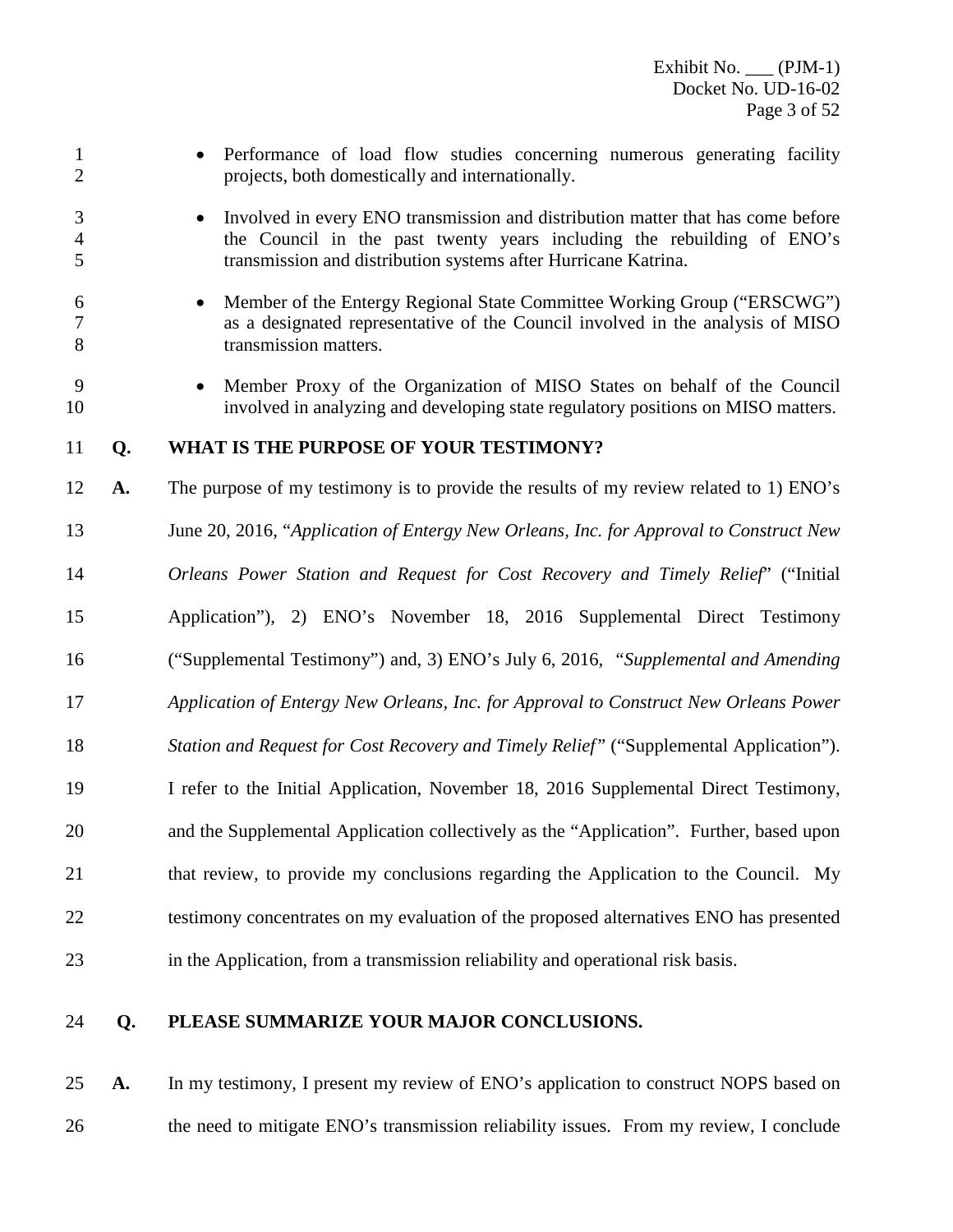that the CT Alternative would fully mitigate ENO's transmission reliability issues without the need to construct any transmission upgrades. However, as Advisor Witness Joseph Rogers has testified ENO has not justified the capacity need of the CT Alternative and has concerns related to its operational limitations. Given ENO's stated constructability issues and unknowns concerning ENO's accomplishment of required transmission upgrades needed to mitigate its transmission reliability issues, I conclude that the Transmission Alternative, either with or without the inclusion of 2 percent DSM and solar photovoltaic PV capacity, presents significant reliability risk to New Orleans customers. As noted, to the extent the Council approves proceeding with this option absent the demonstration that it is realistically achievable given the number of unknowns related to the feasibility of constructing needed transmission upgrades, ENO should demonstrate to the Council that its proposed transmission upgrade projects can be timely constructed, the refined cost of each project, the potential impacts of project delay on ENO's transmission reliability, and the definitive total costs for the alternative prior to final approval.

 I conclude that, of the cases modeled, my preferred alternative is construction of the Reciprocating Internal Combustion Engine ("RICE") generator sets ("RICE Alternative"), with or without consideration of 2 percent DSM and solarPV capacity, including the transmission upgrades required to fully mitigate ENO's transmission reliability issues. The RICE Alternative presents the least risk compared to both the CT Alternative and the Transmission Alternative. If selected, the RICE Alternative also would provide other significant benefits to New Orleans, including operational flexibility, dynamic system support for voltage regulation, on-site black start capacity to support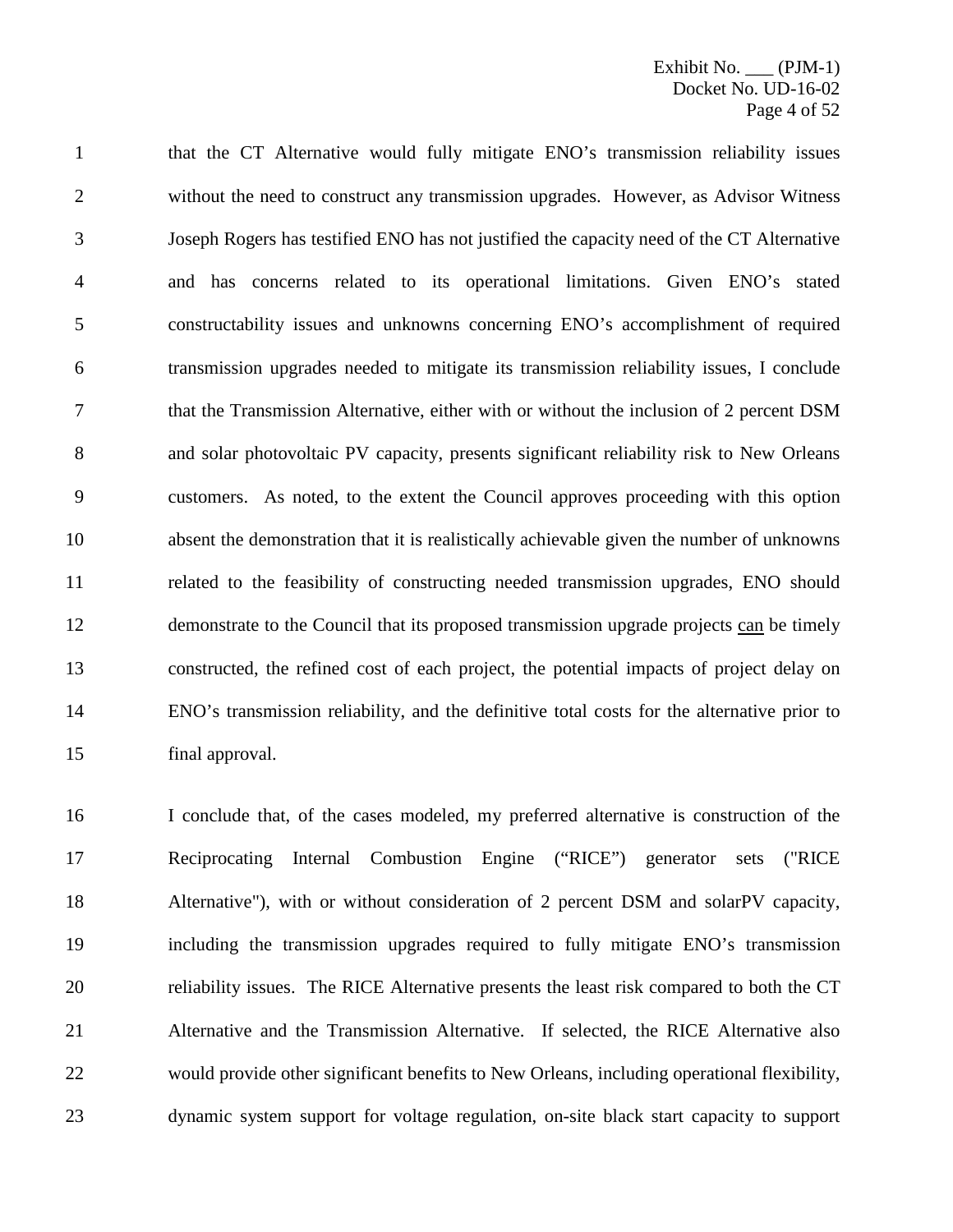restoration of service after a major outage or storm event, and the ability to provide a source of power to ENO's critical loads in the event of an outage. Further, the RICE Alternative, subject to further study, could potentially provide a source of power for the Sewerage & Water Board's ("S&WB") Carrolton facility in the event that S&WB's generation was impaired or inoperable.

 In considering the alternatives ENO has presented, it is important to note that inconsistencies in assumptions exist in ENO's transmission reliability analysis model. Namely the updated load forecast doesn't correctly account for the Council's 2 percent DSM goal. In addition, the capacity value of installed solar PV capacity is in disagreement with ENO's economic analysis in the amount of 15 MW per 100 MW of installed solar PV capacity. The impact of these inconsistencies on the study results is unknown. For this reason, ENO should be directed by the Council to demonstrate that such assumptions have been applied correctly in its analyses.

### **II. ENO'S APPLICATION BEFORE THE COUNCIL**

### **Q. WHAT IS ENO SEEKING IN ITS APPLICATION IN THIS DOCKET?**

 **A.** In the Supplemental Application, ENO seeks authorization to proceed with constructing the New Orleans Power Station ("NOPS" or the "Project"). In the Initial Application, the Project consisted of an approximately 226 MW (summer rating) Combustion Turbine Generator ("CT"). In Supplemental Application, ENO amends the Initial Application to include an alternative to the original Project configuration. As an alternative, the Company proposes an approximately 126 MW project, consisting of seven RICE generator sets. ENO proposes that either facility, if approved by the Council, would be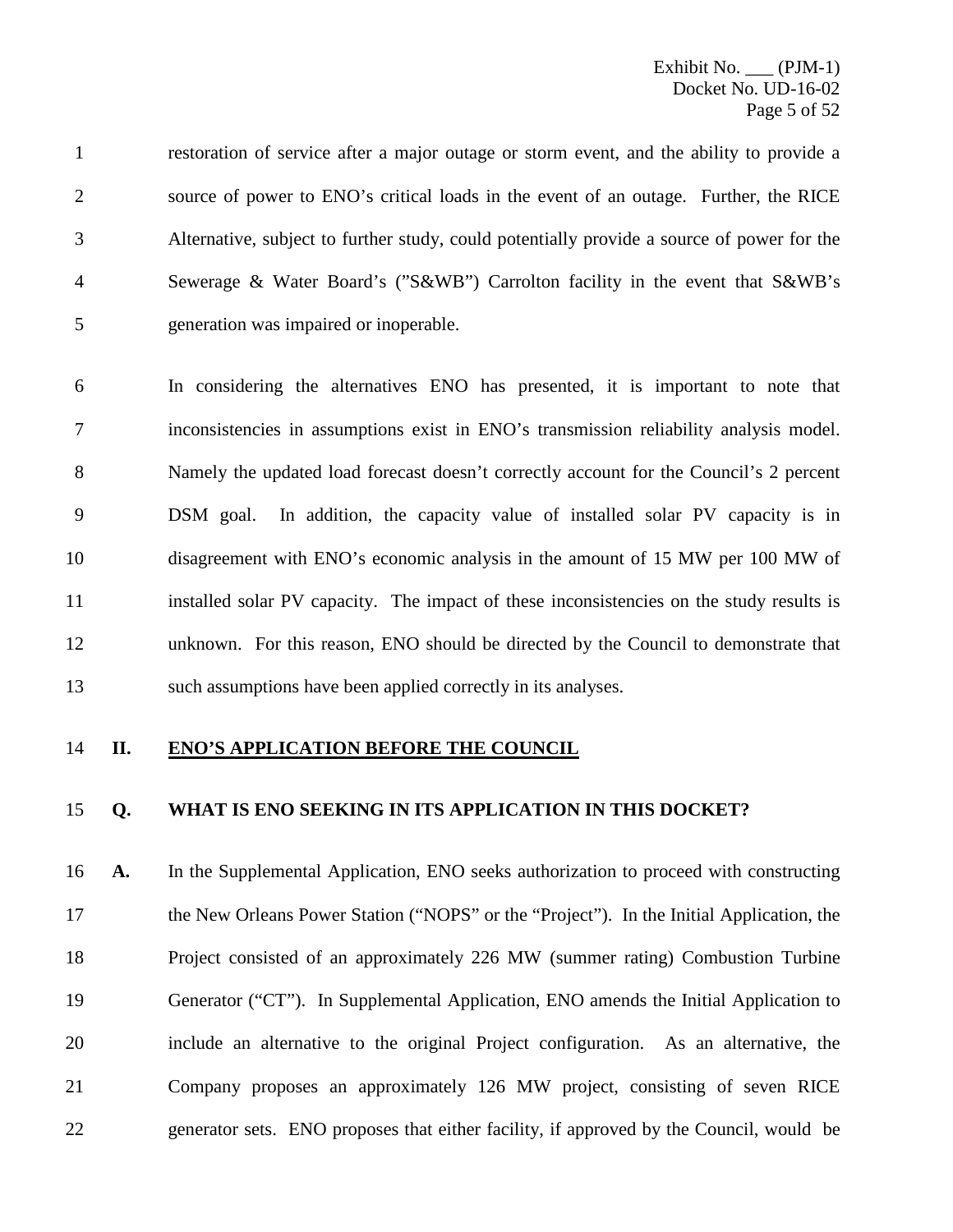# located at ENO's existing Michoud facility in New Orleans East. **Q. PLEASE DESCRIBE BOTH PROPOSED CONFIGURATIONS OF THE NEW ORLEANS POWER STATION.**

 **Q.** The CT Alternative is a 226 MW (summer rating) natural gas-fired plant consisting of one Mitsubishi Hitachi Power Systems America ("MHPSA") 501 GAC CT. The CT Alternative is proposed to be located at ENO's Michoud facility in New Orleans East and will be constructed by Chicago Bridge & Iron ("CB&I") under an Engineer, Procure, and Construct (EPC) contract. The estimated total project cost is \$232 million, or approximately \$1,026 per kW, and includes: the EPC cost, Entergy project management, Allowance for Funds Used During Construction ("AFUDC"), project contingency and 11 the costs necessary to interconnect to the switchyard. The CT Alternative includes natural gas compressors to ensure sufficient gas pressure at the fuel inlet of the CT. As currently designed, the CT Alternative has a 1 MW emergency diesel generator to supply vital auxiliary loads in the event of a complete power loss, but the diesel generator is too small for the CT Alternative to have "black start" capability. Under the current procedural schedule, the CT Alternative, if approved, would be expected to achieve commercial operation in March 2021. This date assumes that any regulatory approval would be provided by the Council by the end of February 2017 and Notice to Proceed ("NTP") would be provided to the EPC contractor by March 1, 2018.

 The RICE Alternative is a 128 MW natural gas-fired plant consisting of seven Wärtsilä 18V50SG RICE generator sets. The RICE Alternative is proposed to be located at ENO's Michoud facility in New Orleans East and will be constructed by Burns and 23 McDonnell ("B&M") under an EPC contract. The estimated total project cost is \$210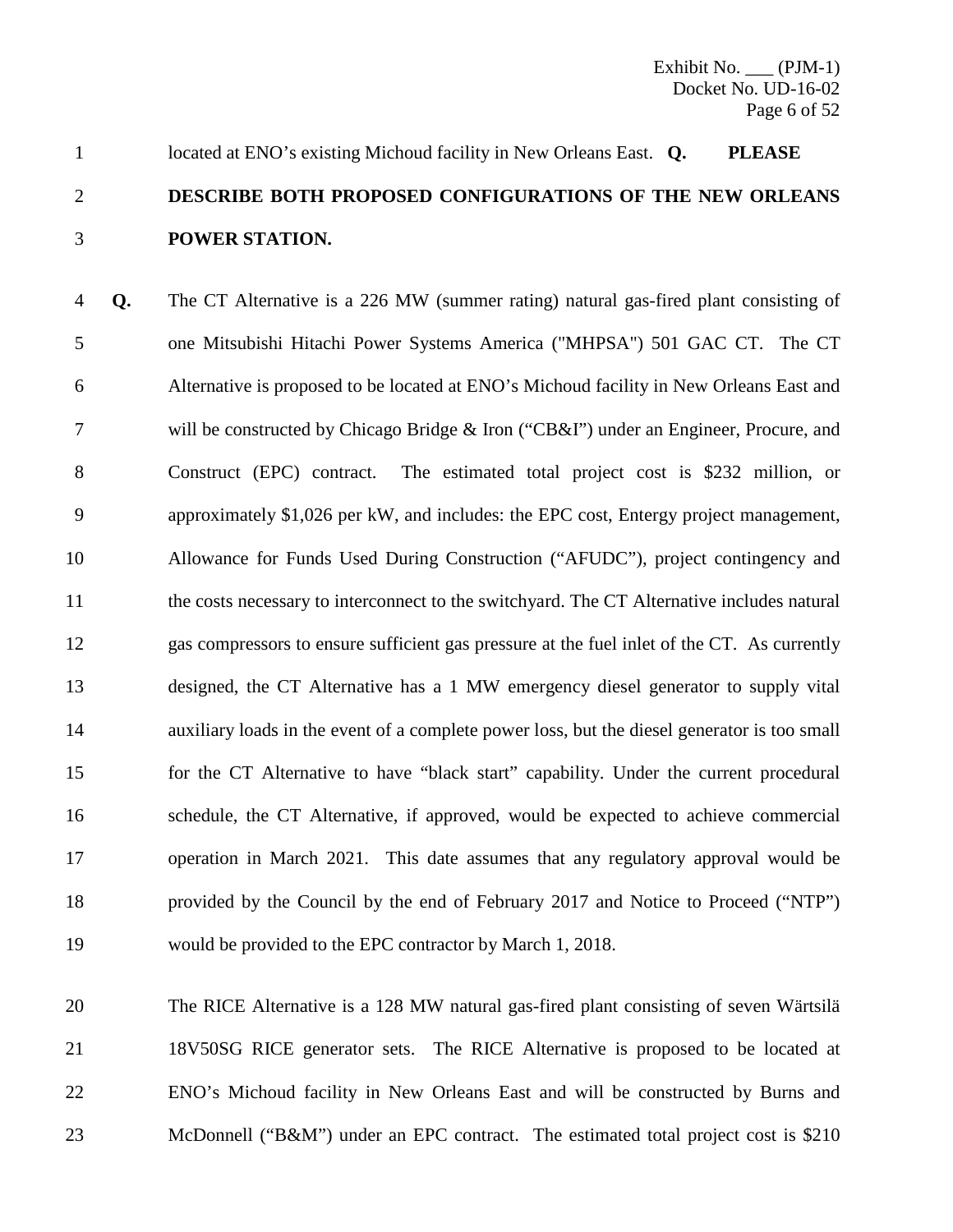million, or approximately \$1,640 per kW, and includes: the EPC cost, Entergy project 2 management, AFUDC, project contingency and the costs necessary to interconnect to the switchyard. The RICE Alternative includes a diesel generator and compressed air black start capability in the event of a complete power loss. Under the Council's current procedural schedule, the RICE Alternative, if approved, would be expected to achieve commercial operation in February 2020. This date assumes that any regulatory approval would be provided by the Council by the end of February 2017 and Notice to Proceed ("NTP") would be provided to the EPC contractor by March 1, 2018.

**III. TRANSMISSION RELIABILITY BENEFITS OF NOPS**

# **Q. CAN YOU PLEASE DESCRIBE THE BENEFITS OF LOCATING GENERATION AT THE EASTERN END OF ENO'S SYSTEM?**

 **A.** As a general rule, location of generation near the load which it serves provides significant benefits. This is especially important given that ENO's system is at the extreme eastern end of the Down Stream of Gypsy ("DSG") load pocket which is a transmission constrained area. Further, the existing transmission topology of ENO's system is significantly constrained. The retirement of ENO's Michoud Units 2 and 3 in 2016 has increased the stress on ENO's transmission system which at present relies 18 totally on imports of power to serve ENO's load.

 Having local generation would support reliable operation of ENO's system under both normal operating conditions and in the event of both planned and unplanned transmission system outages. Reliable electric system operation requires an adequate supply of reactive power to meet the electrical requirements of electric pumps and motors. The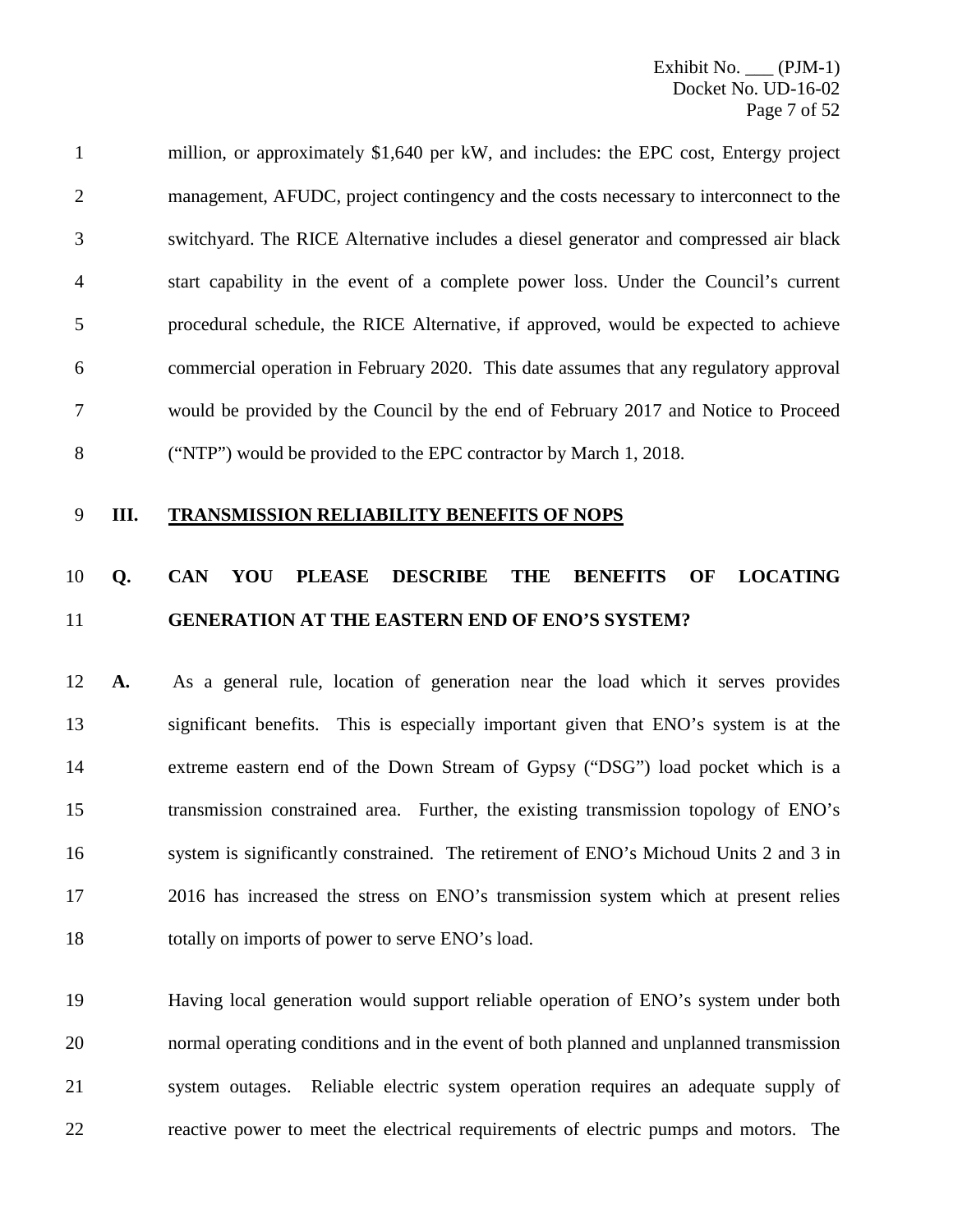1 unit of measurement of reactive power is VARS<sup>[2](#page-8-0)</sup>. Local generation provides a local source of effective dynamic reactive power (VARS) to meet such needs, maintain system voltage within acceptable limits, and reduce the potential for voltage instability. Voltage instability occurs when the electric system does not have an adequate supply of VARS to meet the reactive power requirements of the load being served which could result from transmission contingencies leading to a voltage collapse of the system. In addition, local generation would positively support accelerated restoration of service to customers following major system disturbances than otherwise would be possible, and with selective switching, could provide a source of power to critical customer loads until the system is restored back to normal operation. As New Orleans is prone to major storm events, which historically have resulted in significant transmission disruptions to both ENO's transmission system and transmission lines in DSG to which ENO interconnects, having local generation would support ENO's ability to continue to serve its customers until full restoration of transmission service is accomplished.

# **Q. YOU INDICATED THAT LOCAL GENERATION COULD POTENTIALLY BE UTILIZED AS A SOURCE OF POWER TO ENO'S CRITICAL LOADS IN THE EVENT OF A MAJOR STORM EVENT. PLEASE ELABORATE.**

 **A.** Relative to powering ENO's critical loads in the event of a major storm event, based 19 upon my review of ENO's transmission system topology, I believe a "cranking path"<sup>[3](#page-8-1)</sup> potentially exists for local generation located at Michoud, such as ENO's CT Alternative 21 unit or RICE Alternative to potentially provide power to the Sewerage & Water Board of

Volt-Ampere-Reactive

<span id="page-8-1"></span><span id="page-8-0"></span><sup>&</sup>lt;sup>3</sup> A portion of the electric system that can be isolated and then energized to deliver electric power from a generation source to enable the startup of one or more other generating units.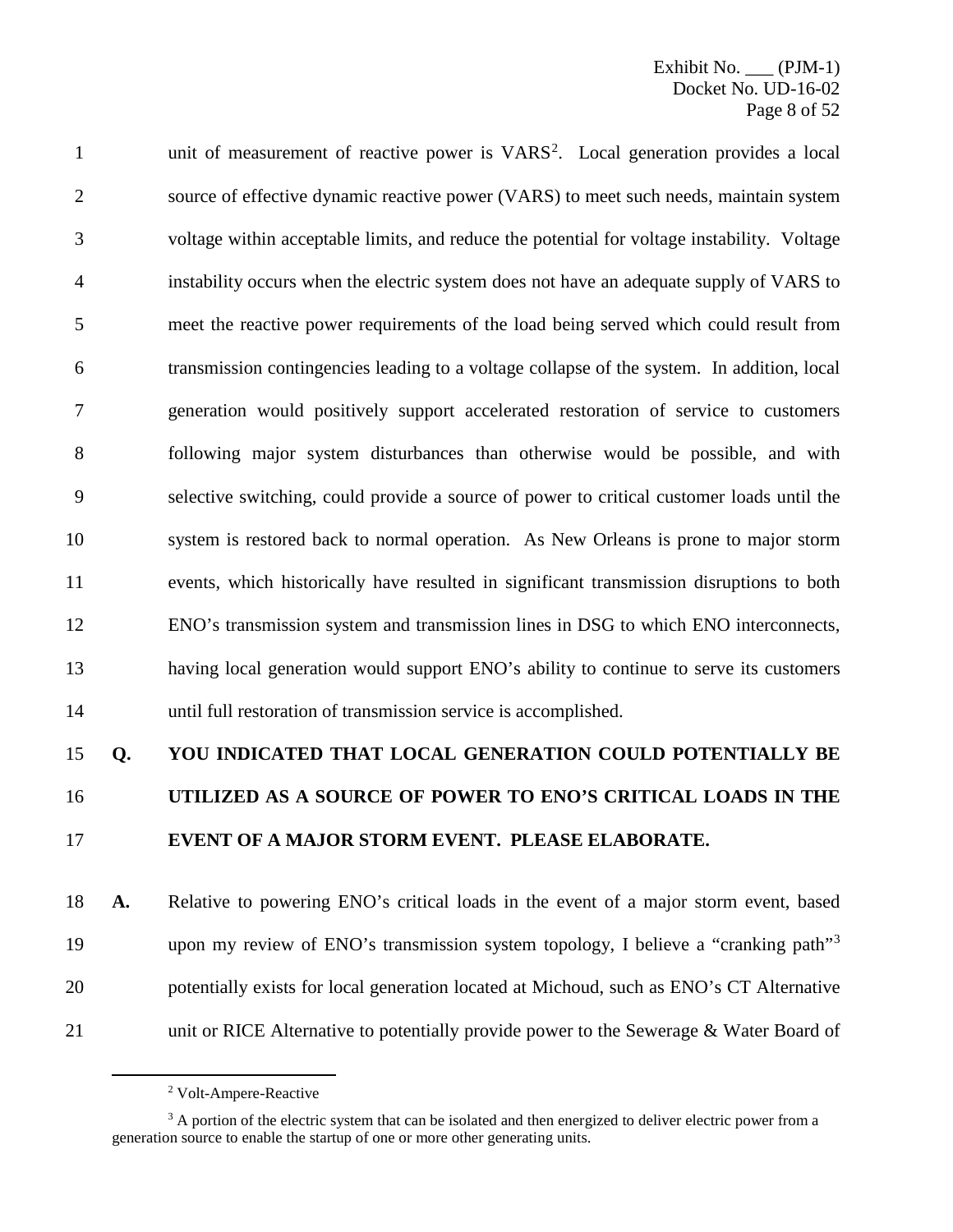New Orleans' ("S&WB") Carrolton pumping plant, in the event of an islanding event that results in ENO's transmission lines that import power being out of service. In a situation where ENO's system is without power and the City is flooding (as has occurred as a result of major storms and hurricanes), and the S&WB's generating capacity is impaired; local generation could potentially be utilized as a reliable back-up source of power to ensure that the S&WB's pumps keep pumping.

# **Q. WHAT WOULD ENO HAVE TO DO TO VERIFY YOUR OBSERVATION THAT LOCAL GENERATION COULD POTENTIALLY BE USED TO SUPPLY S&WB AS A BACKUP MEASURE?**

 **A.** To verify the feasibility of this concept, ENO would have to identify a suitable "cranking path", and perform load flow, and steady-state and transient stability studies, develop an operating guide and switching plan, as well as develop a plan to coordinate operations with the S&WB. As I discuss in further detail later in my testimony, in my opinion having black start capability would be critical to insuring that local generation could be depended upon to power S&WB's Carrolton pumping plant, in the event of a failure of S&WB's generators during critical flooding events.

# **Q. WOULD YOU EXPECT NOPS TO BE OPERATED DURING NORMAL SYSTEM CONDITIONS?**

 **A.** Yes. Owing to the transmission constrained nature of the DSG load pocket, and ENO's transmission system limitations, local generation has been operated historically during high load periods to support system reliability in order to protect against the unplanned 22 outage of external DSG generation and/or transmission, and to provide a local source of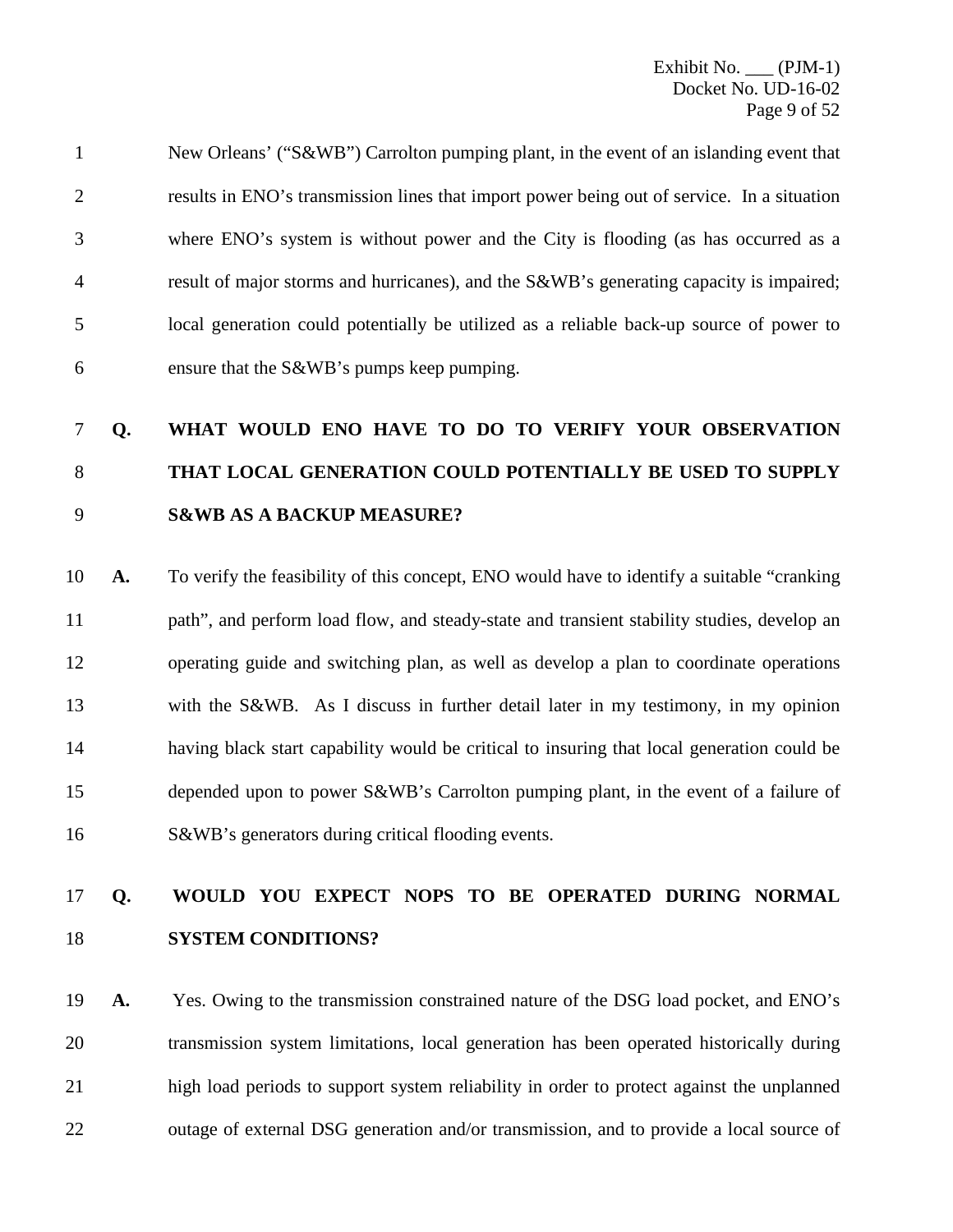reactive power to maintain system voltage within acceptable limits. Such generators are called Reliability Must Run ("RMR") units. Historically, ENO's Michoud Units 2 and 3 provided this function as Entergy designated RMR units operated under the requirements of an Entergy Operating Guide. Similarly, upon ENO becoming a member of the Mid- Continent Independent System Operator ("MISO") on December 19, 2013, MISO 6 designated Michoud Units 2 and 3 as Voltage and Local Reliability ("VLR")<sup>[4](#page-10-0)</sup> units under the requirements of a MISO Operating Guide<sup>[5](#page-10-0)</sup>. I would fully expect that either the CT Alternative or the RICE Alternative would be designated a VLR unit by MISO, and would be operated in a similar manner to ENO's Michoud units in support of both ENO's and DSG's system reliability. ENO witness Charles Long indicates a similar opinion in his Direct Testimony at page 5, lines 11-14.

# **IV. ENO'S COMPLIANCE WITH NERC TRANSMISSION RELIABILITY STANDARDS**

# **Q. PLEASE DESCRIBE THE NORTH AMERICAN ELECTRIC RELIABILITY CORPORATION.**

 **A.** The North American Electric Reliability Corporation ("NERC") is a not-for-profit international regulatory authority whose mission is to assure the reliability and security of the bulk power system in North America. NERC develops and enforces Reliability 19 Standards; annually assesses seasonal and long-term reliability; monitors the bulk power system through system awareness; and educates, trains, and certifies industry personnel. NERC's area of responsibility spans the continental United States, Canada, and the

<span id="page-10-0"></span>The terms "RMR" and "VLR" have the same meaning and are operated for the same reasons.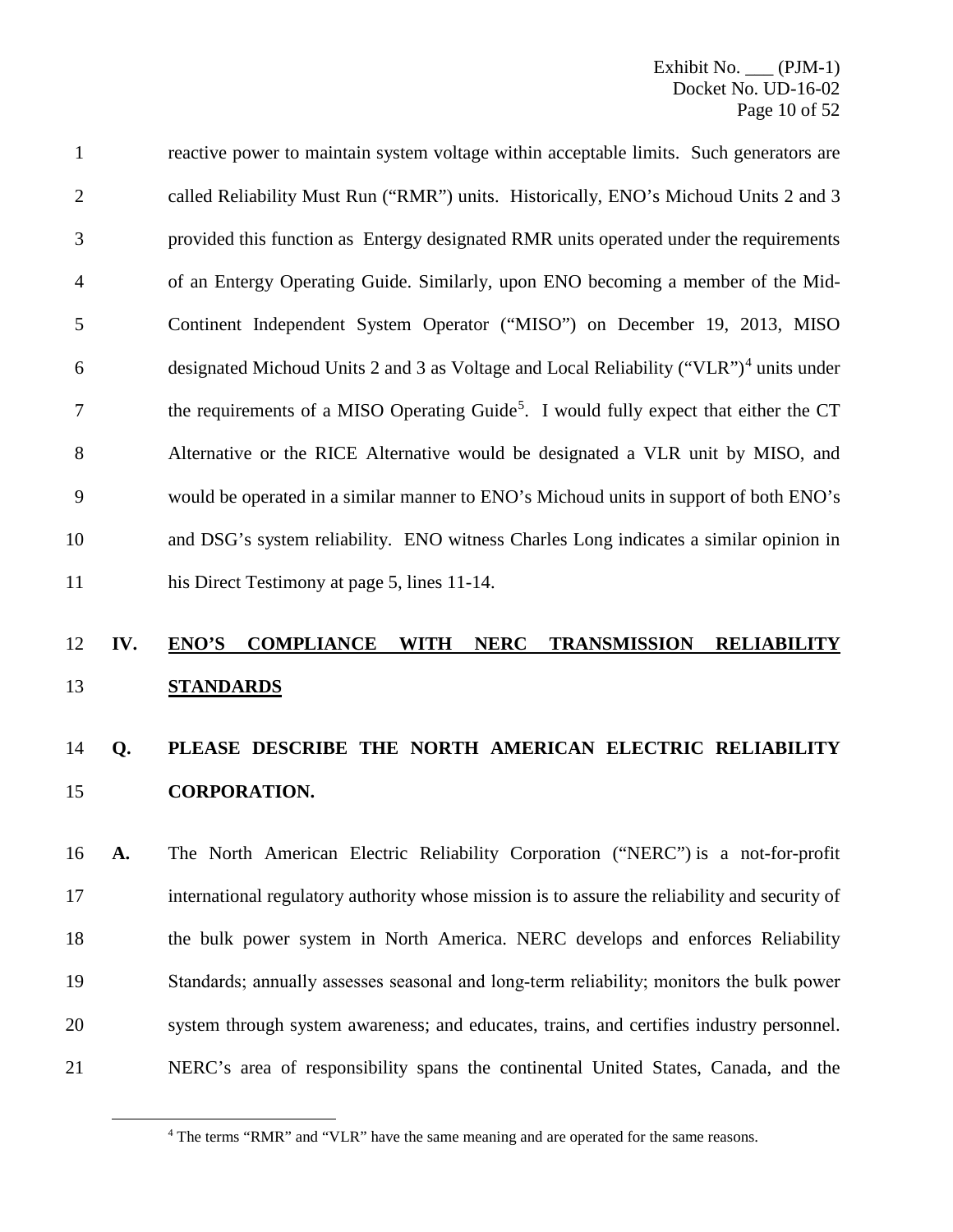## **Q. PLEASE DESCRIBE THE NERC TPL-001-4 STANDARD?**

 **A.** The NERC TPL-001-4 Standard ("Standard") establishes transmission system planning performance requirements. Under the Standard, each utility "Transmission Planner" and "Planning Coordinator" is required to prepare annually a long-term forward-looking Planning Assessment ("Assessment") of its portion of the "Bulk Electric System" ("BES"). The Assessment analyzes the performance and reliability of the transmission system under a broad range of single and multiple contingency conditions, in order to 12 identify transmission reliability violations. Whenever the analyses indicate the inability of the transmission system to meet the reliability performance requirements established under the Standard, the "Transmission Planner" is required to develop a "Corrective Action Plan" to eliminate the violations in order to ensure that their portion of the BES achieves and maintains acceptable reliability under both normal system conditions, and in the event of the occurrence of single and multiple contingency events. Amongst other things, the analyses are used to identify the most critical single element and multiple element contingencies of each category defined by NERC resulting in transmission reliability violations under the Standard. Exhibit No.\_\_\_ (PJM-4) provides a copy of the NERC TPL-001-4 Standard

See ENO response to SIE 4-13 c-d for a discussion of DSG RMR and VLR commitments.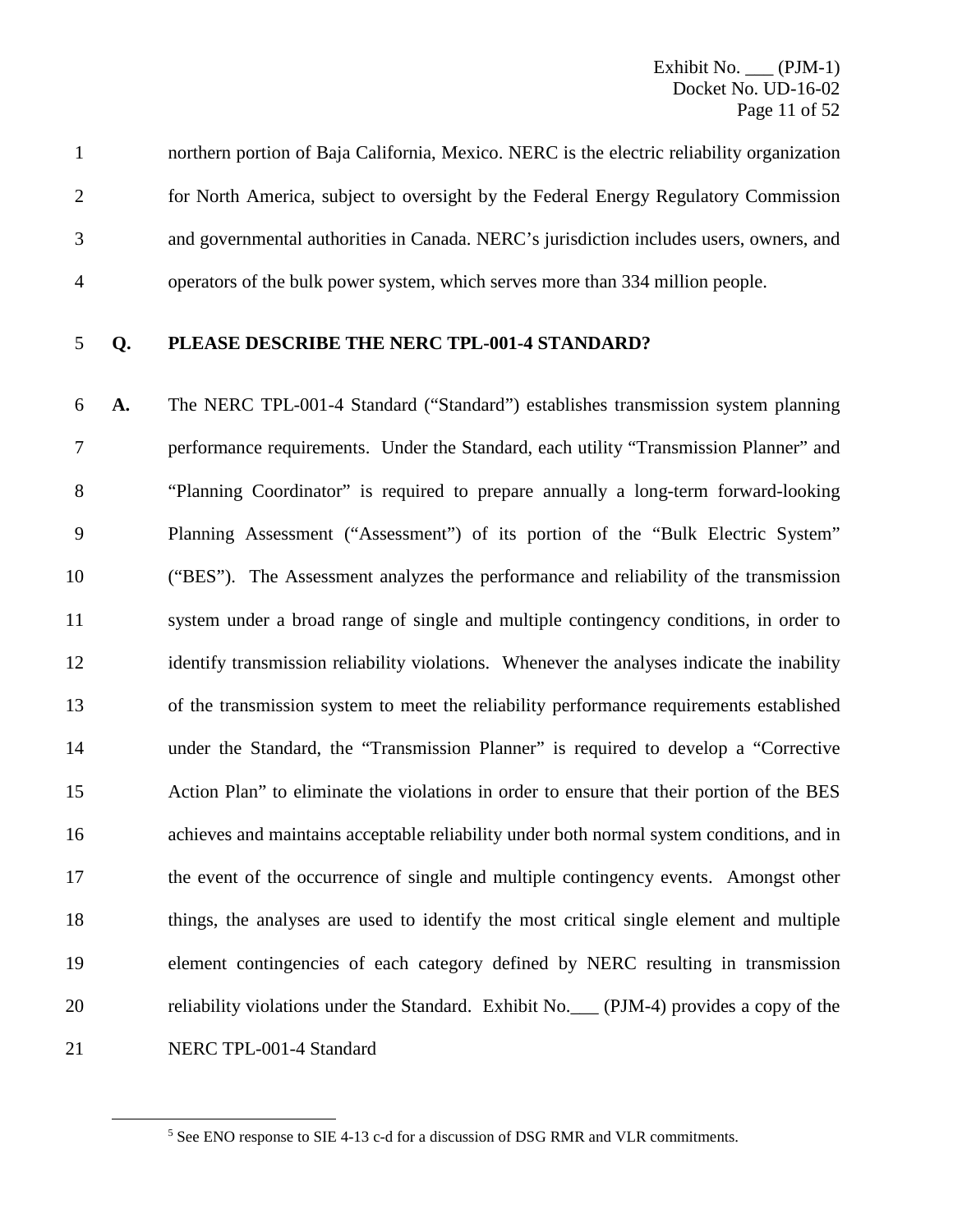# **Q. DOES ENO MAINTAIN A PLAN TO ENSURE ITS COMPLIANCE WITH THE STANDARD?**

 **A.** Yes. ENO witness Charles Long indicates in his Direct Testimony, at page 6 in the Answer to Question 9, that ENO maintains a plan to ensure compliance with the Standard over a ten-year planning horizon. ENO has provided copies of its reports titled "Entergy Assessment of Entergy Transmission System Pursuant to NERC TPL Standards" ("Assessment Reports") and supporting steady state and stability analyses and modeling  $\delta$  information in response to Advisors 3-1, 3-3, 3-4, and 3-5<sup>[6](#page-12-0)</sup>. ENO's analyses cover the full range of single element and multiple element contingencies.

# **Q. CAN YOU EXPLAIN THE TERMS "STEADY STATE", "STABILITY ANALYSES", "SINGLE ELEMENT", AND "MULTIPLE ELEMENT CONTINGENCIES" AS USED IN TRANSMISSION PLANNING AND MODELING?**

 **A.** As used in transmission planning and modeling, "steady state" refers to the analysis of a power system's performance in the event of the unplanned outage of a transmission line, substation equipment failure, etc. Steady state analysis is performed to identify potential reliability issues for development of plans to mitigate any reliability issues identified, such as transmission line upgrades. "Stability" refers to the ability of a power system to bring itself back to its stable configuration following either a small or large system disturbance, such as power flows exceeding the maximum amount of power that can flow

<span id="page-12-0"></span> Such reports and analyses have been designated as Critical Energy Infrastructure Information (CEII) by ENO, the details of which can only be shared with appropriate Reviewing Representatives in accordance with the CEII Confidentiality Agreement in effect in this docket.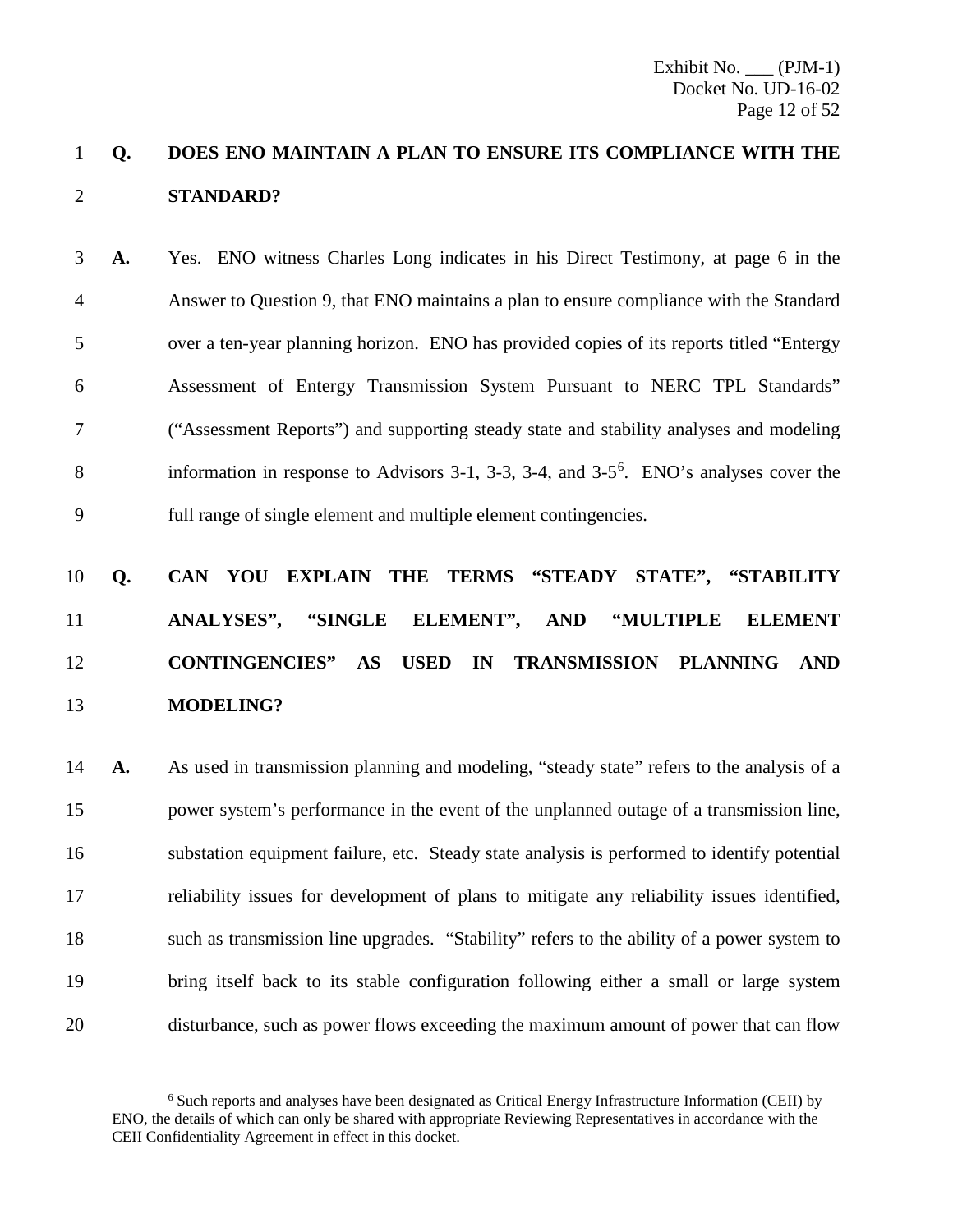through a transmission system. "Single element" refers to the loss of a single transmission element, such as a transmission line or transformer, etc. "Multiple element" refers to the loss of more than one transmission element, such as the loss of two transformers.

# **Q. IN YOUR REVIEW OF THE APPLICATION HAVE YOU REVIEWED ENTERGY'S ASSESSMENT REPORTS, STEADY STATE AND STABILITY ANALYSES, AND ASSOCIATED MODELING INFORMATION?**

 **A.** Yes. I have reviewed the steady state and stability analyses and associated modeling information which form the basis of Entergy's Assessment Reports covering the 2016 - 2025 period.

# **Q. DO ENTERGY'S ANALYSES IDENTIFY ENO'S MOST CRITICAL TRANSMISSION CONTINGENCIES?**

 **A.** Yes. The analyses indicate that ENO's most critical contingencies resulting in transmission reliability violations per the Standard would be the occurrence of a NERC Category P2.3 or P6 contingency. A P2.3 contingency is a single contingency internal breaker fault of a non-bus-tie breaker which results in a system fault which must be cleared by protection on both sides of the affected breaker. A P6 contingency is a multiple contingency initiated by the loss of a transmission circuit, transformer, shunt device, or single pole of a DC line, followed by system adjustments, followed by the loss of an additional transmission circuit, transformer or shunt device. Though the occurrence of a P6 contingency is a low probability event, the consequences to ENO's customers of such an event are not! In ENO's case, the P6 contingency would sever ENO's 230 kV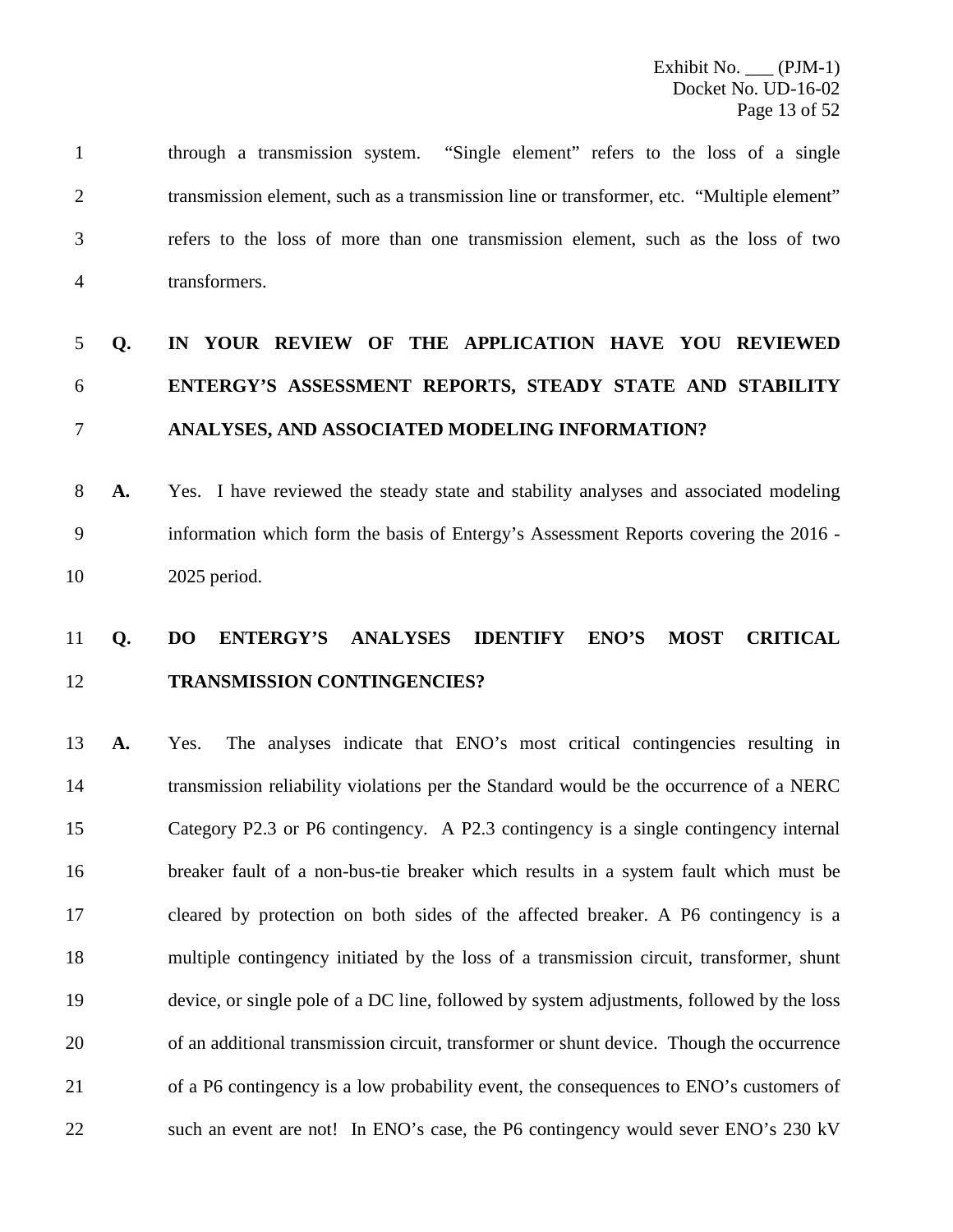and 115 kV transmission networks. This would essentially eliminate the transmission system's ability to deliver power to the majority of ENO's customers. As a result, ENO's 115 kV network would suffer a voltage collapse placing approximately 49,000 ENO customers out of service.

# **Q. CAN YOU PLEASE EXPLAIN THE RESULTS OF ENTERGY'S ASSESSMENT COVERING THE 2017 PERIOD?**

 **A.** Entergy's Assessment completed in December, 2016 covering the 2017 period reflects the retirement of Michoud Units 2 and 3 without any generation additions in ENO's service territory. From my review, the results of the Assessment indicate that after the retirement of the Michoud Units, and without adding any new generation, ENO's system is presently at risk of transmission reliability violations.

 Under NERC Transmission Reliability Standards, a Corrective Action Plan is required to insure the future transmission reliability of ENO's system. In this docket, ENO has provided its plan based upon its performance of analyses to fully mitigate such transmission reliability risks.

## **V. REVIEW OF ENO'S TRANMSMISSION RELIABILITY ANALYSES**

# **Q. HAVE YOU REVIEWED ENO'S TRANSMISSION RELIABILITY ANALYSES PERFORMED IN SUPPORT OF NOPS?**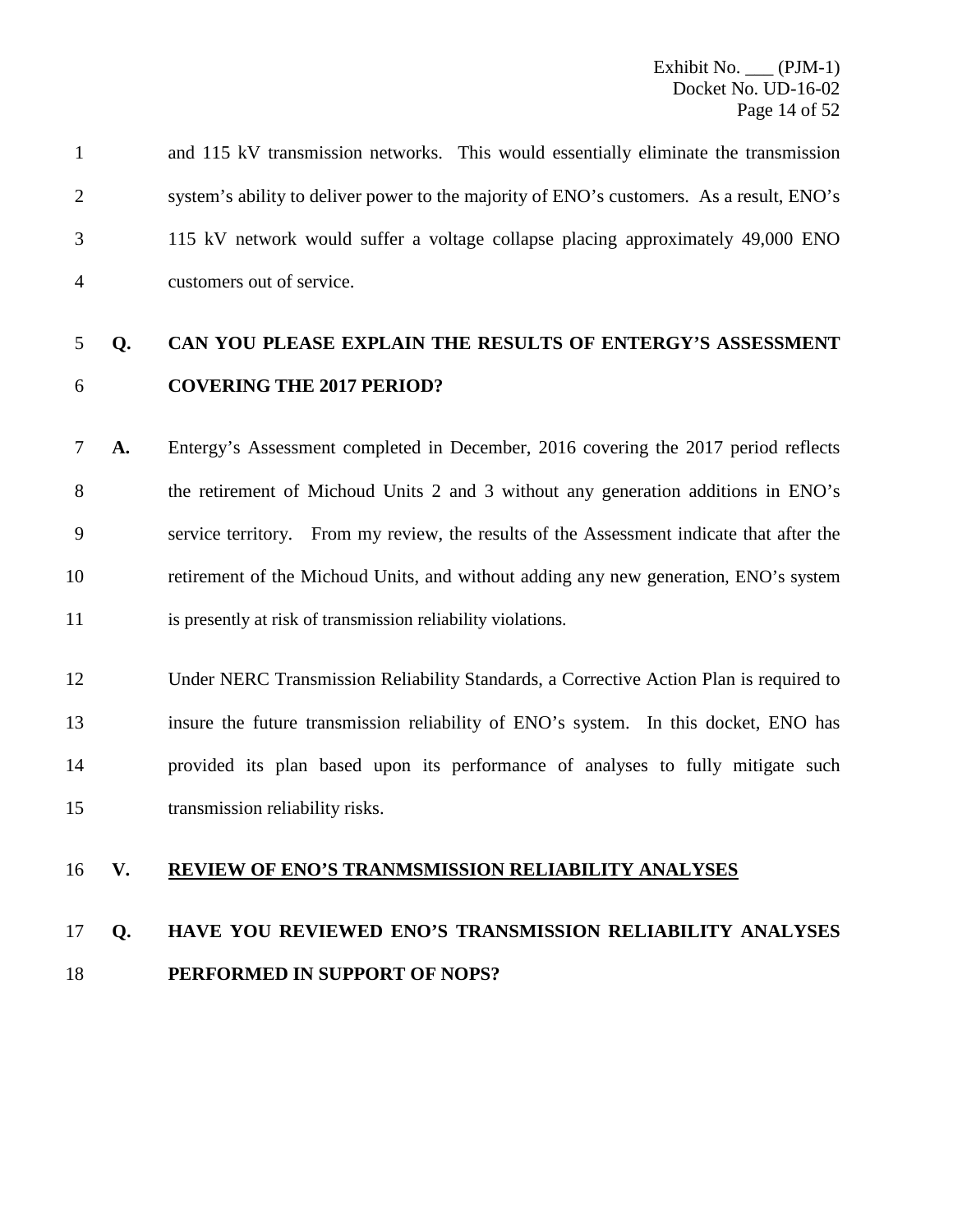**A.** Yes. I reviewed both the transmission analyses<sup>[7](#page-15-0)</sup> performed by ENO in support of its 2 initial Application filed in this docket, and the transmission analyses performed by ENO in support of its Supplemental Application. My direct testimony is limited to my review and observations of the transmission analyses performed by ENO in support of its Supplemental Application, as such analyses reflect ENO's updated load forecast and project alternatives, with the exceptions noted hereinafter.

 It should be noted that the updated load forecast reflected in ENO's transmission reliability analyses is in dis-agreement with ENO's load forecast assumption in its economic analysis of the alternatives. Specifically, the load forecast reflected in ENO's transmission reliability analyses does not correctly account for the effect of ENO's 2 11 here percent DSM goal<sup>[8](#page-15-1)</sup>. Accordingly, the transmission reliability analyses reflect a load that 12 is approximately 33 MW<sup>[9](#page-15-2)</sup> too high by 2027. Advisors Witness Victor Prep discusses this inaccuracy in his Direct Testimony. In addition, ENO's load forecast assumption in its economic analysis is in disagreement with that reflected in the transmission reliability analyses. Namely, the economic analysis assumes that a 100 MW solar PV facility would produce 50 MW on peak. ENO's transmission reliability analyses assume that the same installed solar PV facility would produce 35 MW on peak. The combination of these two inconsistencies (15MW/100MW solar and 33 MW of DSM load reduction)

<span id="page-15-0"></span> <sup>7</sup> Such analyses have been designated as Critical Energy Infrastructure Information (CEII) by ENO, the details of which cannot be divulged publicly, and can only be shared with authorized Reviewing Representatives in accordance with the CEII Confidentiality Agreement in effect in this docket.

<span id="page-15-2"></span><span id="page-15-1"></span><sup>8</sup> The "Council's 2% Demand Side Management ("DSM") Goal is the incremental annual kWh savings (kWh reduction) from the utility's DSM programs will be increased each year by an amount equal to 0.2% of annual kWh sales, until the incremental annual kWh reduction from DSM programs reaches an amount equal to 2.0% of annual kWh sales.

<sup>&</sup>lt;sup>9</sup> See ENO response to ADV 13-1.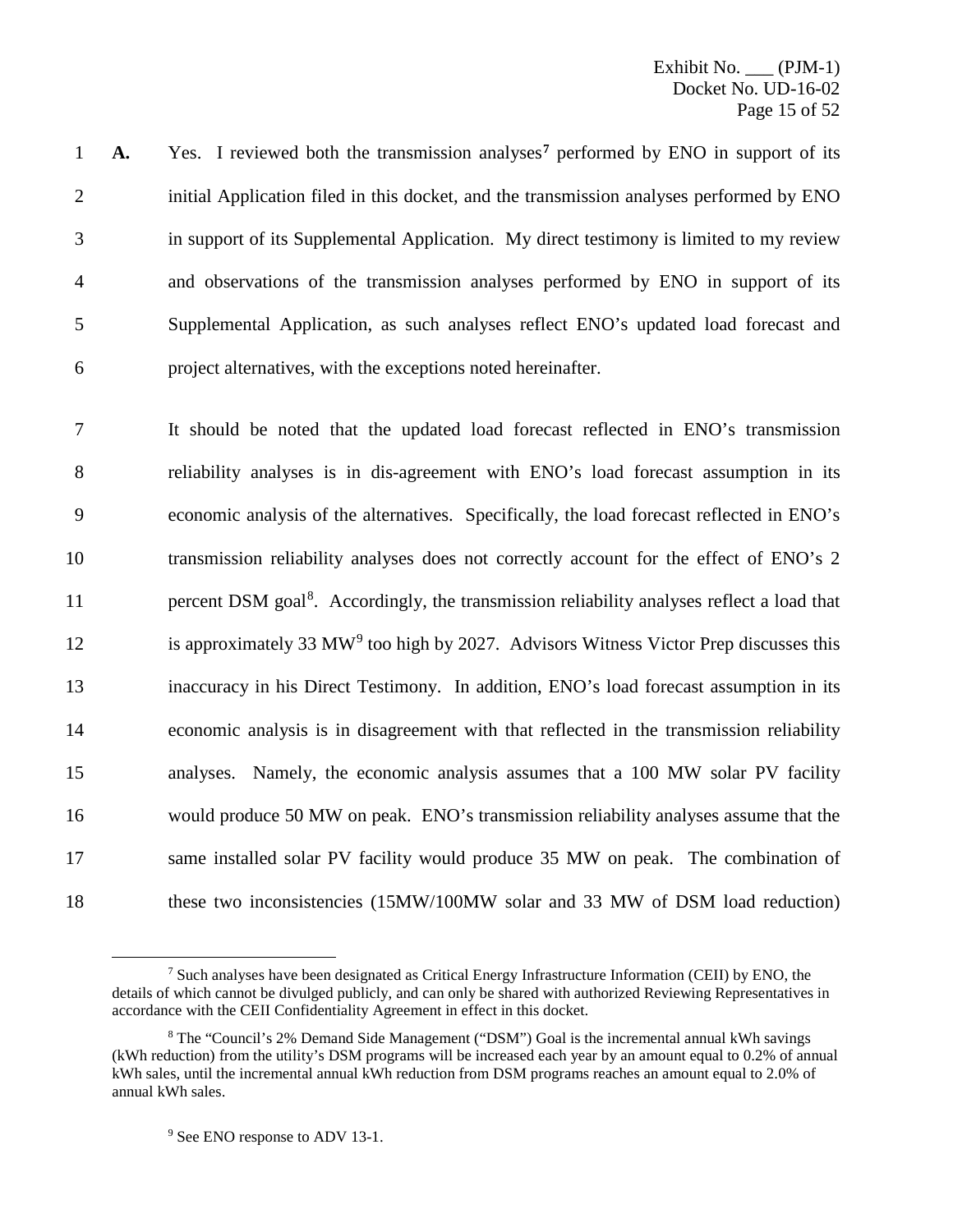could represent 63 MW total in the peak demand modeled in ENO's transmission reliability analyses. Further, ENO's economic analysis includes 300 MW of wind energy. The transmission reliability analyses do not reflect any capacity on peak for wind energy.

# **Q. WHAT EFFECT DO ENO'S INCONSISTENCIES HAVE ON THE TRANSMISSION ANALYSES YOU HAVE REVIEWED?**

 **A.** These conflicting input assumptions indicate to me that as modeled by ENO, the transmission reliability analyses reflect a load condition that inaccurately increases the stress level on ENO's transmission lines in the event of a transmission contingency over what would otherwise result had ENO properly accounted for the DSM goal in the load forecast reflected in its transmission reliability analysis model. Advisor Witness Prep discusses this inconsistency in his Direct Testimony. In addition, ENO's assumed capacity value for solar PV in the transmission reliability analyses is lower than that reflected in ENO's economic analysis, which again would also increase the stress on ENO's transmission lines in the event of a transmission contingency. Though the effect of these inconsistencies on the study results has not been determined, to be assured of the results, the accuracy of ENO's current input assumptions should be verified or such assumptions should be corrected to be assured that the results of the transmission reliability analyses are valid.

## **Q. CAN YOU PLEASE DESCRIBE ENTERGY'S TRANSMISSION ANALYSES?**

 **A.** In support of ENO's Supplemental Application, Entergy performed transmission reliability analyses for 2019, 2022, 2024 and 2027 study years, to identify thermal and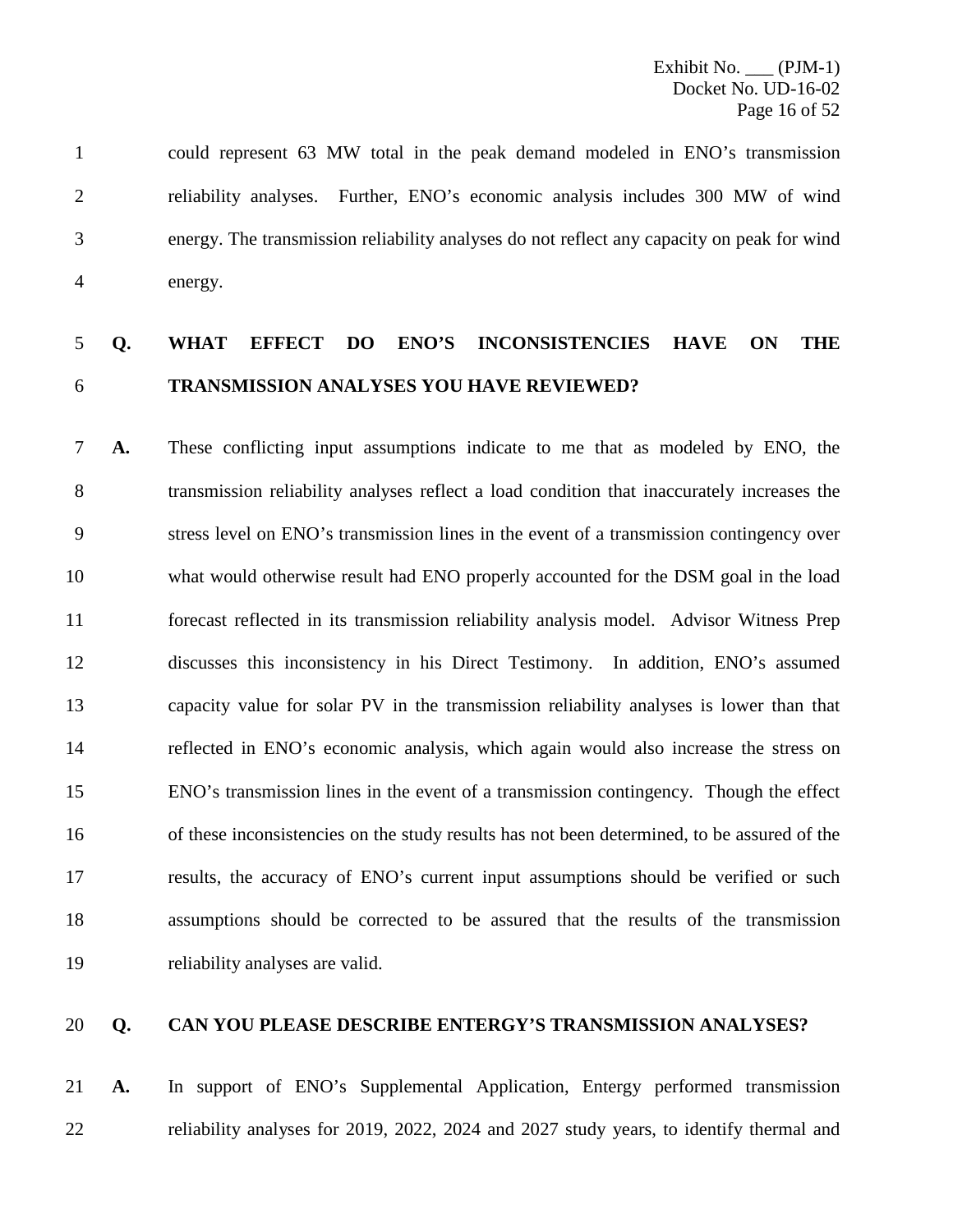Exhibit No. \_\_\_ (PJM-1) Docket No. UD-16-02 Page 17 of 52

| $\mathbf{1}$                    | voltage transmission reliability violations that would result under ENO's summer peak                                                                                                                                             |
|---------------------------------|-----------------------------------------------------------------------------------------------------------------------------------------------------------------------------------------------------------------------------------|
| $\overline{2}$                  | demand conditions from the occurrence of NERC Category P2.3 and P6 contingency                                                                                                                                                    |
| 3                               | events, both with and without the inclusion of a new ENO generating resource sited at                                                                                                                                             |
| $\overline{4}$                  | Michoud. Three alternative cases with several variations in assumptions were analyzed:                                                                                                                                            |
| 5<br>$\boldsymbol{6}$<br>$\tau$ | Transmission Alternative: three cases were provided by ENO: No NOPS; No<br>NOPS but with a 200 MW solar generating facility at Michoud and a 2 percent<br>demand-side management ("DSM") goal; No NOPS with a 2 percent DSM goal. |
| 8<br>9<br>10                    | RICE Alternative: Two cases were provided by ENO: NOPS modeled at 128 MW;<br>NOPS modeled at 128 MW with a 100 MW solar facility at Michoud and a 2 percent<br>DSM goal.                                                          |
| 11<br>12<br>13                  | CT Alternative: Two cases were provided by ENO: NOPS modeled at 226 MW;<br>NOPS modeled at 226 MW with a 100 MW solar facility at Michoud and a 2 percent<br>DSM goal.                                                            |
| 14                              | Entergy's transmission reliability analyses reflect ENO's updated load forecast, a                                                                                                                                                |
| 15                              | regional transmission topology which reflects all approved 2016 MISO Transmission                                                                                                                                                 |
| 16                              | Expansion Plan ("MTEP16") Appendix $A^{10}$ and MTEP17 Target Appendix A                                                                                                                                                          |
| 17                              | transmission projects throughout the MISO region. All solar resources are assumed to be                                                                                                                                           |
| 18                              | interconnected at Michoud, and assumed to be dispatched at 35 percent of maximum                                                                                                                                                  |
| 19                              | capacity on peak. Entergy's 2024 and 2027 transmission analyses also assume the                                                                                                                                                   |
| 20                              | operation of a new 350 MW two-unit combustion turbine generation facility installed at                                                                                                                                            |
| 21                              | the Washington Energy Center which is interconnected to EMI's Bogalusa substation.                                                                                                                                                |
| 22                              | Again, ENO's transmission reliability analyses performed in support of its Supplemental                                                                                                                                           |
| 23                              | Application have been designated as Critical Energy Infrastructure Information (CEII) by                                                                                                                                          |
| 24                              | ENO, the details of which cannot be divulged publicly, and can only be shared with                                                                                                                                                |

<span id="page-17-0"></span><sup>&</sup>lt;sup>10</sup> Appendix A projects are those approved by for constructed by MISO's Board of Directors (BOD"); Target Appendix A projects are projects that are pending MISOP BOD approval for construction.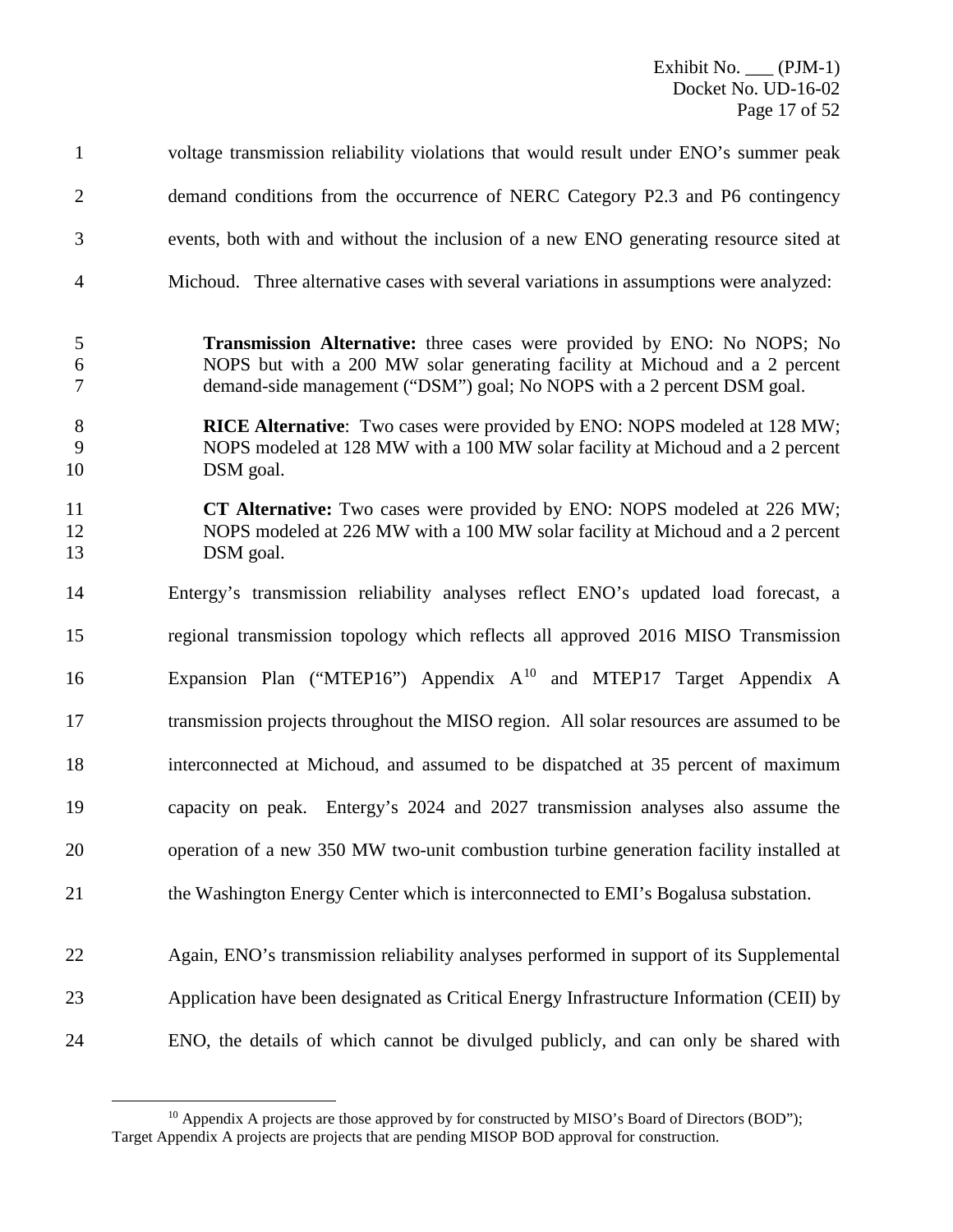appropriate Reviewing Representatives in accordance with the CEII Confidentiality Agreement in effect in this docket.

# **Q. WHAT ARE YOUR OBSERVATIONS FROM YOUR REVIEW OF ENTERGY'S TRANSMISSION RELIABILITY ANALYSES?**

 **A.** Table 1 displays the results of ENO's transmission reliability analyses presented in ENO's Supplemental Application for each of the reference alternatives which exclude the solar PV and DSM assumptions. Results are shown for 2019, 2022, 2024, and 2027: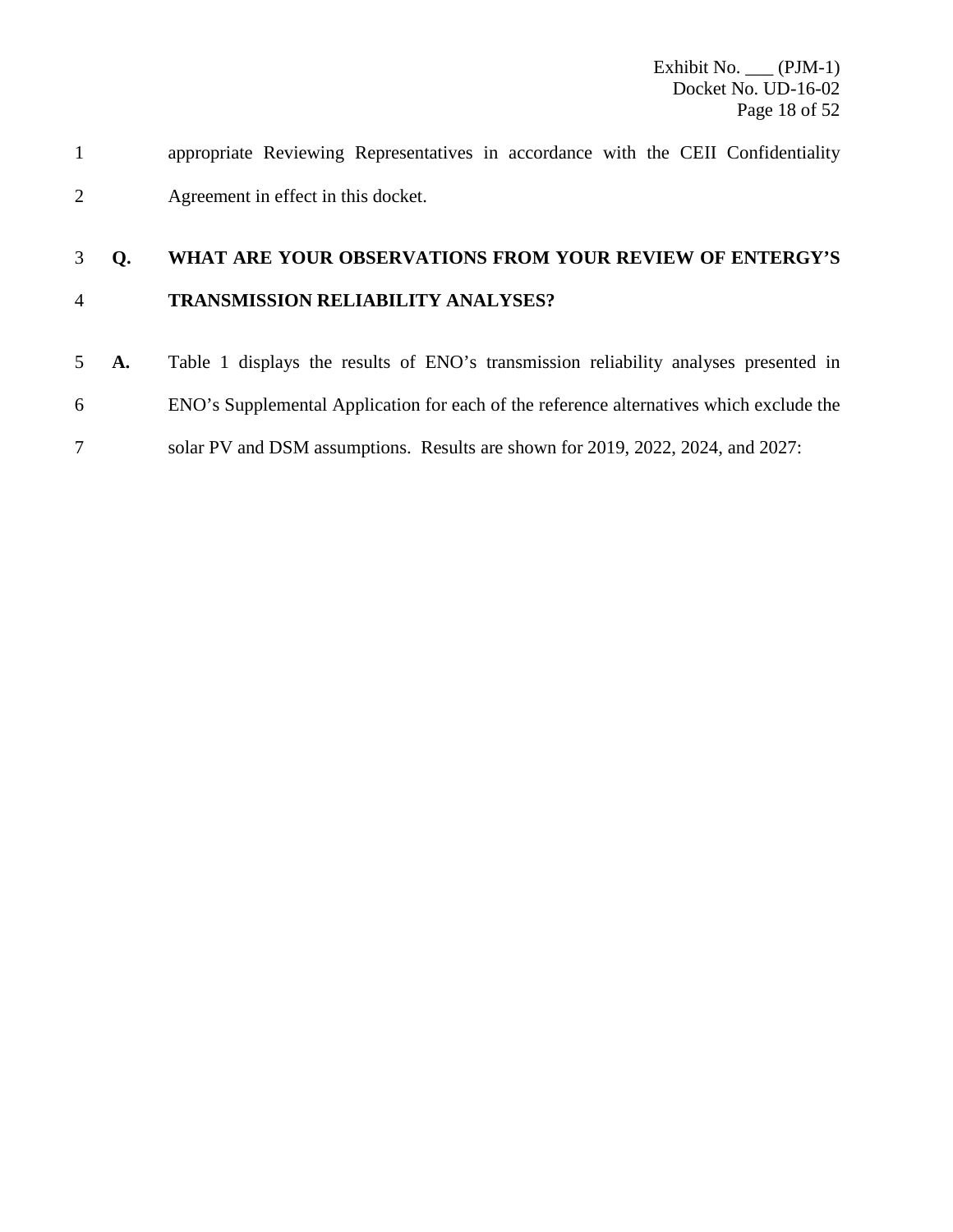Exhibit No. \_\_\_ (PJM-1) Docket No. UD-16-02 Page 19 of 52

## **TABLE 1 SUPPLEMENTAL TRANSMISSION RELIABILITY ANALYSES UPDATED LOAD FORECAST/ NO SOLAR/ NO DSM**

| Contingency                                                                          | <b>Transmission</b><br><b>Alternative</b>                                                                                 | <b>RICE Alternative</b>                                        | <b>CT</b> Alternative      |
|--------------------------------------------------------------------------------------|---------------------------------------------------------------------------------------------------------------------------|----------------------------------------------------------------|----------------------------|
| 4 lines overloaded<br>NERC - P2.3 Single                                             |                                                                                                                           | 4 lines overloaded                                             | 2 lines overloaded         |
| <b>NERC - P6 Double</b><br>(NERC Requirement for<br><b>Transmission Reliability)</b> | 9 lines overloaded.<br>Cascading line trips.<br>System Voltage Collapse.<br>(Approx. 50,000)<br>customers out of service) | 2 lines overloaded<br>Can be mitigated with 50<br>MW load shed | No reliability constraints |
| <b>Transmission Upgrades Needed</b>                                                  | \$57.2 million by 2021                                                                                                    |                                                                |                            |

### **2019 Transmission Reliability Analyses Results**

#### **2022 Transmission Reliability Analyses Results**

| Contingency                                                                          | <b>Transmission</b><br><b>Alternative</b>                                                                                 | <b>RICE Alternative</b> | <b>CT</b> Alternative      |
|--------------------------------------------------------------------------------------|---------------------------------------------------------------------------------------------------------------------------|-------------------------|----------------------------|
| NERC - P2.3 Single                                                                   | 2 slight overloads                                                                                                        | No case run             | No reliability constraints |
| <b>NERC - P6 Double</b><br>(NERC Requirement for<br><b>Transmission Reliability)</b> | 9 lines overloaded.<br>Cascading line trips.<br>System Voltage Collapse.<br>(Approx. 50,000)<br>customers out of service) | No case run             | No reliability constraints |
| <b>Transmission Upgrades Needed</b>                                                  |                                                                                                                           |                         |                            |

#### **2024 Transmission Reliability Analyses Results**

| Contingency                                                                                                                                                                                                    | <b>Transmission Alternative</b> | <b>RICE Alternative</b> | <b>CT</b> Alternative      |
|----------------------------------------------------------------------------------------------------------------------------------------------------------------------------------------------------------------|---------------------------------|-------------------------|----------------------------|
| NERC - P2.3 Single                                                                                                                                                                                             | 2 lines slightly overloaded     | No overloaded lines     | No reliability constraints |
| 9 lines overloaded.<br><b>NERC</b> - P6 Double<br>Cascading Outages.<br>(NERC Requirement for<br>System Voltage collapse.<br><b>Transmission Reliability)</b><br>(Approx. 50,000)<br>customers out of service) |                                 | No overloaded lines     | No reliability constraints |
| <b>Transmission Upgrades Needed</b>                                                                                                                                                                            |                                 |                         |                            |

#### **2027 Transmission Reliability Analyses Results**

| Contingency                                                                          | <b>Transmission Alternative</b>                                                                                       | <b>RICE Alternative</b>     | <b>CT</b> Alternative      |
|--------------------------------------------------------------------------------------|-----------------------------------------------------------------------------------------------------------------------|-----------------------------|----------------------------|
| 2 lines overloaded<br>NERC - P2.3 Single                                             |                                                                                                                       | 2 lines slightly overloaded | No reliability constraints |
| <b>NERC - P6 Double</b><br>(NERC Requirement for<br><b>Transmission Reliability)</b> | 9 lines overloaded.<br>Cascading Outages.<br>System Voltage collapse.<br>(Approx. 50,000 customers<br>out of service) | No overloaded lines         | No reliability constraints |
| <b>Transmission Upgrades Needed</b>                                                  | \$100,000 by 2027                                                                                                     | \$23.18 million by 2027     |                            |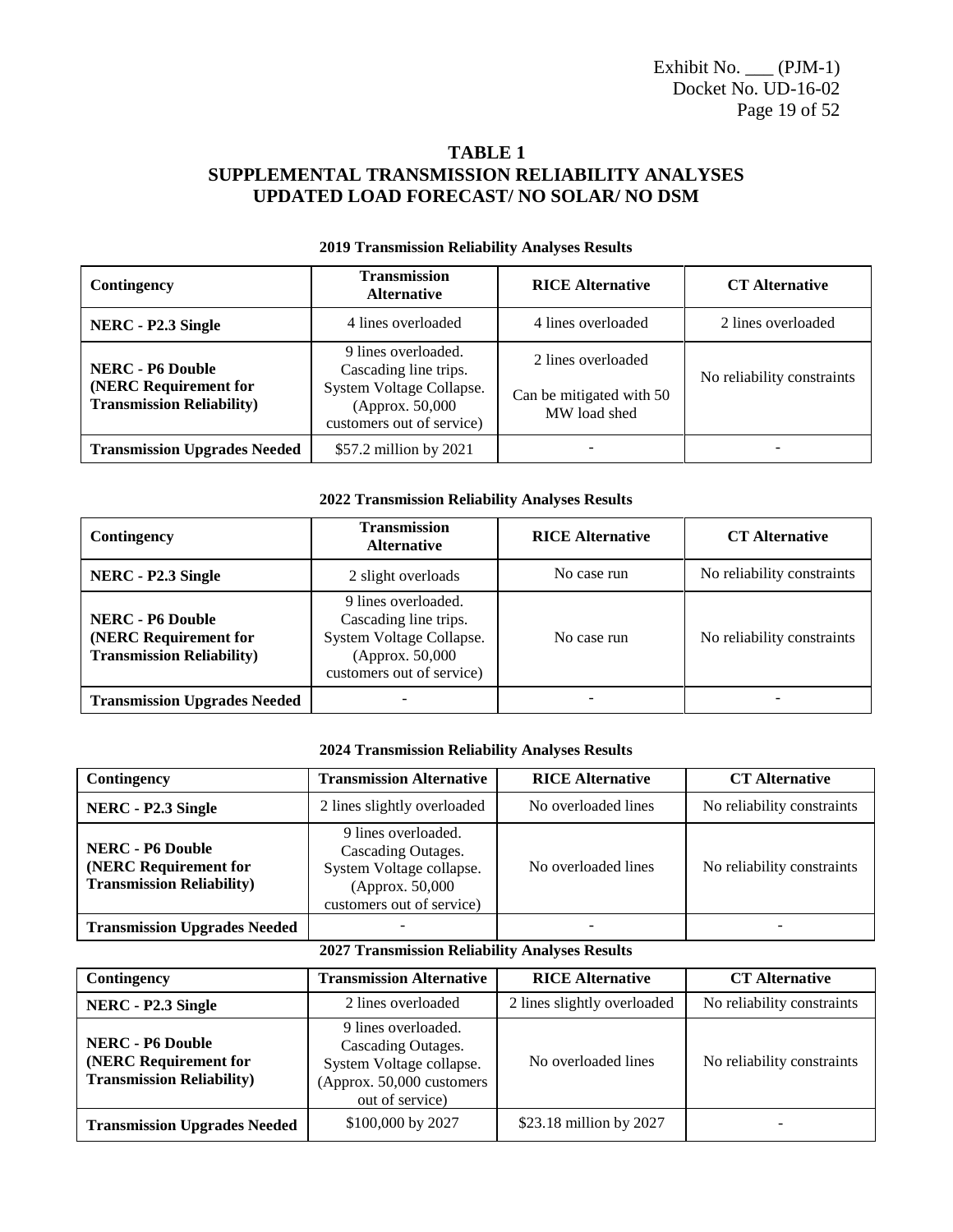Exhibit No. \_\_\_ (PJM-1) Docket No. UD-16-02 Page 20 of 52

 The above study results show that each of the alternatives would mitigate ENO's transmission reliability issues. Both the Transmission Alternative and RICE Alternative would require significant transmission upgrades to fully mitigate the reliability issues resulting from ENO's modeled P6 contingency. In addition, the RICE Alternative would require load shedding 50 MW of customer load in 2019 to achieve full mitigation. ENO has not provided any specific information on the number or location of ENO customers that would be interrupted in order to mitigate the P6 contingency. I note that Air Products and Chemicals, Inc. ("APC") has an agreement with ENO which allows ENO to interrupt 16 - 20 MW of APC load at ENO's discretion during ENO's four-month peak load period. This could potentially be utilized by ENO to partially mitigate the P6 contingency. I assume in this case that in addition ENO would interrupt approximately 30 MW of its firm customer load to fully mitigate the P6 contingency. ENO has not provided any information of the estimated duration of such customer interruptions. I estimate that such load shedding would result in interruptions to 6,000 - 10,000 ENO customers, depending upon ENO's curtailment of service to APC.

 The CT Alternative would fully mitigate ENO's reliability issues without the need for any transmission upgrades. However, each alternative presents operational risks, which must be considered for a comprehensive comparison of each of the alternatives. I discuss these risk factors in detail later in my testimony.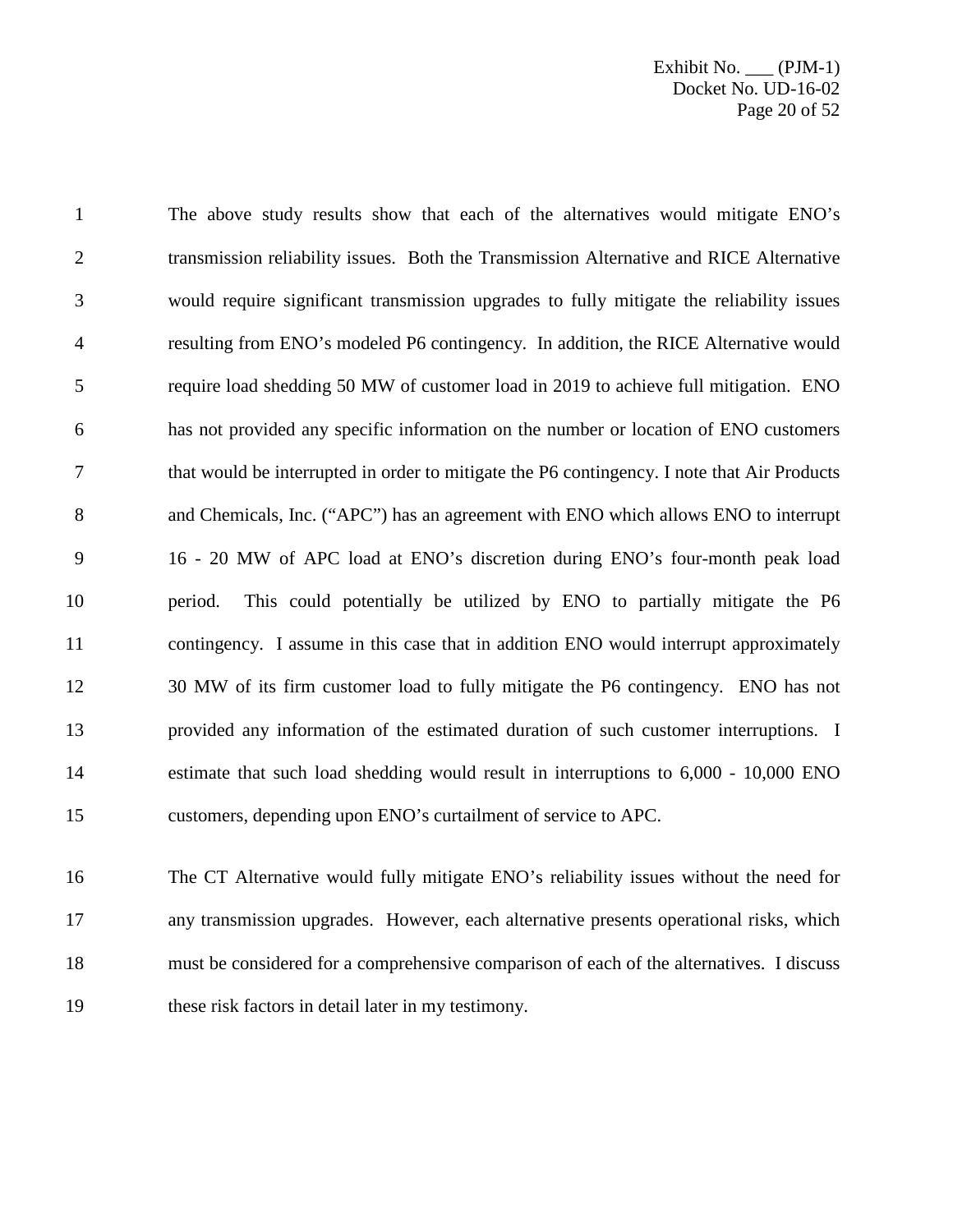Exhibit No. \_\_\_ (PJM-1) Docket No. UD-16-02 Page 21 of 52

1 Table 2 displays the results of ENO's transmission reliability analyses presented in 2 ENO's Supplemental Application for each of the alternatives assuming ENO's solar PV 3 and DSM assumptions. Results are shown for 2019, 2022, 2024, and 2027:

## **TABLE 2 SUPPLEMENTAL TRANSMISSION RELIABILITY ANALYSES UPDATED LOAD FORECAST/ SOLAR/ DSM**

| Contingency                                                                              | <b>Transmission</b><br><b>Alternative / 2% DSM</b>                                                                                     | <b>Transmission</b><br><b>Alternative</b><br>100MW / 100 MW<br>$/2\%$ DSM                                                              | <b>RICE Alternative</b><br>100MW / 2% DSM | <b>CT</b> Alternative<br>100 MW / 2%<br><b>DSM</b> |
|------------------------------------------------------------------------------------------|----------------------------------------------------------------------------------------------------------------------------------------|----------------------------------------------------------------------------------------------------------------------------------------|-------------------------------------------|----------------------------------------------------|
| NERC - P2.3 Single                                                                       | 4 lines overloaded                                                                                                                     | 4 lines overloaded                                                                                                                     | 4 lines overloaded                        | 2 lines slightly<br>overloaded                     |
| <b>NERC - P6 Double</b><br>(NERC Requirement<br>for Transmission<br><b>Reliability</b> ) | 9 lines overloaded.<br>Cascading line trips.<br><b>System Voltage</b><br>Collapse.<br>(Approx. 50,000)<br>customers out of<br>service) | 8 lines overloaded.<br>Cascading line trips.<br><b>System Voltage</b><br>Collapse.<br>(Approx. 50,000)<br>customers out of<br>service) | 1 line overloaded                         | No reliability<br>constraints                      |
| <b>Transmission</b><br><b>Upgrades Needed</b>                                            | \$44.3 million by 2021                                                                                                                 |                                                                                                                                        | Can be mitigated with<br>25 MW load shed  |                                                    |

### **2019 Transmission Reliability Analyses Results**

### **2022 Transmission Reliability Analyses Results**

| Contingency                                                                              | <b>Transmission</b><br><b>Alternative / 2% DSM</b> | <b>Transmission</b><br><b>Alternative</b><br>100MW / 100 MW<br>/ 2% DSM | <b>RICE Alternative</b><br>100MW / 2% DSM | <b>CT</b> Alternative<br>$100$ MW / $2\%$<br><b>DSM</b> |
|------------------------------------------------------------------------------------------|----------------------------------------------------|-------------------------------------------------------------------------|-------------------------------------------|---------------------------------------------------------|
| NERC - P2.3 Single                                                                       | No case run                                        | No case run                                                             | No case run                               | No reliability<br>constraints                           |
| <b>NERC - P6 Double</b><br>(NERC Requirement<br>for Transmission<br><b>Reliability</b> ) | No case run                                        | No case run                                                             | No case run                               | No reliability<br>constraints                           |
| <b>Transmission</b><br><b>Upgrades Needed</b>                                            |                                                    |                                                                         |                                           |                                                         |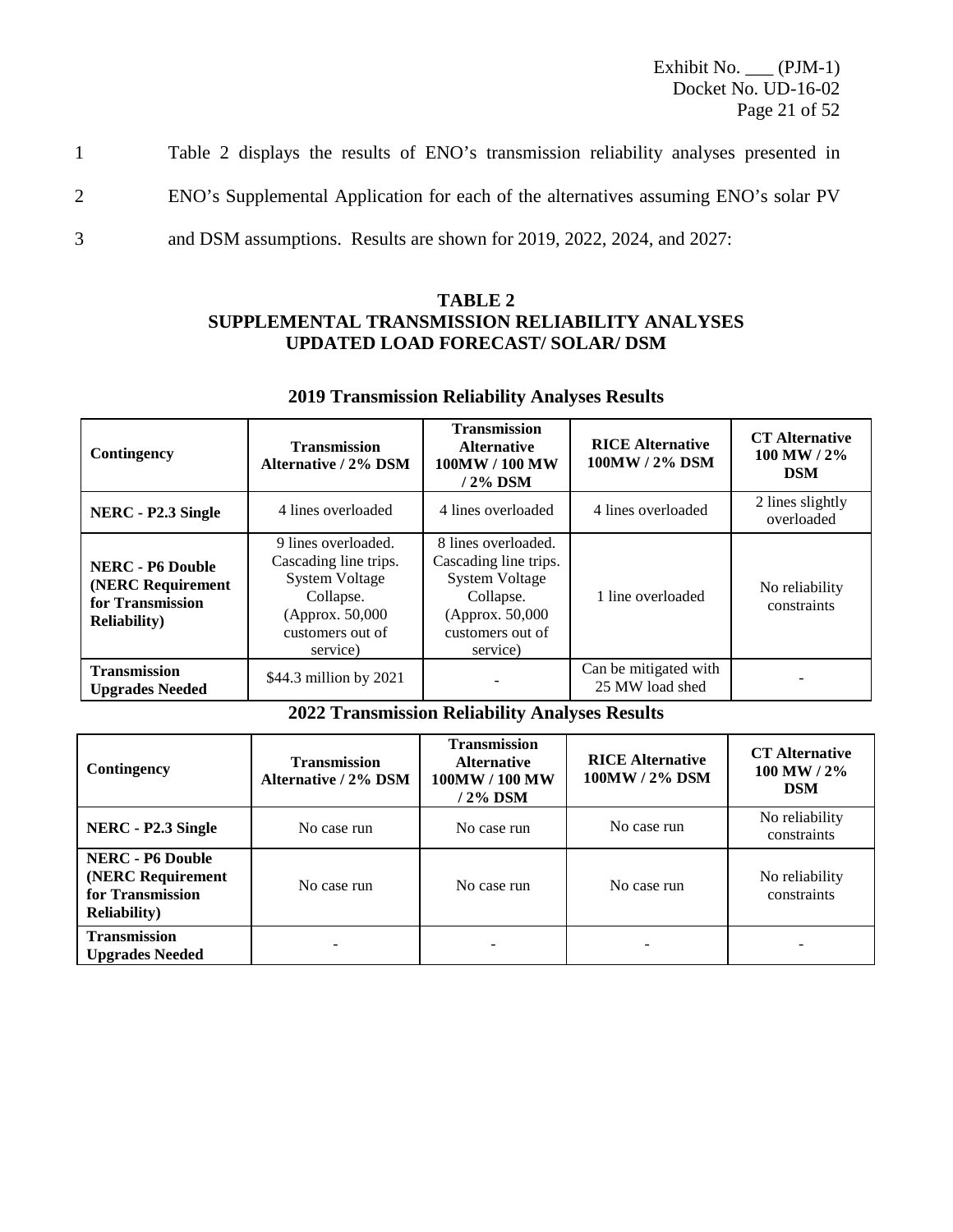Exhibit No. \_\_\_ (PJM-1) Docket No. UD-16-02 Page 22 of 52

| Contingency                                                                              | <b>Transmission</b><br>Alternative / 2% DSM                                                                                            | <b>Transmission</b><br><b>Alternative</b><br>100MW / 100 MW<br>/ 2% DSM | <b>RICE Alternative</b><br>100MW / 2% DSM | <b>CT</b> Alternative<br>$100$ MW / $2\%$<br><b>DSM</b> |
|------------------------------------------------------------------------------------------|----------------------------------------------------------------------------------------------------------------------------------------|-------------------------------------------------------------------------|-------------------------------------------|---------------------------------------------------------|
| NERC - P2.3 Single                                                                       | 2 lines slightly<br>overloaded                                                                                                         | No overloaded lines                                                     | No overloaded lines                       | No reliability<br>constraints                           |
| <b>NERC</b> - P6 Double<br>(NERC Requirement<br>for Transmission<br><b>Reliability</b> ) | 9 lines overloaded.<br>Cascading line trips.<br><b>System Voltage</b><br>Collapse.<br>(Approx. 50,000)<br>customers out of<br>service) | 1 overloaded line<br>Mitigated with 25<br>MW load shed                  | No overloaded lines                       | No reliability<br>constraints                           |
| <b>Transmission</b><br><b>Upgrades Needed</b>                                            |                                                                                                                                        |                                                                         |                                           |                                                         |

### **(cont.) 2024 Transmission Reliability Analyses Results**

### **2027 Transmission Reliability Analyses Results**

| Contingency                                                                              | <b>Transmission</b><br><b>Alternative / 2% DSM</b>                                                                                     | <b>Transmission</b><br><b>Alternative</b><br>100MW / 100 MW<br>/ 2% DSM | <b>RICE Alternative</b><br>100MW / 2% DSM | <b>CT</b> Alternative<br>$100$ MW / $2\%$<br><b>DSM</b> |
|------------------------------------------------------------------------------------------|----------------------------------------------------------------------------------------------------------------------------------------|-------------------------------------------------------------------------|-------------------------------------------|---------------------------------------------------------|
| NERC - P2.3 Single                                                                       | 3 lines overloaded                                                                                                                     | 2 lines overloaded                                                      | No overloaded lines                       | No reliability<br>constraints                           |
| <b>NERC</b> - P6 Double<br>(NERC Requirement<br>for Transmission<br><b>Reliability</b> ) | 9 lines overloaded.<br>Cascading line trips.<br><b>System Voltage</b><br>Collapse.<br>(Approx. 50,000)<br>customers out of<br>service) | 1 overloaded line<br>Mitigated with 20<br>MW load shed                  | No overloaded lines                       | No reliability<br>constraints                           |
| <b>Transmission</b><br><b>Upgrades Needed</b>                                            |                                                                                                                                        | \$23.18 million by<br>2027                                              |                                           |                                                         |

 Similar to the results observed in Table 1, the Table 2 study results, including ENO's solar PV and 2 percent DSM goal assumptions, show that each of the alternatives would also mitigate ENO's transmission reliability issues. However, the Transmission Alternative with 100 MW solar PV and 2 percent DSM would need significant transmission upgrades, or would require load shedding 25 MW of customer load in 2024, and 20 MW of customer load in 2027 to fully mitigate the reliability issues. APC's agreement with ENO could potentially be utilized by ENO to partially mitigate the P6 contingency. I assume in this case that in addition ENO would interrupt approximately 5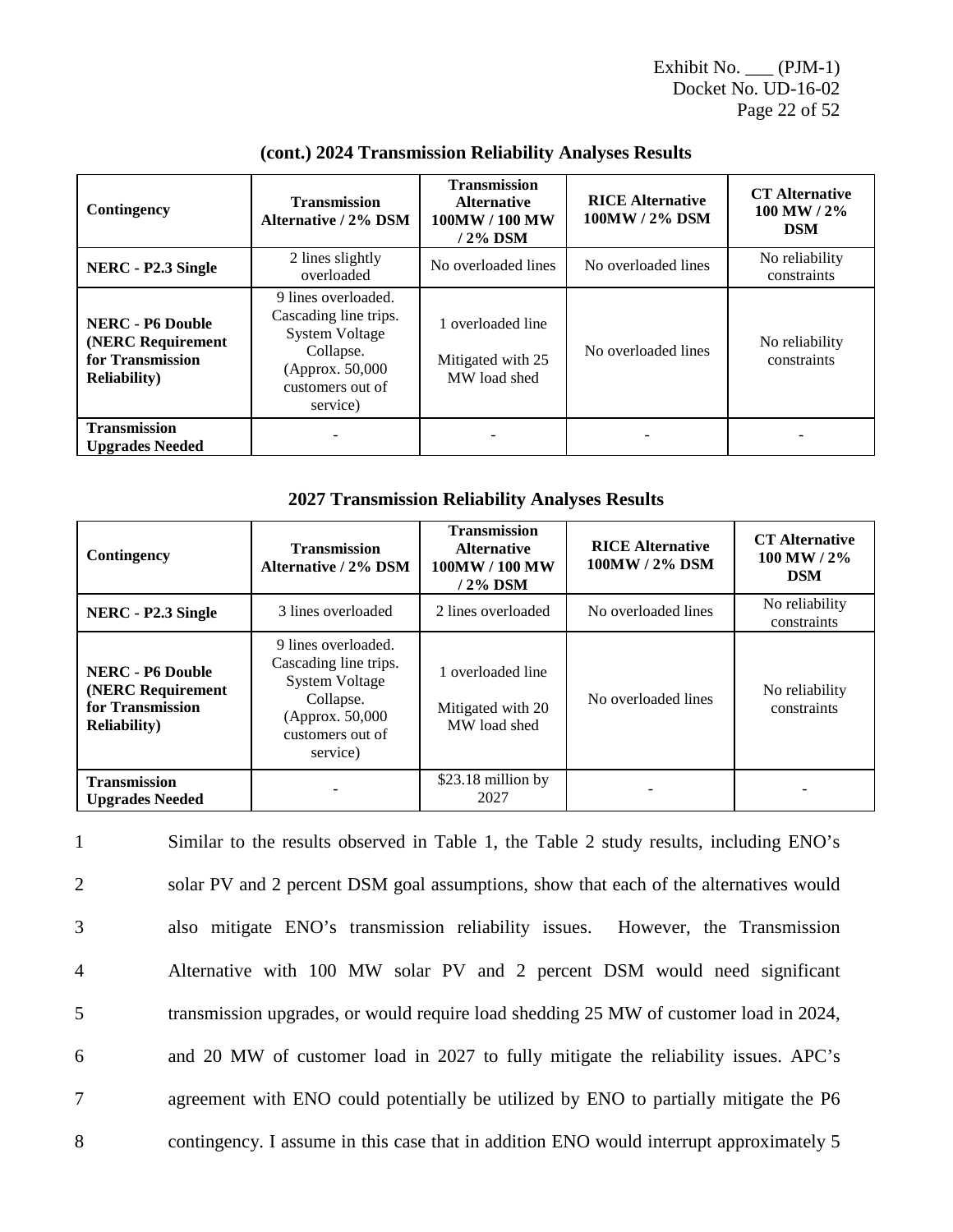- 9 MW of its firm customer load to fully mitigate the P6 contingency in 2019. I estimate 2 that such load shedding would result in interruptions to  $1,000 - 1,800$  ENO customers, depending upon ENO's curtailment of service to APC. APC's agreement with ENO could potentially be utilized by ENO to fully mitigate the P6 contingency in 2027 without needing to interrupt service to any ENO firm load customers.
- The RICE Alternative with 100 MW of solar PV and 2 percent DSM would require load shedding of 25 MW of customer load in 2019 to achieve mitigation. which could be mitigated by shedding 25 MW of ENO load using both the APC agreement and by disrupting service to 1,000 – 1,800 ENO customers.
- 10 The CT Alternative with 100 MW of solar PV and 2 percent DSM would fully mitigate ENO's reliability issues without any transmission upgrades. However, each of these alternatives present operational risks, which must be considered for a comprehensive comparison of each of the alternatives, which I discuss later in my testimony.

# **Q. IS IT YOUR OPINION THAT AS A RESULT OF RETIRING ENO'S MICHOUD UNITS 2 AND 3 ENO'S SYSTEM IS PRESENTLY AT RISK OF TRANSMISSION RELIABILITY ISSUES?**

 **A.** Yes. ENO's transmission system topology is essentially unchanged since the retirement of the Michoud generating units in 2016. I believe that without a local generating resource, and/or needed transmission upgrades, ENO's system is presently at risk of transmission reliability issues. My evaluation of the results of ENO's transmission reliability analysis of the Transmission Alternative for 2019 the P6 contingency indicates 22 that ENO's transmission system would experience cascading outages leading to a voltage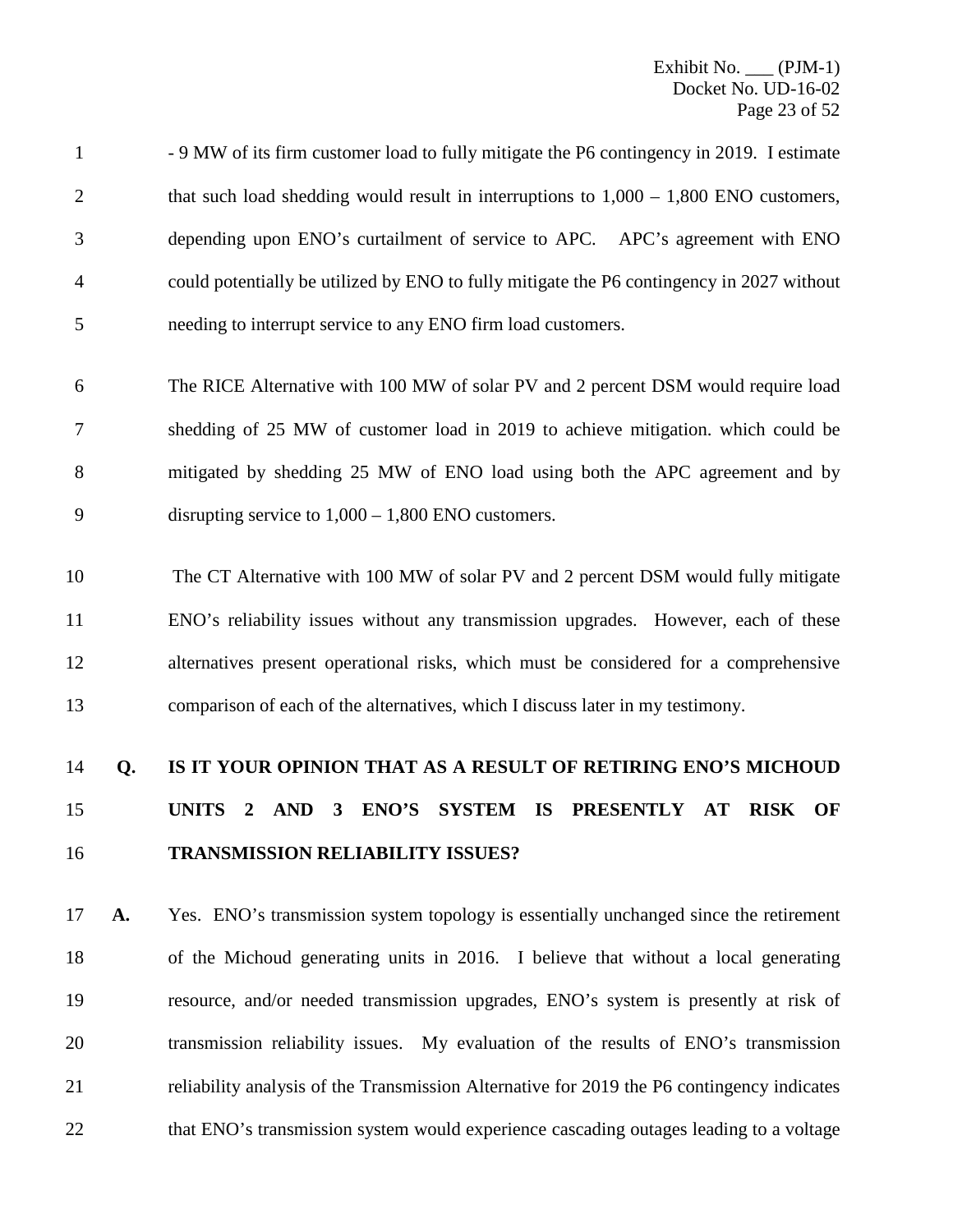collapse of ENO's 115 kV system placing approximately 49,000 customers out of service. This 2019 analysis is a good proxy for ENO's system performance in 2017-2018.

 Though the occurrence of a P6 contingency is a low probability event, the consequences to ENO's customers of such an event are not! As ENO's transmission reliability analyses for the 2019 study year performed in support of its Application clearly show, a P6 contingency would result in cascading outages leading to a voltage collapse of ENO's 115 kV network, ultimate placing approximately 49,000 ENO customers out of service. I would reasonably expect the same result for such a contingency in 2017 or 2018 were it to occur.

# Q. **IS THE PROPOSED LOCATION FOR LOCAL GENERATION BENEFICIAL FROM A TRANSMISSION RELIABILITY PERSPECTIVE?**

 A. Yes. ENO's system is located at the extreme eastern end of the DSG load pocket. Considering ENO's transmission system topology, the proposed location of local generation at ENO's former Michoud site would be beneficial from a transmission reliability perspective, as it would allow ENO to continue to reliably serve its customer load during certain transmission system contingencies, such as the specific NERC P2.3 and P6 contingencies modeled in Entergy's transmission reliability analyses. Locating local generation at Michoud would have a direct transmission path to eliminate the transmission overloads that would result in the event of the P6 contingency and support ENO's ability to continue to reliably serve its customers. The CT Alternative would accomplish this without the need for any transmission upgrades. The RICE Alternative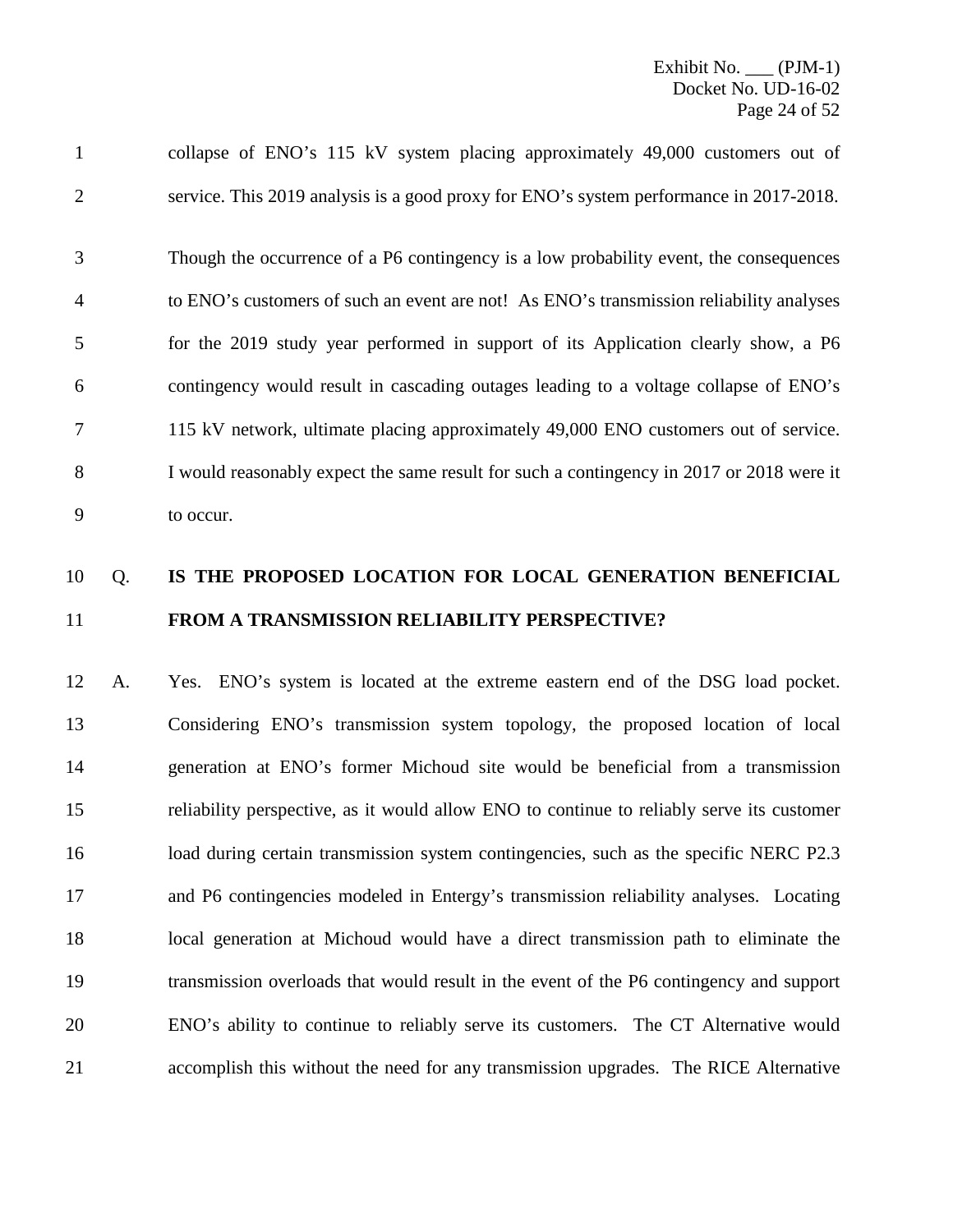would also accomplish this, assuming ENO's identified transmission upgrades are completed.

 From my review of the results of such analyses, it is my opinion that alternate location of local generation - such as in the western portion of ENO's system - would not support ENO's ability to reliably serve its load and mitigate transmission reliability violations in the event of such contingencies, as the occurrence of a P6 contingency would sever the interface between ENO's 115 kV and 230 kV networks thereby eliminating the transmission path needed to mitigate it, and as a result, such generation would not support ENO's ability to continue to serve its customer loads.

# **Q. DO YOU BELIEVE THAT DOING NOTHING LONG-TERM WOULD BE AN ACCEPTABLE COURSE OF ACTION FOR ENO?**

 **A.** No. Based upon my review of the Transmission Alternative case which shows the results of not accomplishing ENO's identified transmission upgrades, assuming a new local generating resource is not installed, the analysis clearly indicates that, because of ENO's modeled P6 contingency, ENO's 115 kV system would suffer a voltage collapse placing a potentially excessive number of ENO customers out of service, both in the near-term and long-term. The specific nature of the P6 contingency modeled by ENO is such that the duration of the outage could be several days or more, depending on the availability of the specific replacement equipment needed to restore service, as well as the logistics involved in getting the needed equipment into New Orleans for installation, and the effort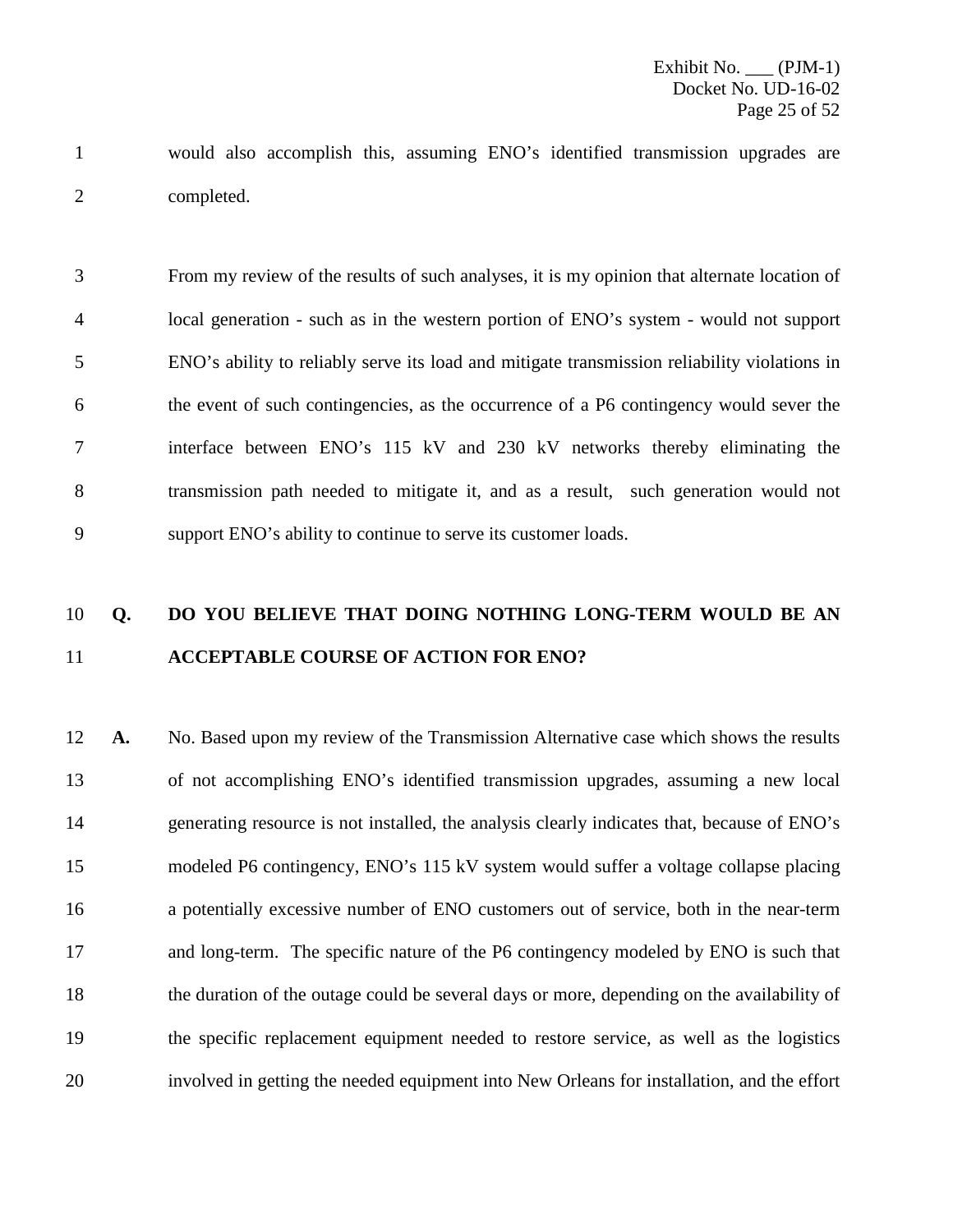required to get such equipment installed. Accordingly, a "do nothing" course of action is totally unacceptable in my opinion.

# **Q. DO YOU HAVE ANY CONCERNS WITH ENO'S TRANSMISSION UPGRADE PROJECTS NEEDED TO MITIGATE TRANSMISSION RELIABILITY VIOLATIONS?**

 **A.** Yes, I do. As noted earlier in my testimony, five of the seven alternatives ENO has analyzed in its transmission reliability analyses require transmission upgrade projects<sup>[11](#page-26-0)</sup> to fully mitigate the modeled P6 contingency transmission reliability violations. Only the CT Alternative, and RICE Alternative including 100 MW of solar and assuming 2 percent DSM would avoid the need to construct any transmission upgrades. Accordingly, excepting the CT Alternative, the feasibility of each other alternative is dependent in part upon whether or not such transmission upgrade projects can be constructed, and if they can be constructed prior to their respective "need by" dates. This raises serious concerns. Concerning transmission constructability issues, in his Supplemental and Amending Direct Testimony, at page 16, line 20 – page 127, line5, ENO witness Charles Long states:

 *"Secondly, as stated in my Direct Testimony, there are significant constructability issues in the New Orleans area with respect to transmission. I have considerable experience* with *planning and constructing transmission in the New Orleans area, including assisting in the restoration of the storm-damaged transmission in the greater New Orleans area. In my experience, the soil conditions, obstructions, and environmental challenges tend to increase the cost of construction substantially and necessitate expensive wetlands damage mitigation following the construction of a transmission line.* 

<span id="page-26-0"></span><sup>&</sup>lt;sup>11</sup> Each of these six alternatives require different transmission upgrade requirements.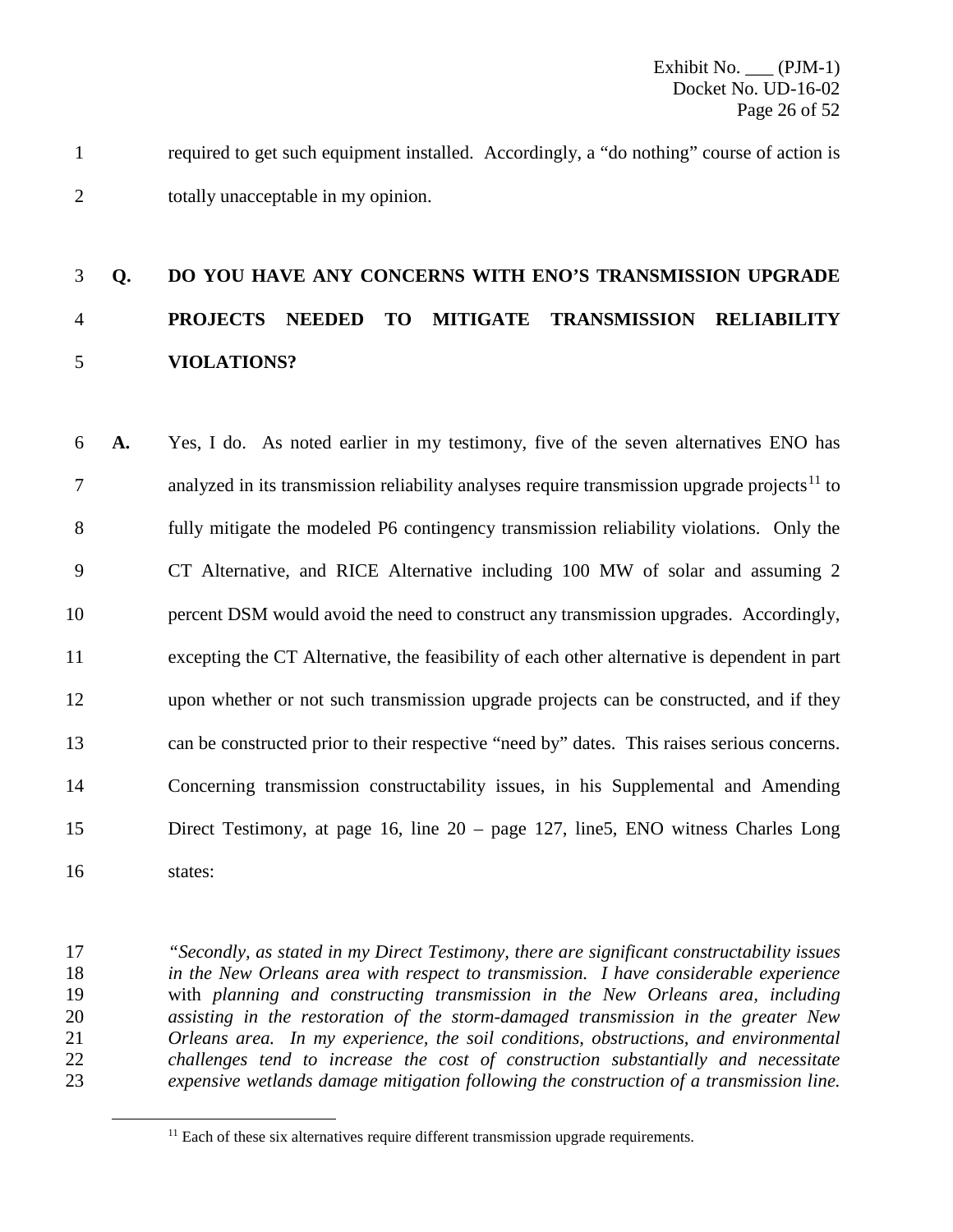Exhibit No. (PJM-1) Docket No. UD-16-02 Page 27 of 52

- *There are also right-of-way issues, as well as many above-ground and below-ground infrastructure (such as pipelines) which make it very difficult to construction transmission facilities.*
- In example of the problems associated with constructing transmission in the New Orleans
- area, in response to Advisors 12-1, ENO states:

 *"For example, severe constructability challenges have delayed the projected in-service date of the Southeast Louisiana Coastal Improvement Plan Phase 3 project by five years past the anticipated in-service date. The original in-service date has slipped from Summer 2012 to early 2018, and the expected cost (including substation work at each end that was already completed several years ago) has increased significantly. Needless to say, the construction of the transmission lines in south Louisiana is extremely challenging. The Company assumes that given enough time and money, the transmission upgrades referenced in this case can eventually be constructed well after the time when they are needed.; but the highlighted constructability issues illustrate the point that these upgrades can take a very long time, and become far more costly than the Company has assumed in this case based upon generic cost assumptions."*

- Regarding difficulties taking transmission outages in DSG for needed maintenance, ENO
- witness Charles Long states at page 6-7:

 *"In the first half of this year alone, outages involving a 115 kV transmission segment, a 230/115 kV auto-transformer, five 230 kV transmission lines and two 500 kV transmission lines were denied (by MISO) because of reliability constraints that could not be mitigated without risking electric service to the Company's customers."* 

 I would expect ENO to face similar difficulties in taking its transmission lines out of service for the accomplishment of the needed upgrades, as ENO Witness Charles Long has asserted<sup>[12](#page-27-0)</sup>, especially considering the duration of outages that would be required to replace transmission structures in support of re-conductoring, and the time required to accomplish re-conductoring work. Regarding the time to construct ENO's transmission

<span id="page-27-0"></span><sup>&</sup>lt;sup>12</sup> See ENO response to ADV 13-1.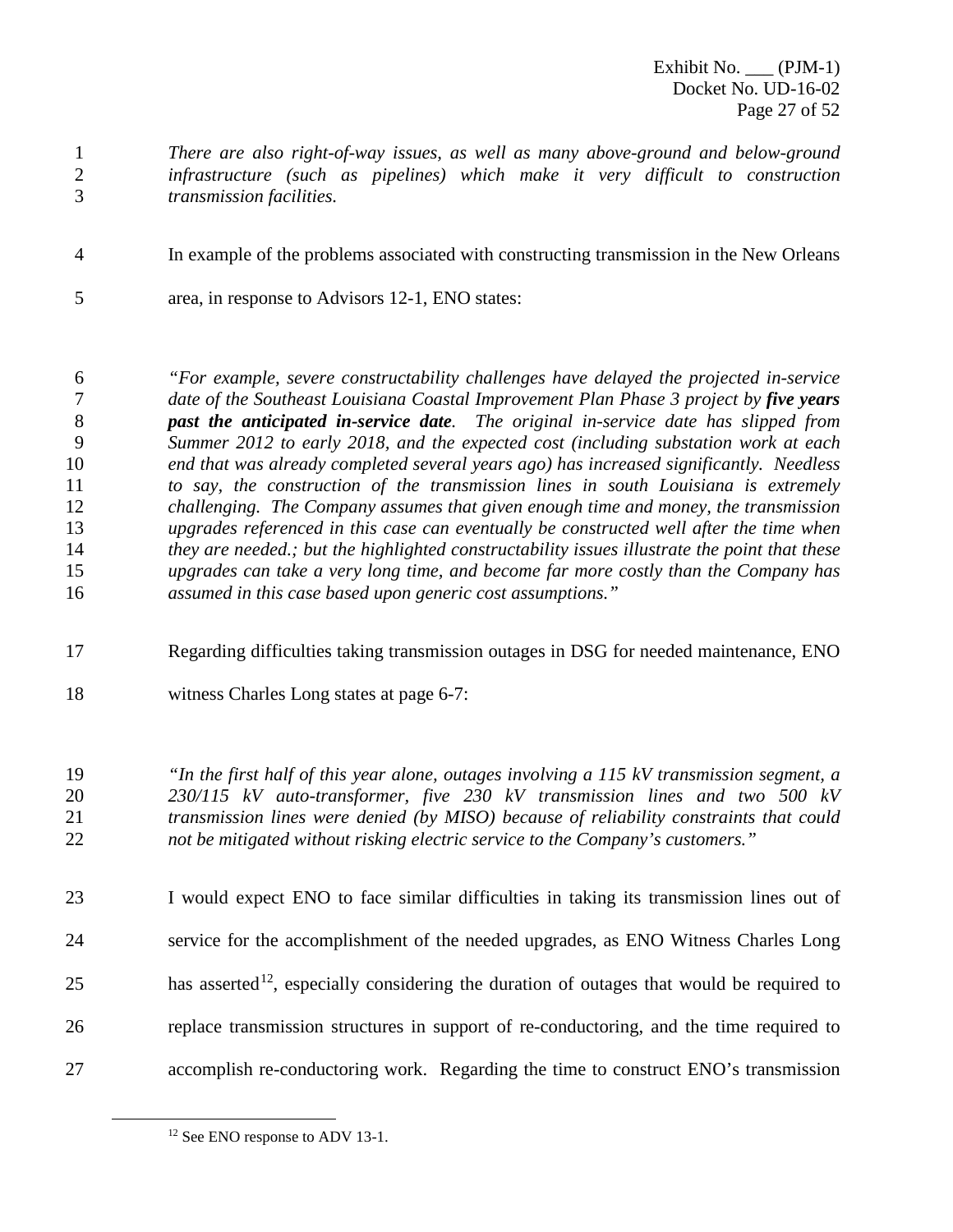upgrades required to be completed in support of the Transmission Alternative, in its

response to Advisors 12-3c., ENO states:

 *"To begin with, given the constructability issues identified in this proceeding, it is doubtful that all of the projects at issue can be completed before the 2022 time period – thus, constructing the projects would only make sense if they are the preferred long-term solution, which they are not."*

- ENO amplifies their concerns with the Transmission Alternative in its response to
- Advisors 12-4a. which states:

 *"The timing of transmission upgrades, however, is far less predictable, and the Company states that the earliest it could likely get any of the lines in service would be mid 2021. But to be clear, all of the 5 upgrades would be needed if NOPS is not constructed. The Company could not construct all 5 upgrades at once given the operational conditions involved with scheduling the transmission outages and other constructability issues mentioned in the Testimony of Charles W. Long at pg. 16-17, and the Company's response to Advisors 12-1."*

Further, ENO's response to Advisors 12-4b. states:

 *"The Company has not performed the detailed design and scoping work necessary to provide the timetable required to construct the transmission plant identified in the referenced Table 1. Such design and scoping work will involve a thorough inspection of the transmission structures, including those of lattice towers, which is generally a lengthy process. A determination will be made about the possibility of employing a high temperature low-sag conductor and, subsequently, whether the transmission structures would need to be replaced in order to accommodate the new conductors. The design and scoping work is very likely to require field crews to gather data and an engineering model that will be used to analyze the gathered data. In other words, this process will take an extraordinary amount of time and resources to accomplish; and the Company has not expended those resources on an option that it considers to be far inferior to the mitigation measure that is currently in its long-term plan, which is to replace a portion of the retired Michoud capacity with a NOPS alternative."*

Based upon ENO's above statements, a large number of unknowns exist, and in its

Supplemental Application, ENO has not clearly demonstrated that its proposed projects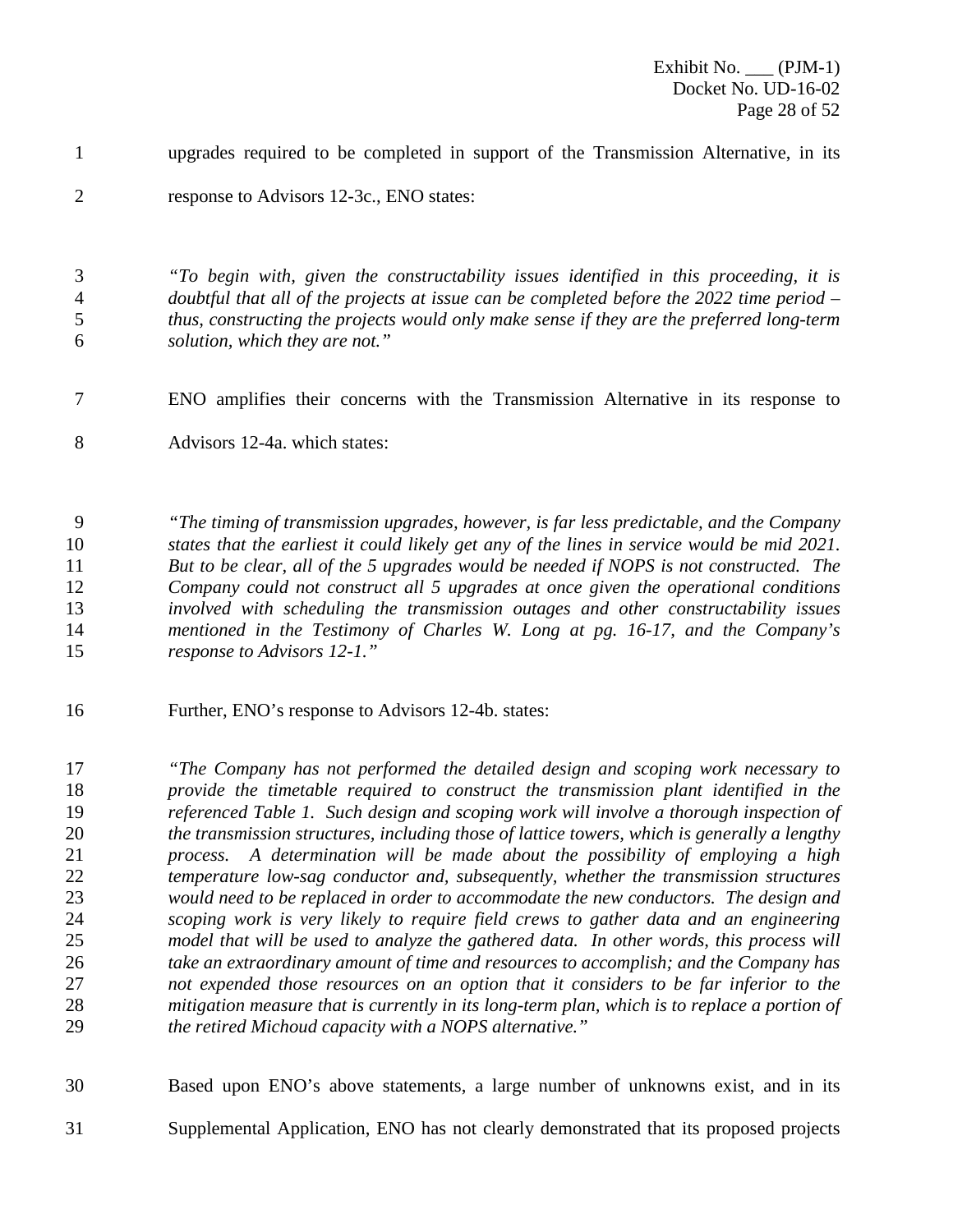are feasible and constructible on an accelerated basis. Based upon my personal experience with transmission projects throughout my career in the electric utility industry, and knowledge of ENO's transmission system gained over the past twenty-three years, it is my opinion that prior to reliance upon the Transmission Alternative by the Council ENO should be directed to file with the Council a demonstration that its proposed projects are feasible and constructible on an accelerated basis.

## **VI. INTERVENOR'S WITNESS TESTIMONY**

# **Q. DO YOU AGREE WITH ALLIANCE WITNESS PATRICK LUCKOW'S ASSERTION THAT THERE ARE OTHER TRANSMISSION PROJECTS THAT WILL INFLUENCE THE NEED FOR NOPS?**

**A.** In his Direct Testimony at page 23 lines 12-17, Mr. Luckow states:

## *"Yes. Specifically, the Southeast LA Economic Project (DSG Alternative 6) ("Project"), which is approved as part of MISO 2016 MTEP, will provide for 650 MW of additional import capability into the DSG load pocket, and would be in service by 2022. This transmission improvement is incremental to the resources considered in Case 2 of ENO's supplemental analysis. It would afford the ENO service area access to additional resources in the MISO South region."*

 I disagree with Mr. Luckow's statement cited above. Though this project will provide 650 MW of additional import capability into the DSG load pocket, and may afford ENO access to additional resources in the MISO region, from my evaluation of Entergy's transmission reliability analyses, such incremental transmission capability would not support the delivery of imported power to support ENO's system in the event of the occurrence of the NERC Category P6 event modeled in ENO.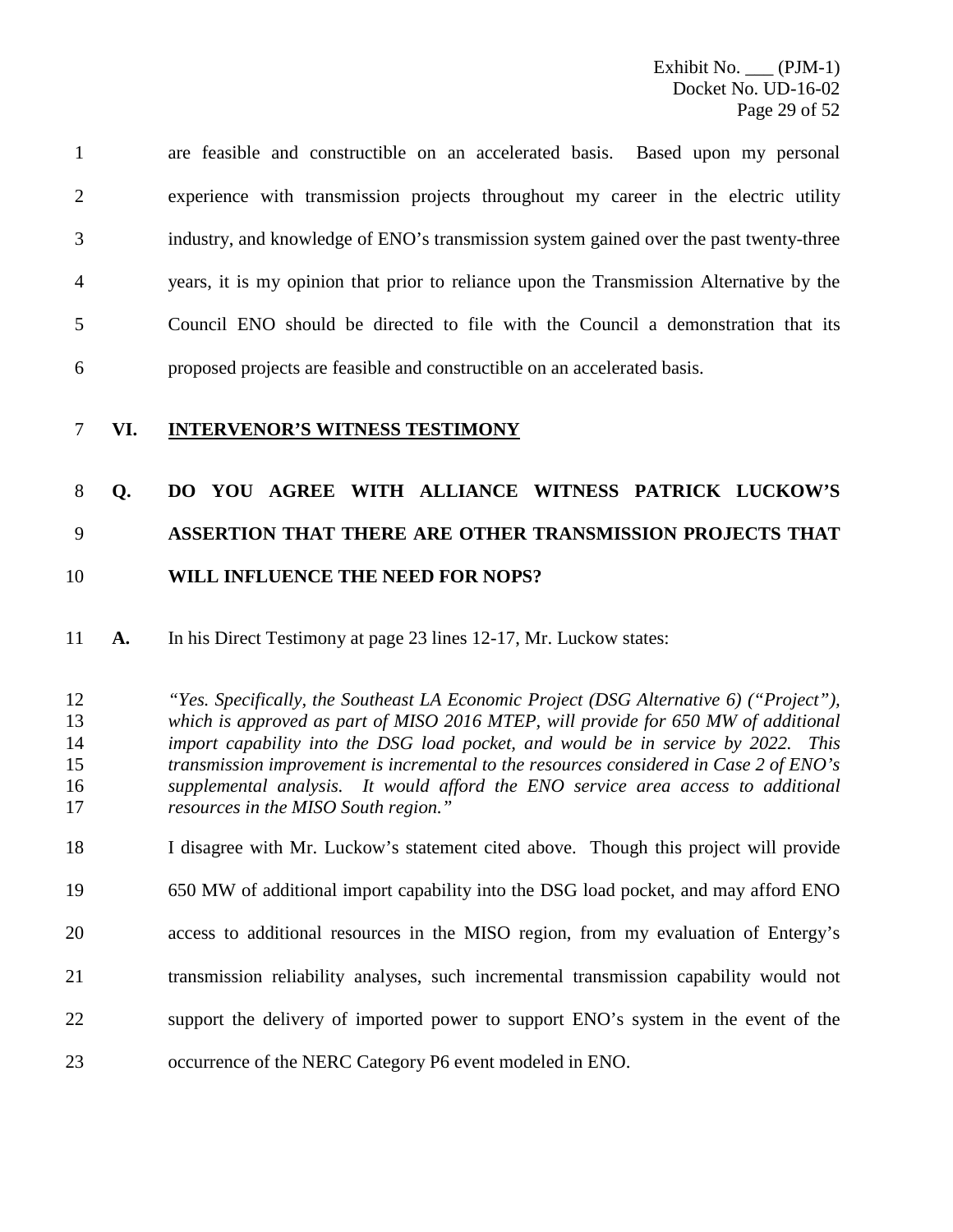# **Q. DO YOU AGREE WITH INTERVENOR'S WITNESS ROBERT FAGAN'S TESTIMONY AT PAGE 9 THAT EXISTING GENERATION IN THE DSG LOAD POCKET CAN BE UTILIZED BY ENO TO REDUCE LOCAL LOADING ON CERTAIN TRANSMISSION CIRCUITS?**

 **A.** I disagree with Mr. Fagan's assertion. With the retirement of Michoud Units 2 and 3, and without a local generating resource in ENO's system, ENO's power supply is limited to external sources. ENO has transmission paths to three generating plants: Waterford, Nine Mile and Little Gypsy. These plants provide power to southeastern Louisiana including the large loads in the ELL's Industrial Corridor to the west of the New Orleans area. Accordingly, they have been dispatched at a higher level having to supply ENO's load requirements than might otherwise be required. None of these generating units are dispatched solely to serve ENO's load requirements. ELL's Waterford Nuclear Plant is dispatched at full load on a continuous basis as would be expected for a nuclear unit. ELL's Nine Mile plant operates at a high capacity factor. It's important to consider that ENO is served predominantly by the transmission path from Nine Mile. To a lesser extent, ENO has a much more limited transmission path from Little Gypsy. Accordingly, there does not appear to me that adjusting external generation is a realistic alternative. In addition, ENO has reported the problems it has faced since its retirement of Michoud Units 2 and 3 in getting MISO's approval to remove transmission circuits from service for maintenance projects. MISO is responsible for dispatching all generation in its market, including MISO designated VLR units. I would assume that if MISO could adjust area generation as an alternative course of action to reduce ENO transmission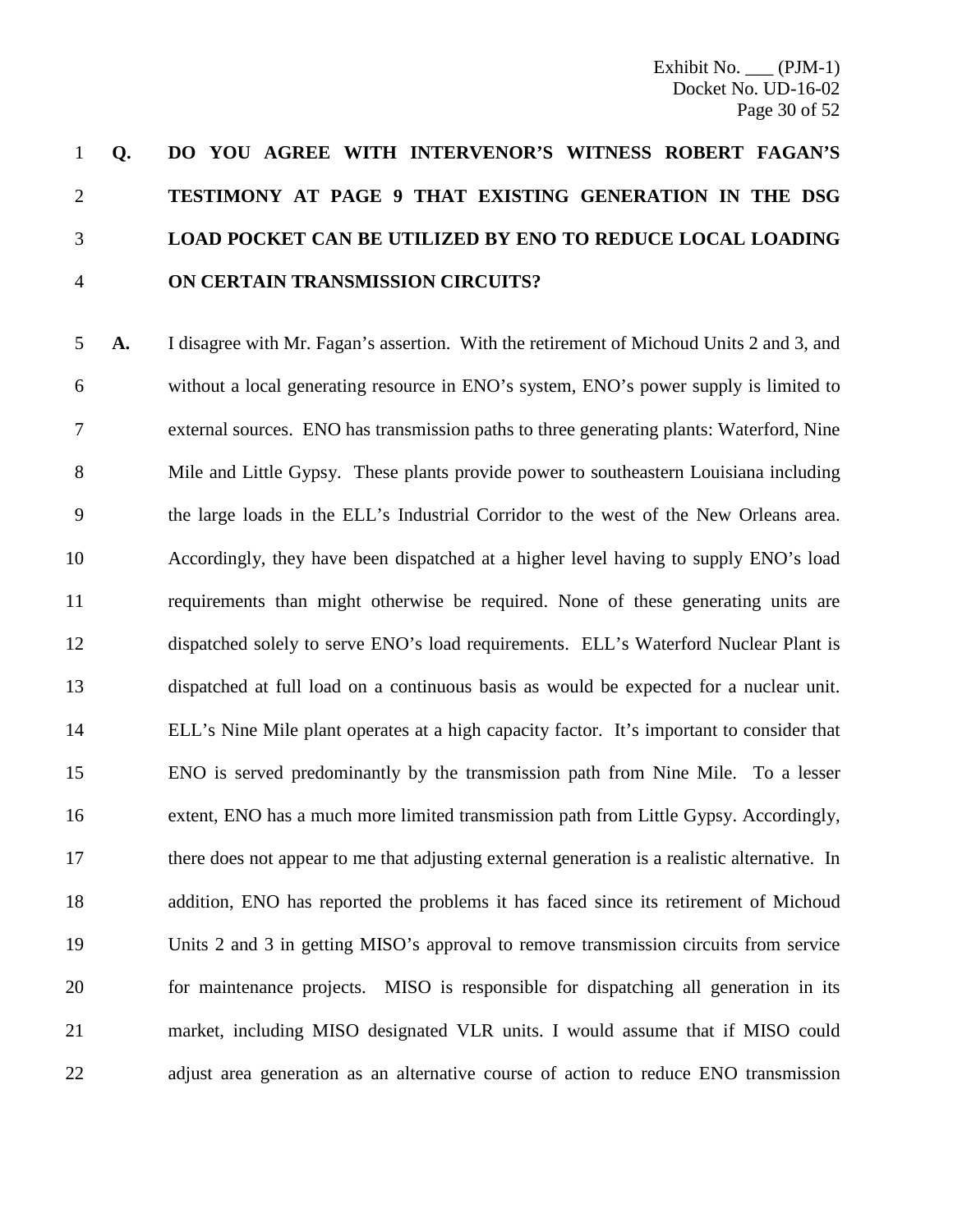circuit loading, it would have developed an operating guide for that express purpose, which it has not.

# **Q. DO YOU AGREE WITH INTERVENOR'S WITNESS ROBERT FAGAN'S TESTIMONY AT PAGE 7, THAT INCREMENTAL SOLAR PV IN NEW ORLEANS, THE DSG LOAD POCKET, OR THE REST OF LOUISIANA GENERALLY IMPROVES THE OVERALL RELIABILITY OF THE SYSTEM?**

 **A.** Though incremental solar PV outside ENO's footprint may provide some benefit to the DSG load pocket, or the rest of Louisiana in general, I do not believe that it would contribute to ENO's overall reliability or would mitigate the transmission overloads that can occur because of certain contingencies, such as the P6 contingency modeled by ENO. 11 Incremental solar PV located in ENO's service territory would provide some support to ENO's reliability, but only if it is located where electrically required to mitigate transmission contingencies within ENO's system. In my judgement, dispersed solar PV in New Orleans would have minimal effect, if any, on resolving ENO's transmission reliability issues. In order to provide support to mitigate the P6 contingency modeled by ENO, solar PV capacity would have to be located at the eastern end of ENO's service area, ideally interconnected at Michoud. ENO states a similar concern in its response to Advisors 7-16b which states:

- *"…Moreover, in order to address NERC compliance in this case, solar would need to be located in a precise location (in or around the Michoud Facility), which is very unlikely."*
- ENO reiterates its opinion in its response to Advisors 7-16c:
- *"Ideally the generation would be concentrated very near the Michoud facility. This, even if solar were not intermittent and could be dispatched, it is extremely unlikely, given the*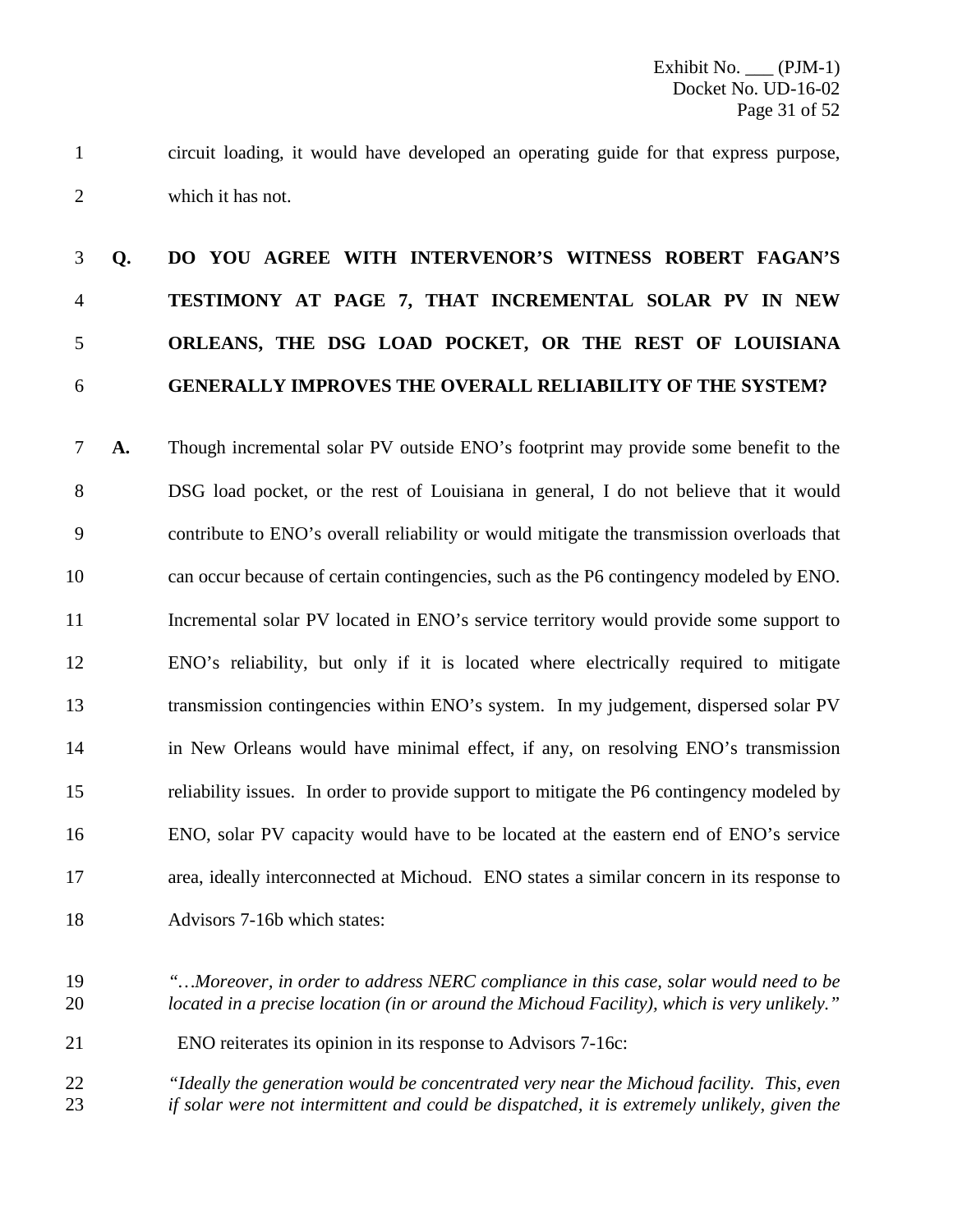Exhibit No. \_\_\_ (PJM-1) Docket No. UD-16-02 Page 32 of 52

 *amount of land necessary for 100 or 200 MW of solar, that the majority of ENO's solar additions could be located around the Michoud facility."*

 I concur with ENO's concern in this regard. Assuming industry average land requirements for solar PV installations, a 100 MW solar PV facility would require 730 acres of available land. A 200 MW solar PV facility would require 1,460 acres of available land. Though such solar PV installations have been modeled by ENO, it has not been established that suitable land in the required acreages is available in close proximity to Michoud.

 Further, such solar PV capacity would need to be interconnected with ENO's transmission system to mitigate a P6 contingency. As solar PV capacity can't be dispatched or ramped up, it would not be useable to power critical loads in the event of an islanding event or for restoration of service after a major system outage. I am also concerned with the intermittent nature of solar PV capacity, which depends on solar radiation to produce power. In the event of extended cloudy weather after a major storm event, solar output may likely be minimal at best. New Orleans experienced such weather conditions after Hurricane Gustav. Further, I would be concerned that large scale solar, as modeled in several of ENO's analyses, would be prone to wind damage from severe major storm events and hurricanes, and would be at significant risk of physical damage from airborne debris strikes during such storms, thus negating its ability to support storm restoration or support system reliability in general. Exhibit (PJM-5) provides examples of storm-driven wind, tornado, and flooding damage inflicted upon 22 solar PV installations. Finally, solar PV connected to ENO's distribution or Behind-The- Meter ("BTM") installations would of necessity be disconnected from ENO's system in the event of a system collapse, as would occur from a P6 contingency event, or islanding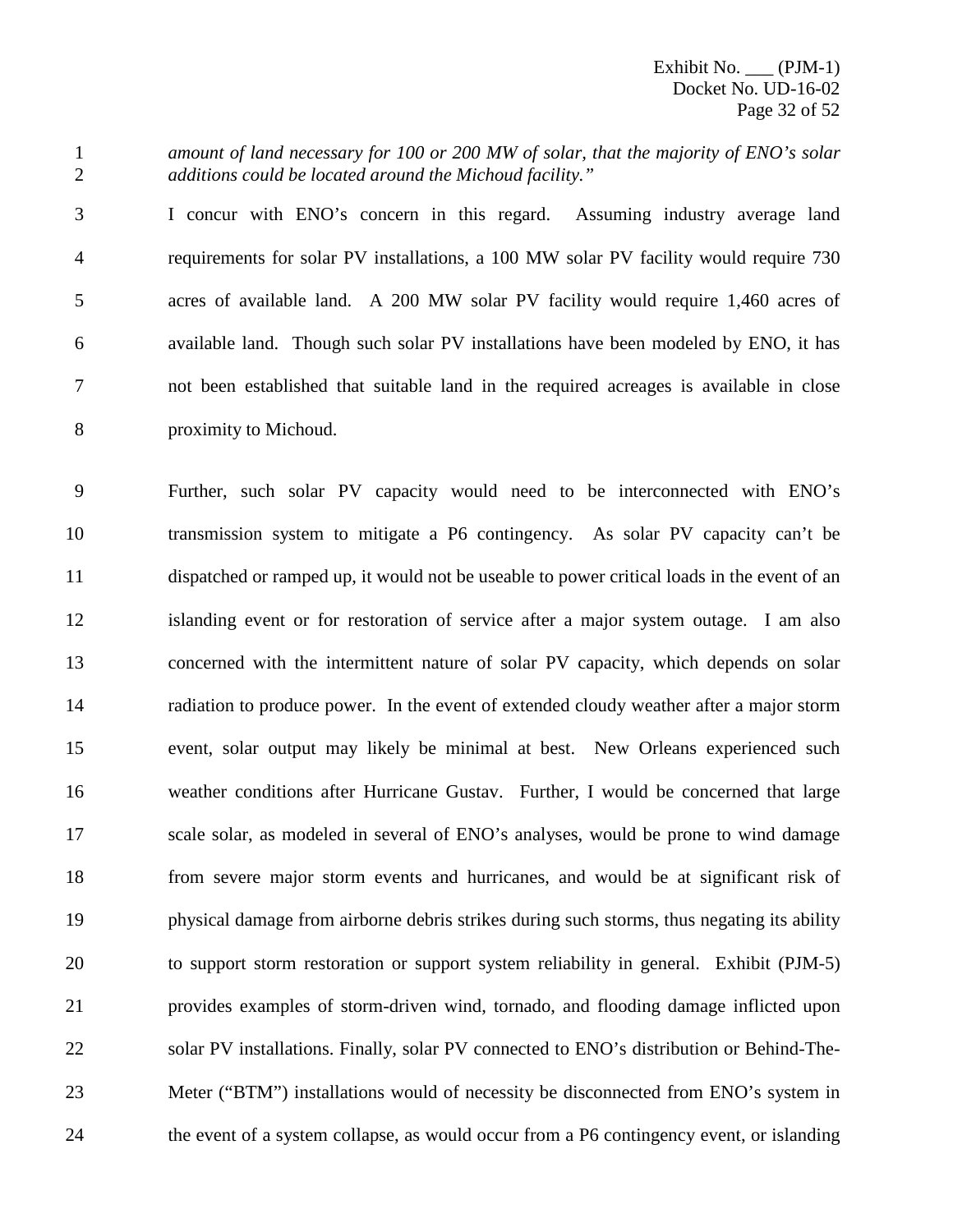situation which takes the system down. This is because in the event of such catastrophic events, all incoming distribution substation circuit breakers would be opened to protect ENO staff from electrocution hazards so that they can accomplish necessary repairs. ENO's primary distribution system will not be reenergized until all transmission repairs are completed and the transmission is re-energized without load. Repair and restoration of primary distribution lines would then be accomplished. As the final step in restoring the system to service, individual services to customer homes and businesses would then be repaired. Accordingly, such solar capacity will not have a connection to ENO's system until their primary distribution feeders are restored to service, and services lines are repaired. From my experience in service restoration, primary distribution feeders are restored to service one at a time after energizing the substation transformers. Therefore, distribution or BTM connected solar will not be able to provide any significant support to system restoration.

# **Q. PLEASE COMMENT ON INTERVENOR'S WITNESS ROBERT FAGAN'S TESTIMONY AT PAGE 27, THAT THE COMPLETION OF MISO MULTI VALUE PROJECTS ("MVP") WILL ALLOW FOR INCREASED PENETRATION OF WIND RESOURCES TO BE RELIABILITY INCORPORATED INTO THE ENTIRE MISO MARKET?**

 **A.** This is true in a broad general sense. However, all MISO MVPs were identified and planned long before the Entergy Operating Companies (including ENO) became members of MISO. Accordingly, such projects were not planned to deliver power to the MISO South region where ENO is located. All projects currently in MISO's MVP portfolio are located in the northern end of MISO's footprint in the MISO North region,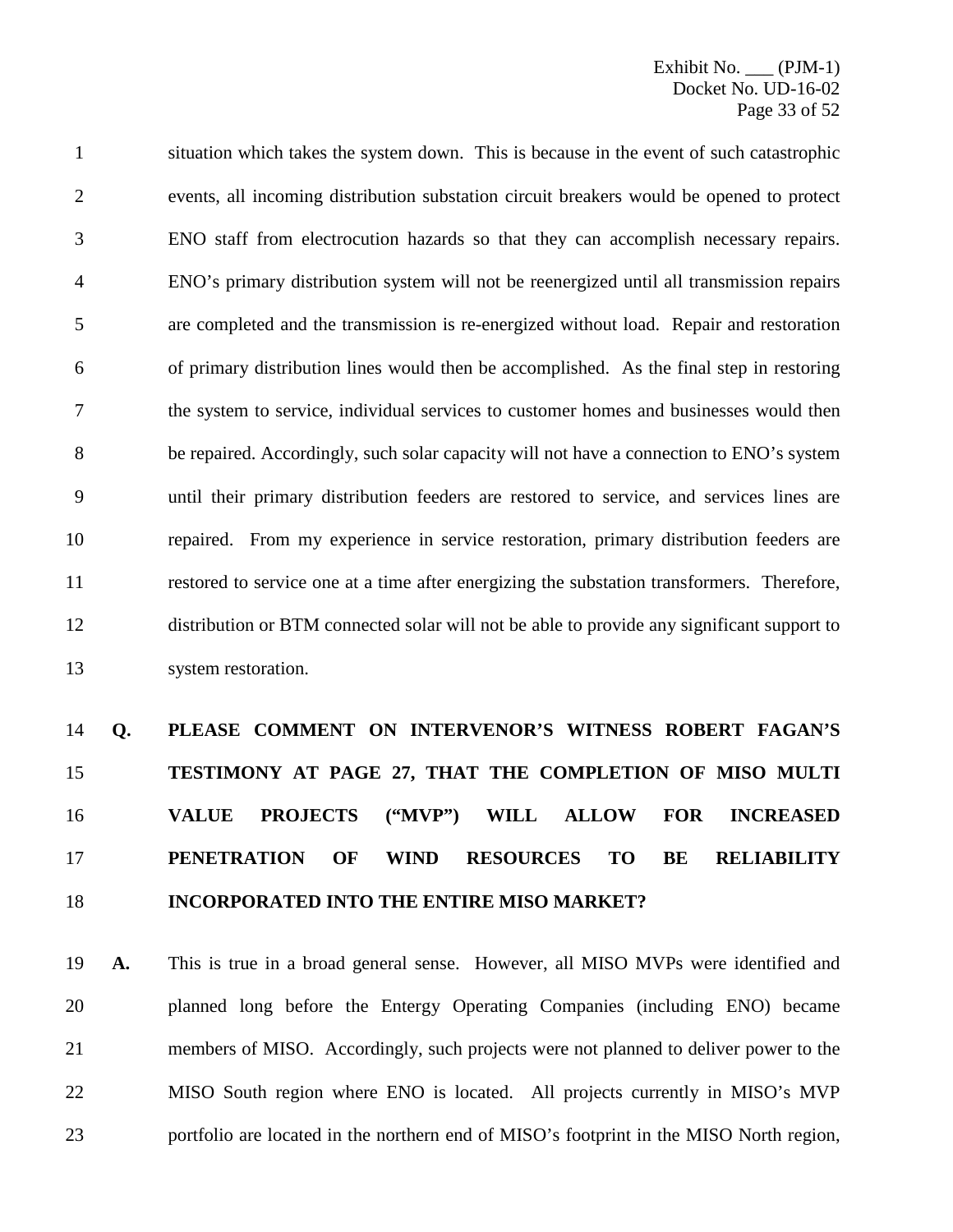weren't designed to, and will not, deliver such wind resources to ENO, owing to the fact 2 that they are geographically remote from ENO. Mr. Fagan's assertion fails to consider that imports to and exports from power into/from MISO South are presently limited by a single North/South Ameren transmission interface which are limited both contractually and physically<sup>[13](#page-34-0)</sup>. The Ameren Tie is heavily loaded. Mr. Fagan seems to assume that MISO's transmission system is a copper plate, which it is not. The transmission lines that would be required to deliver such wind resources to MISO South do not presently exist in the MISO's footprint, nor in the MTEP, and have not been planned. It is possible that at some distant time in the future, new MISO North – MISO South transmission interfaces will be developed to support delivery of such wind resources. However, imports of wind energy from MISO North into MISO South will not alleviate DSG's or ENO's transmission reliability issues.

# **Q. PLEASE COMMENT ON INTERVENOR'S WITNESS ROBERT FAGAN'S TESTIMONY AT PAGE 37, THAT ELL AND ENO HAVE NUMEROUS 115Kv AND 230kV REINFORCEMENT PROJECTS IN THE PIPELINE FOR RELIABILITY AND GENERATION INTERCONNECTION REASONS?**

 **A.** Virtually all of ELL's transmission projects included in MISO's MTEP17 have been designated Baseline Reliability Projects ("BRPs"). BRPs are Network Upgrades required to ensure that the MISO transmission system remains in compliance with applicable reliability standards adopted by NERC, the appropriate Regional Entities within the MISO region, and Local Transmission Owner planning criteria filed with and approved

<span id="page-34-0"></span> The Ameren Tie transmission interface is contractually limited to a maximum flow of 1000 MW, and physically limited to 2,500 MW South to North flows and 3,000 MW North to South flows.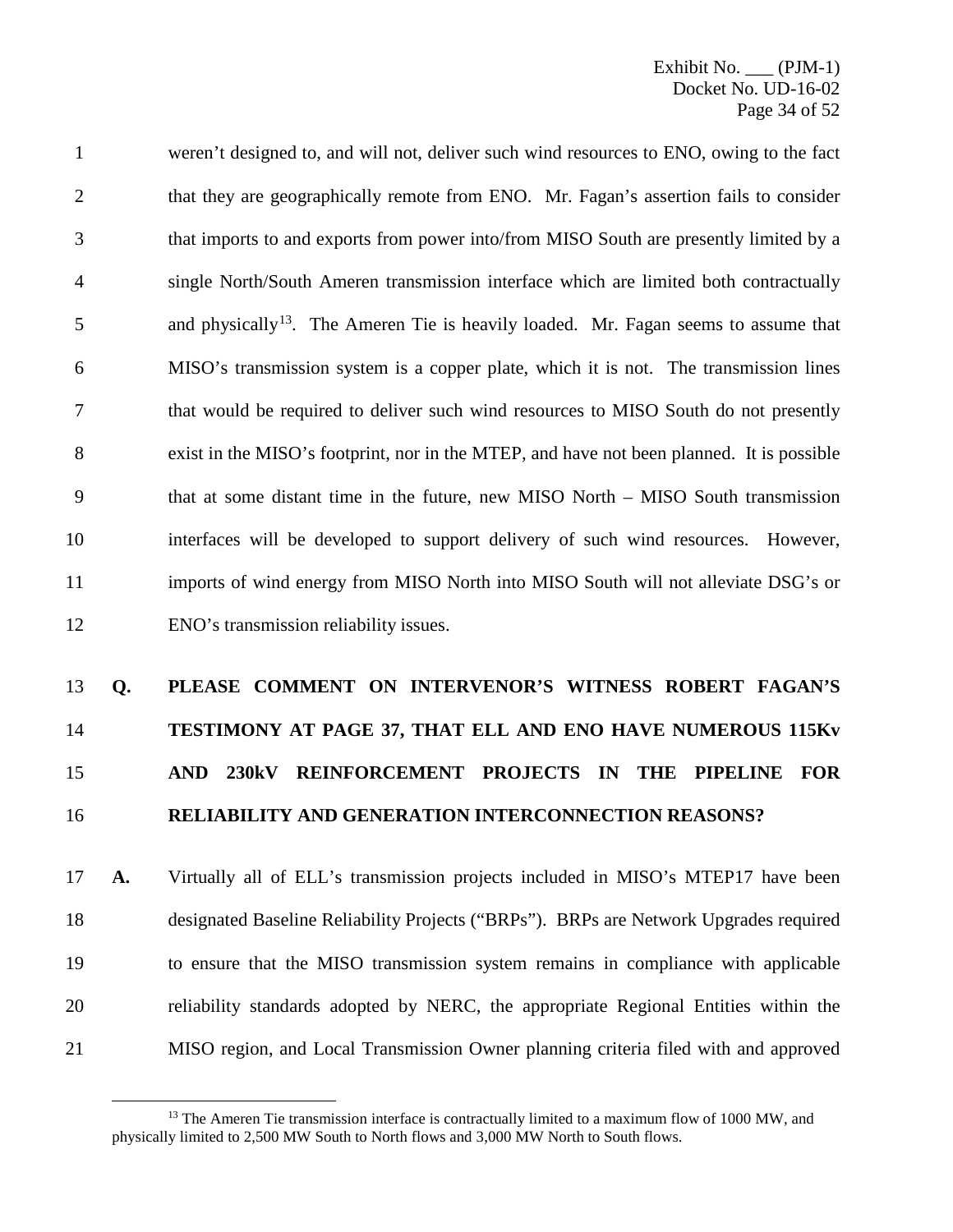by FERC. BRPs include projects operating at 100 kV or above that are needed to maintain reliability while accommodating the ongoing needs of existing Transmission Customers. The project costs of BRPs are allocated to the MISO Transmission Pricing Zone ("TPZ") found to benefit from their construction. In the case of ELL, such BRPs are allocated solely to ELL's TPZ. ENO has its own dedicated TPZ and is not allocated any costs for such projects as it does not benefit from them. Other ELL transmission projects included in MTEP17 have been designated "Other" projects, which are cost allocated to the sponsoring Market Participant. In the case of ELL, such Other projects are designed to provide service to new large industrial loads (primarily in Entergy's WOTAB<sup>[14](#page-35-0)</sup> region which encompasses south western Louisiana). Though such projects directly benefit ELL, they do little to nothing to alleviate ENO's transmission reliability problems.

# **Q. PLEASE COMMENT ON INTERVENOR'S WITNESS ELIZABETH STANTON'S TESTIMONY AT PAGE 26, THAT AT LEAST ONE TRANSMISSION PROJECT CURRENTLY UNDER DEVELOPMENT WOULD FACILITATE TRANSPORT OF WIND ENERGY INTO THE STATE OF LOUISIANA?**

 **A.** I believe that Ms. Stanton is referring to the Southern Cross HVDC Project. My review of the proposed line routing for this project indicates that this line would traverse the north-western border of Louisiana and Texas to extreme north-eastern Mississippi. The Project's western convertor station is proposed to be located close to Texas-Louisiana border in Desoto Parish, Louisiana. The project's eastern convertor station is proposed to

<span id="page-35-0"></span><sup>&</sup>lt;sup>14</sup> West of the Atchafalaya Basin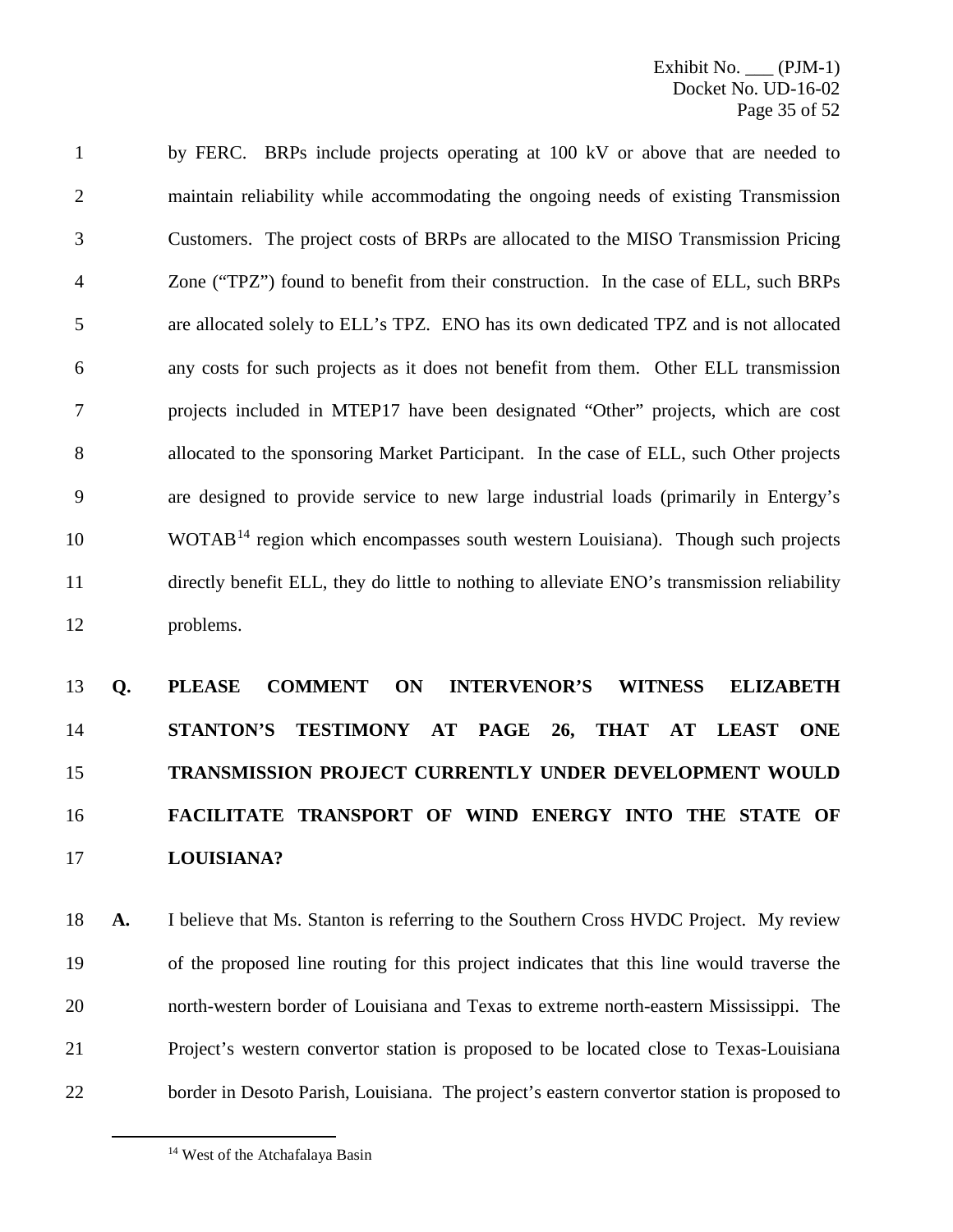be located in north eastern Mississippi near the Alabama border. Both terminal ends of 2 this project are remote from ENO's system. HVDC transmission lines are express lines which transport bulk power bi-directionally between their convertor stations, and do not have intermediate convertor stations for the delivery of power to AC transmission grids. The project does not include any intermediate convertor stations in Louisiana. Accordingly, though this project may have benefit to Texas, north eastern Mississippi, Alabama, etc. if actually developed, it will not deliver Texas wind resources to Louisiana, and ENO in particular. Likewise, even if ever developed, this project would do nothing to alleviate ENO's transmission reliability problems.

# **Q. PLEASE COMMENT ON INTERVENOR'S WITNESS ELIZABETH STANTON'S TESTIMONY AT PAGE 48, THAT NEITHER BUILDING NOPS NOR TRANSMISSION UPGRADES WILL LEAD TO MORE ELECTRICITY BEING CONSISTENTLY DELIVERED TO CUSTOMERS IF THE DISTRIBUTION SYSTEM IS BROKEN?**

 **A.** Though technically this is a correct statement, Ms. Stanton fails to understand that ENO's proposal to construct NOPS has nothing to do with ENO's distribution system reliability. Both transmission and distribution are necessary to deliver power from generating resources to ultimate customers. The transmission system delivers power at bulk to distribution substations for conversion from transmission voltage to primary distribution voltage for ultimate delivery to customers throughout the affected distribution system. If the transmission system is incapable, as a result of transmission reliability issues, of delivering power to down-stream distribution stations for ultimate delivery to customers, customers will be without service. That is why it is important to maintain the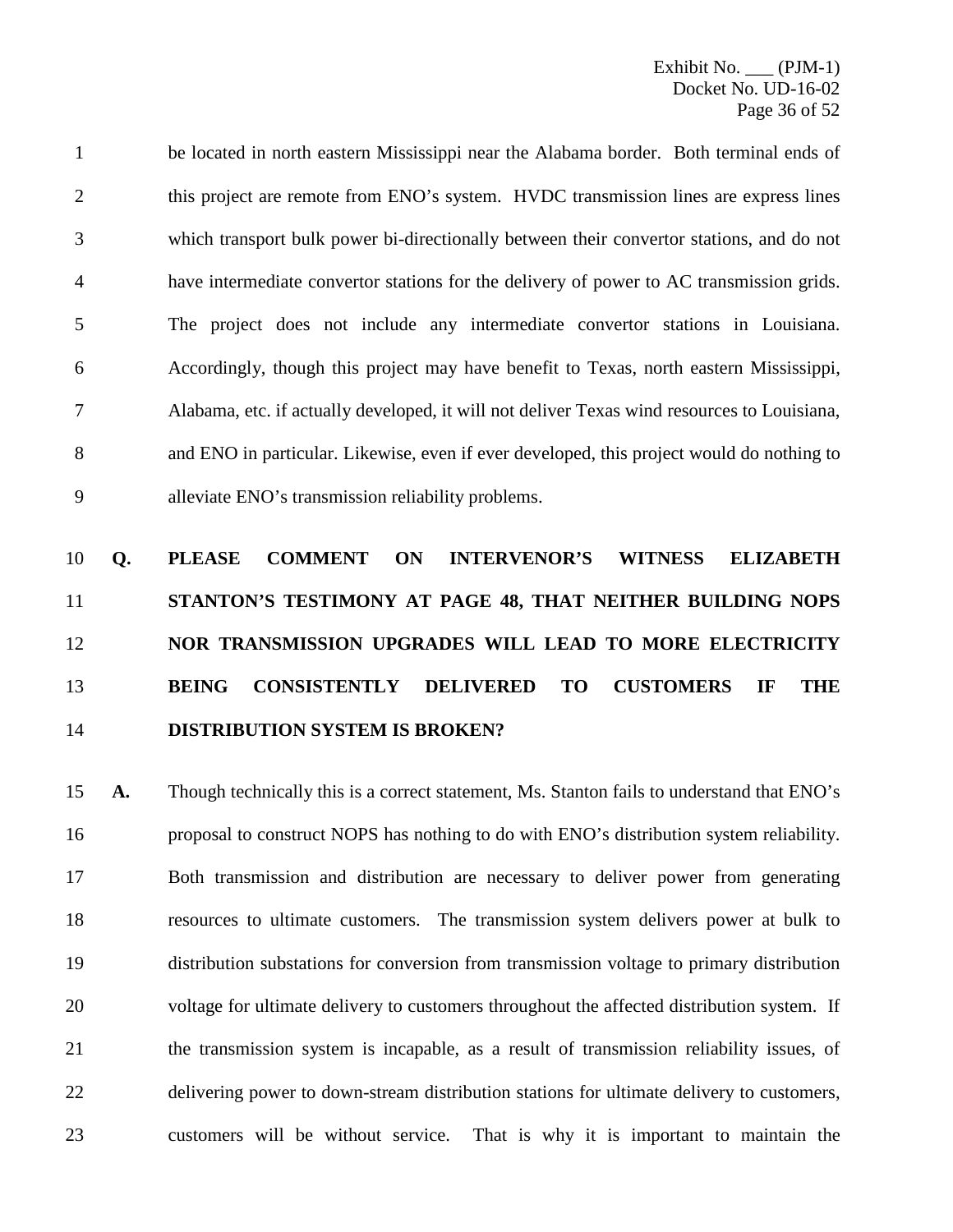transmission system's ability to reliably deliver power at bulk. All things being equal, 2 the addition of local generation, such as NOPS, and/or accomplishment of transmission upgrades should insure the reliability of the transmission system to fulfill its mission. Distribution system reliability is a separate and discrete matter. Though maintaining reliable distribution system performance is also very important for overall operation of an electric system, it has no effect upon ENO's transmission reliability. I note that ENO's distribution system reliability is currently being investigated by the Council in Council Docket No. UD-17-04.

## **Q. DO YOU BELIEVE THAT IT WOULD BE BENEFICIAL FOR NOPS TO HAVE**

## **BLACK START CAPABILITY?**

 **A.** Yes. In his Direct Testimony at page 13, the answer to Q17, ENO witness Charles Long states:

 *"NOPS also adds a local source of active or "real" power in the DSG load pocket with the ability to start quickly. This can aid in shortening the time to restore service to customers after large scale events such as hurricanes or other natural disasters. For example, if the transmission system experiences extensive damage during a hurricane, which has occurred in the past in the New Orleans area, the ability to import power across the transmission lines may be impaired for many days due to transmission system damage. In such a scenario, local generation units make it possible to locally supply power through a smaller number of relatively short transmission lines which can be repaired more quickly. A unit like the proposed NOPS provides a "starting point" for restoration and allows restorations to occur more quickly than would be possible relying solely on transmission facilities."*  

- I fully agree with Mr. Long's assertion that local generation would provide a "starting
- 27 point" for restoration of service to ENO's customers in the event ENO's ability to import
- power is impaired due to transmission system damage. However, ENO has not
- committed to install black start capacity with the CT Alternative, and has indicated in
- their response to Advisors 4-4 that: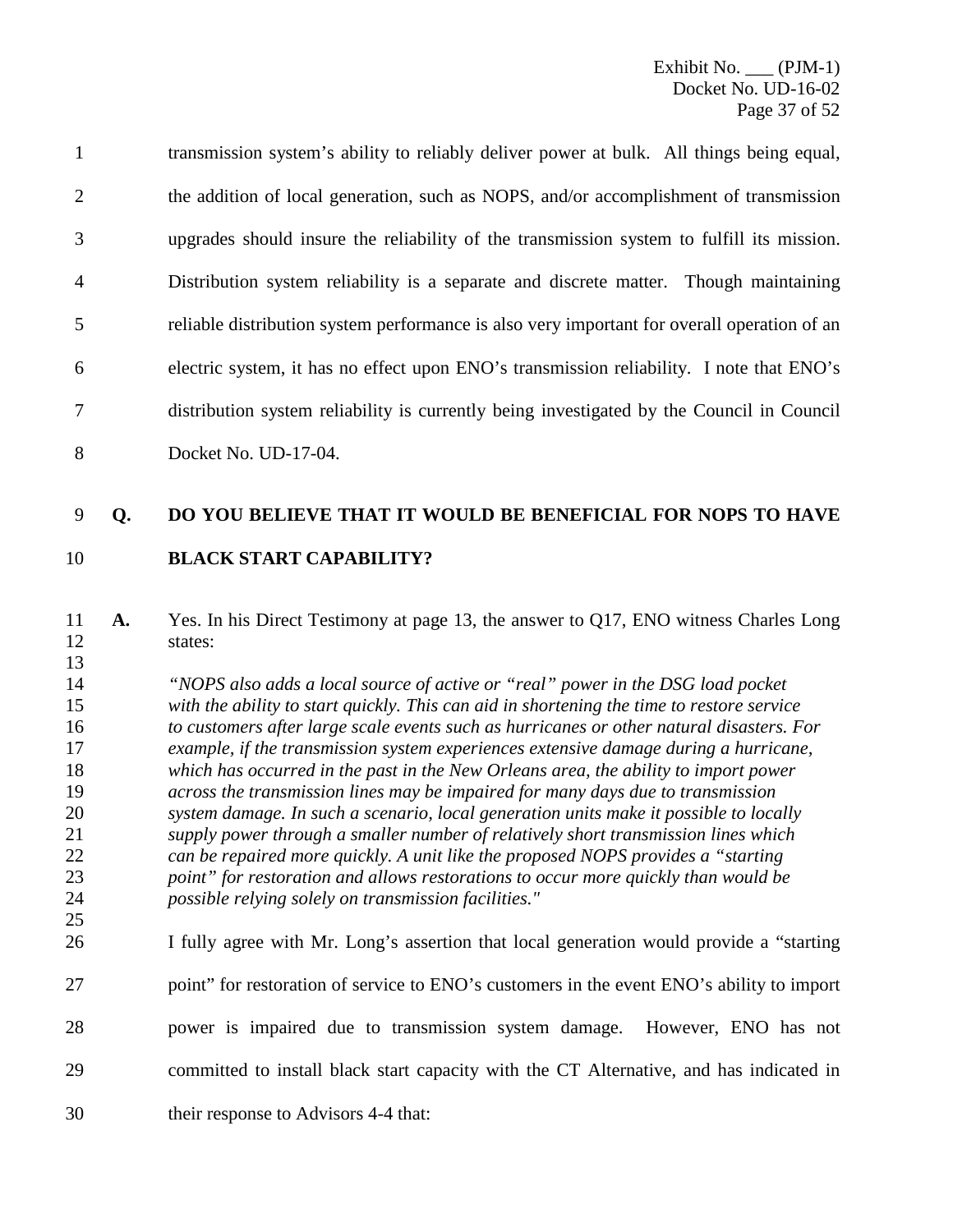*"The Company has not performed studies to investigate the ability to start NOPS from other generating resources in DSG, the current black start plan includes a cranking path from Waterford through the Michoud substation.*"

5 I have reviewed Entergy's 2016 System Restoration & Blackstart Plan<sup>[15](#page-38-0)</sup> ("Plan") covering the Louisiana South Area which identifies a specific transmission path that could be used for black starting NOPS, including a detailed transmission switching plan. I agree that Entergy's identified transmission path could be used to black start local generation, and from my review this path would not be affected by the occurrence of the NERC Category P2.3, and P6 events modeled in Entergy's additional transmission analyses. However, in the event that any of the transmission lines that make up this path suffered outages or were out of service for maintenance or repairs, local generation would no longer have any black start capability. Considering that ENO's identified cranking path for Waterford Nuclear to Michoud is approximately forty miles long, relying on such a long path would be risky. ENO witness Charles Long further asserts in

his Direct Testimony at page 13, the answer to Q17:

 *"A local generator, such as NOPS, will also greatly aid in maintaining the integrity of the electric grid in the event a storm severs the electric grid a manner that creates an electrical island."*

 In the event that ENO's "electrical grid" is islanded, Entergy's identified transmission 22 path may not be available for black starting local generation. Accordingly, though I agree that while transmission can be used for black-start service, it may likely not be available when needed. For this reason, I believe that the inclusion of on-site dedicated black start capacity for local generation would provide a dependable local resource that would minimize the inherent risk from relying solely on transmission for black-starting. I

<span id="page-38-0"></span><sup>&</sup>lt;sup>15</sup> ENO's Plan provided in response to Advisors 4-4 consists of Critical Energy Infrastructure Information (CEII).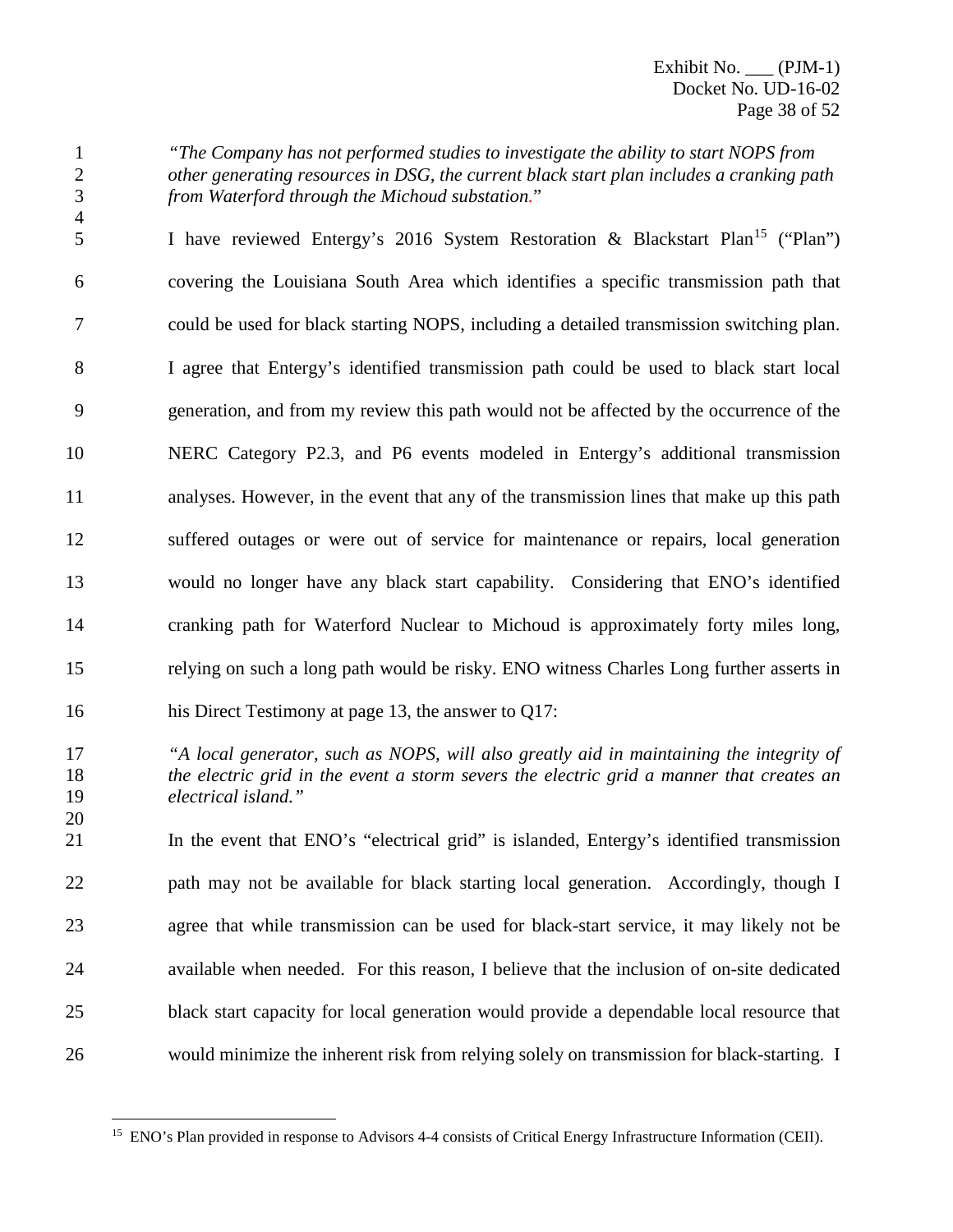am also concerned that Entergy has not yet performed any studies demonstrating the feasibility of black starting the CT Alternative unit with other generating resources in DSG. On the other hand, ENO's RICE Alternative has black-start capability built-in and would not have to rely on the availability of a transmission path for black starting. I believe that black start capability is a very important consideration when comparatively evaluating the two generating alternatives presented by ENO in this docket.

 **Q. DO YOU AGREE WITH INTERVENOR'S WITNESS LUCKOW'S ASSERTION[16](#page-39-0) THAT OTHER UNITS IN THE REGION, BOTH INSIDE AND OUTSIDE THE LOAD POCKET CAN PROVIDE BLACK START CAPACITY FOR NOPS BECAUSE THE TRANSMISSION CONNECTIONS INTO THE DSG LOAD POCKET ARE BOTH NUMEROUS AND OF AMPLE CAPACITY?**

 **A.** No, I do not. Mr. Luckow makes a very broad assumption. Having numerous transmission connections of ample capacity into the DSG load pocket does not in itself guarantee that power delivered into DSG is deliverable to ENO. Further, reliance on external units must be analyzed to determine the feasibility of using them for black start service, specific transmission paths must be identified and detailed transmission switching plans must be developed before external resources or transmission can be relied upon for black-starting NOPS. Such studies have not been performed by Entergy to my knowledge. Additionally, specific feasible transmission paths would need to be identified through ENO's system that could deliver external sources of generation to NOPS before such reliance could be considered. The risk of a transmission outage in DSG external to ENO, or a transmission outage within ENO's system could negate the

<span id="page-39-0"></span><sup>&</sup>lt;sup>16</sup> See Direct Testimony of Patrick W. Luckow at page 23, lines 22-23.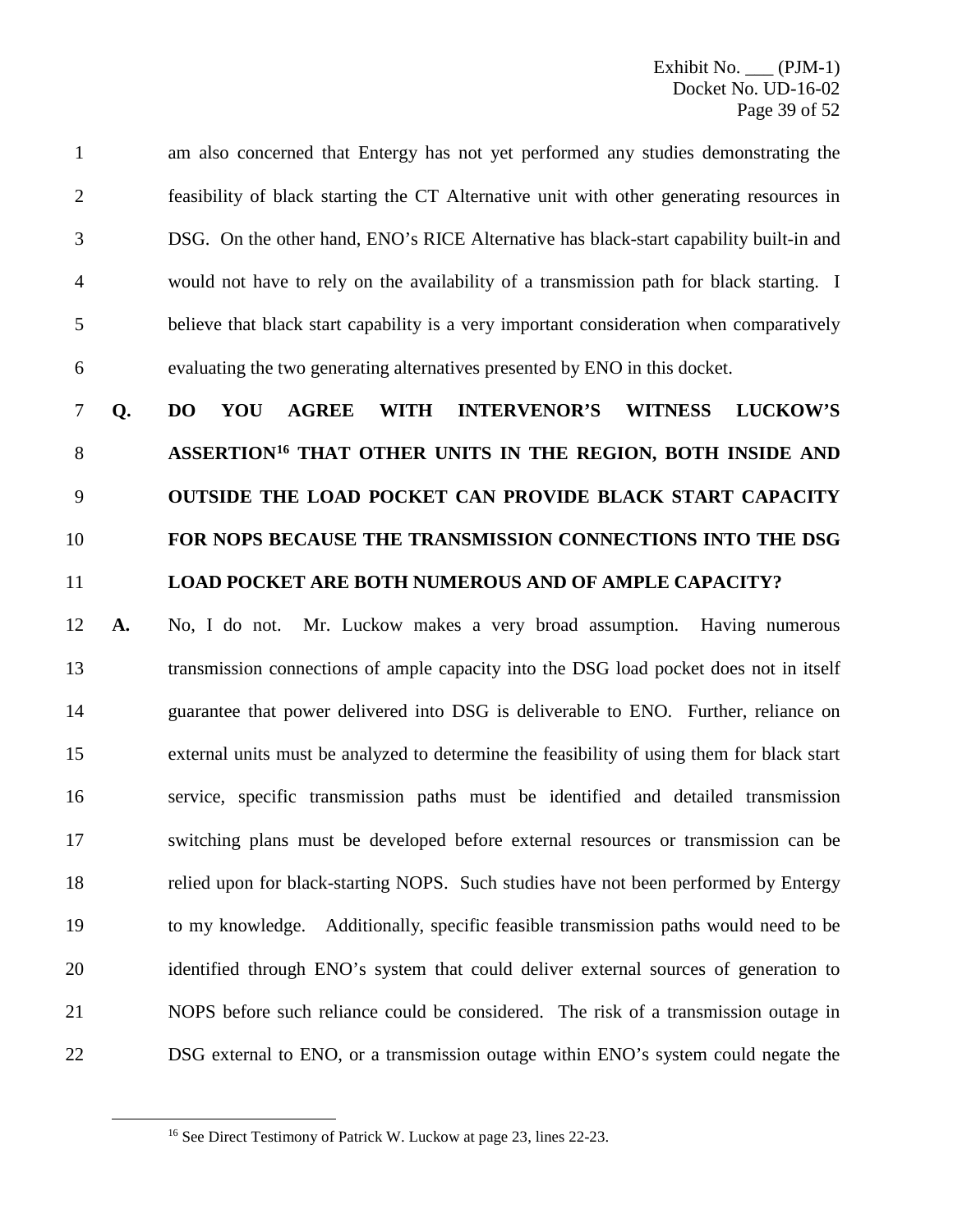ability of transmission system to deliver power to ENO for black-start service, irrespective of the number and capacity of transmission connections into DSG. Having local generation, such as NOPS, would provide a dependable source of black starting power and avoid the risks of transmission failure. I believe that this is especially important given that ENO's system exists in an extreme weather event region.

# **Q. DO YOU AGREE WITH INTERVENORS' WITNESS PETER LANZALOTTA'S TESTIMONY AT PAGE 9, ASSERTING THAT THE COMPANY DID NOT GIVE SERIOUS CONSIDERATION TO AN UNDERGROUND TRANSMISSION OPTION?**

 **A.** I don't believe that ENO needed to give serious consideration to an underground 11 transmission option. Underground 115 kV transmission is typically five to ten times more expensive than overhead transmission. I strongly doubt that this level of investment in underground transmission would make economic sense to ENO's ratepayers, especially when a large portion of ENO's transmission upgrade projects are limited to reconductoring existing overhead transmission lines on the existing transmission structures at a much lower cost than the costs necessary to construct underground transmission. Properly designed, constructed and maintained overhead transmission lines provide long term reliable service. Properly maintained overhead transmission lines have an average life expectancy of approximately seventy five years. In comparison, underground transmission lines have an average life expectancy of 30 - 40 years. Underground transmission is not a panacea. Damage to underground transmission lines may take several weeks or more to repair. Pinpointing underground transmission cable faults is time consuming and difficult. Damage to overhead transmission is relatively easy to locate and repairs can typically be accomplished in relatively short periods of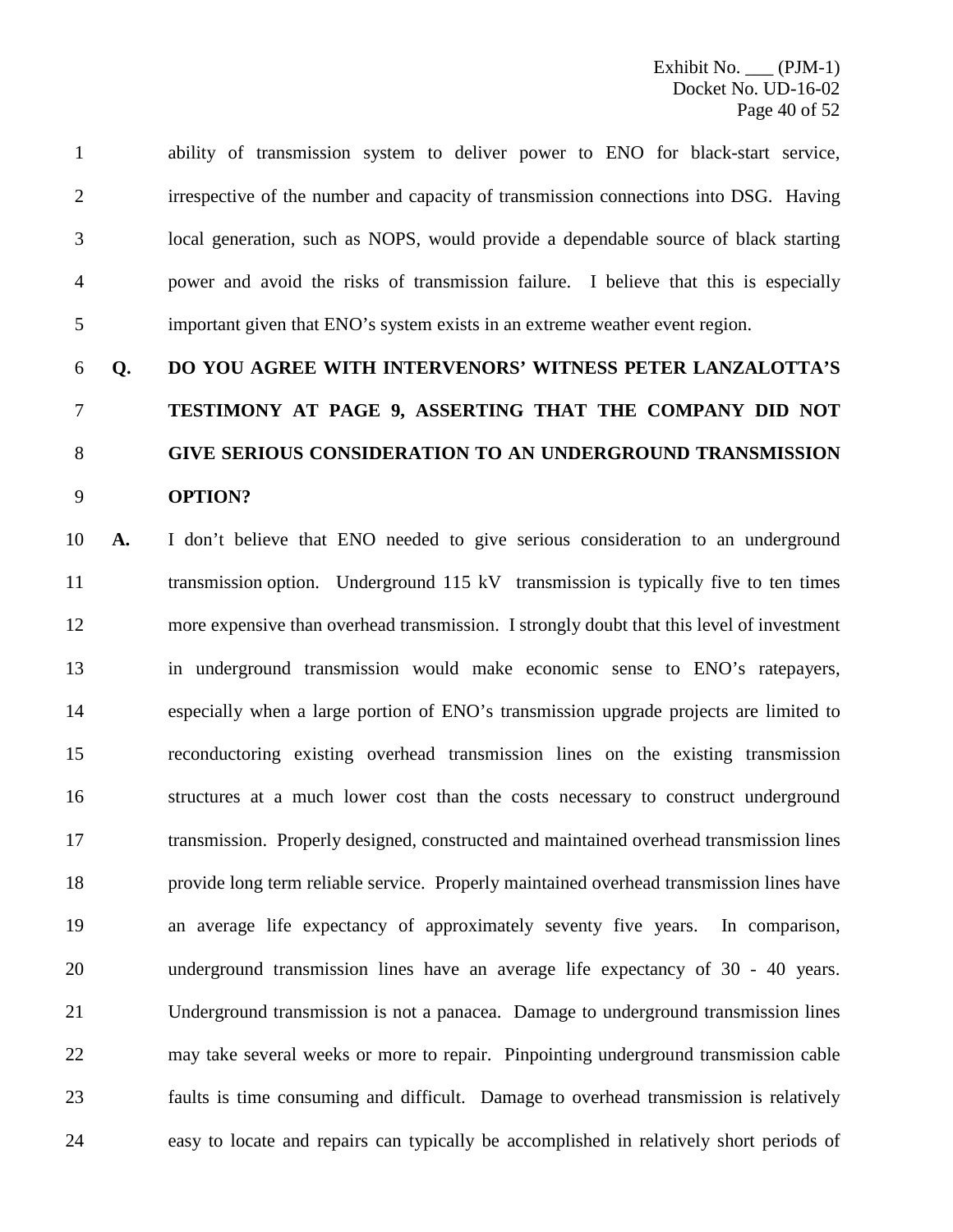1 time. Construction of underground transmission is a difficult expensive undertaking, as underground transmission cable is usually placed in duct. In example, a 230 kV underground transmission cable would be placed in a continuous trench sized to accept a 3-ft. wide by 7 ft. deep duct bank. Underground transmission cable runs are limited to 2,000 – 2,500 ft. Accordingly, accessible splicing vaults would have to be installed at that interval over the total length of the cable run. Installation of underground transmission in New Orleans would be very disruptive to local citizens and businesses. Underground 230 kV transmission costs between 10 – 15 times more than overhead construction. Simply put, it would be price prohibitive. It is also unlikely that a suitable right-of-way could be identified for the construction of such a project. Land would also have to be procured for transition stations at each terminus. From my long-term experience in New Orleans utility matters, I firmly believe that the number of existing underground obstructions would make the construction of underground transmission infeasible. I would also be very concerned with the reliability of underground transmission in New Orleans as a result of the ever-present risk of water intrusion, as New Orleans elevation is below mean sea level. ENO has experienced extensive water intrusion problems over the years with its underground distribution system in New Orleans East. For all of these reasons, I discard underground transmission as a reasonable alternative for ENO.

#### **Q. PLEASE COMMENT ON INTERVENOR'S WITNESS PETER LANZALOTTA'S**

# **TESTIMONY AT PAGE 11, CONCERNING ENO'S USE OF A STATIC VAR COMPENSATOR IN LIEU OF NOPS FOR SYSTEM VOLTAGE CONTROL?**

 **A.** Though I don't disagree with Mr. Lanzalotta that a Static Var Compensator ("SVC") could be used to provide dynamic reactive support for ENO's system during normal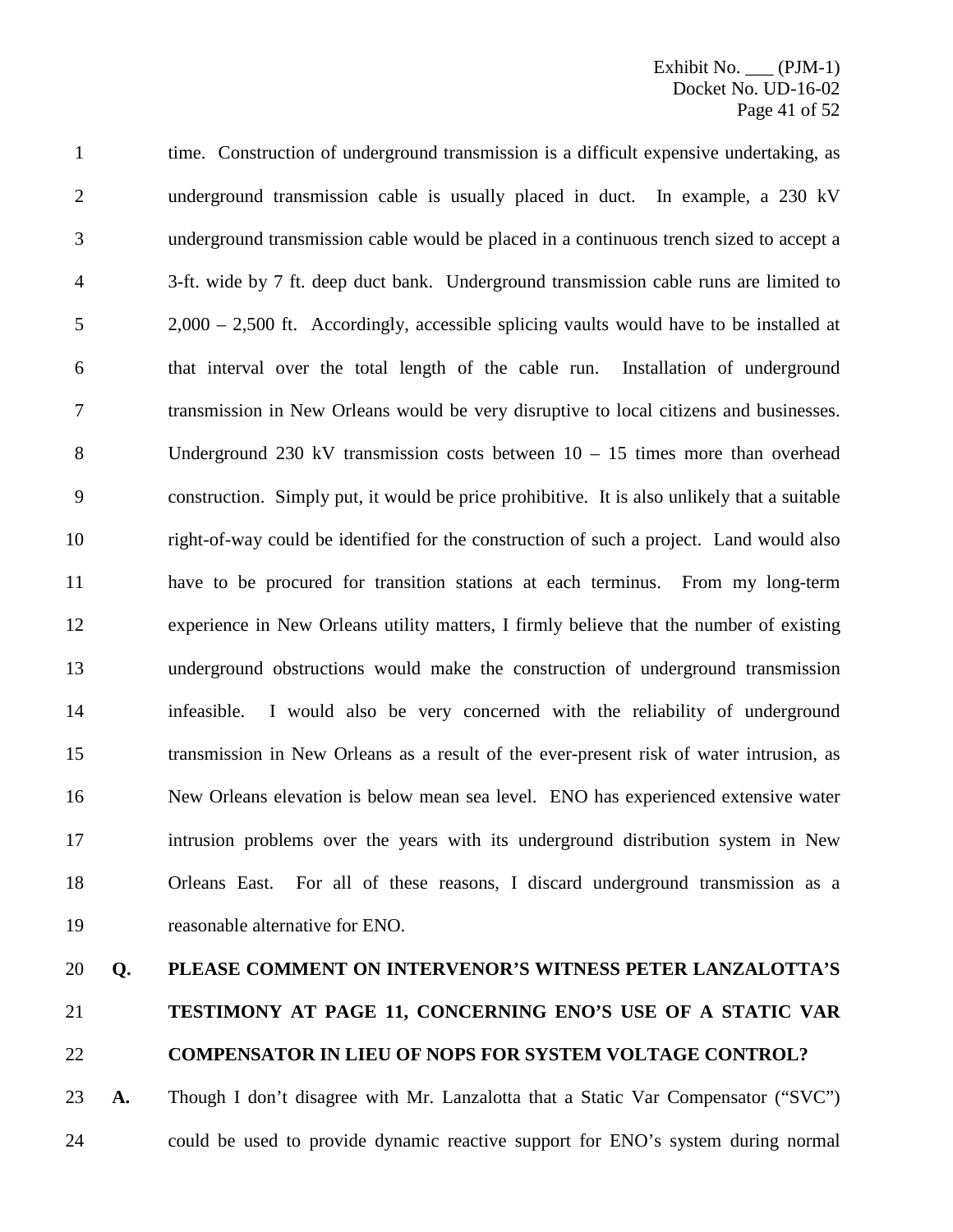system operations, in my opinion it would be of negligible benefit in the event of ENO's modeled P6 contingency. The P6 contingency results in an immediate severe thermal overload of several lines which import power to ENO's system. These lines are tripped by ENO's high speed relaying. Upon this action, and as a result of the specific nature of the P6 contingency, ENO's ability to serve load would be severely diminished. Follow- on Zone 3 clearing of thermally overloads on down-stream transmission lines would continue to reduce the system's ability to supply real power to meet load requirements. As a consequence of not having an adequate power supply, the system collapses. The only way to mitigate such a result would be to have a dynamic resource such as a generator to provide power to alleviate the thermal overloads and supply the reactive requirements needed to avoid system collapse. Both real power and reactive power are needed to mitigate such a P6 event. SVC's do not produce real power (MW) and would 13 likely not eliminate the cascading outages observed by ENO in its transmission reliability analyses.

## **IV. CONCLUSIONS**

 **Q. BASED UPON YOUR EVALUATION OF ENO'S SUPPLEMENTAL APPLICATION AND SUPPORTING TESTIMONY, INTERVENOR'S TESTIMONY, AND THE DISCOVERY RESPONSES FILED IN THIS DOCKET, WHAT ARE YOUR CONCLUSIONS?**

 **A.** From my evaluations, it is my opinion that ENO's retirement of Michoud Units 2 and 3 in 2016 has placed ENO's system at risk for severe transmission thermal overloads resulting in cascading transmission outages ultimately leading to a voltage collapse of ENO's 115 kV network, in the event of the occurrence of the NERC Category P6 double contingency modeled in Entergy's transmission reliability analyses. Though this is a low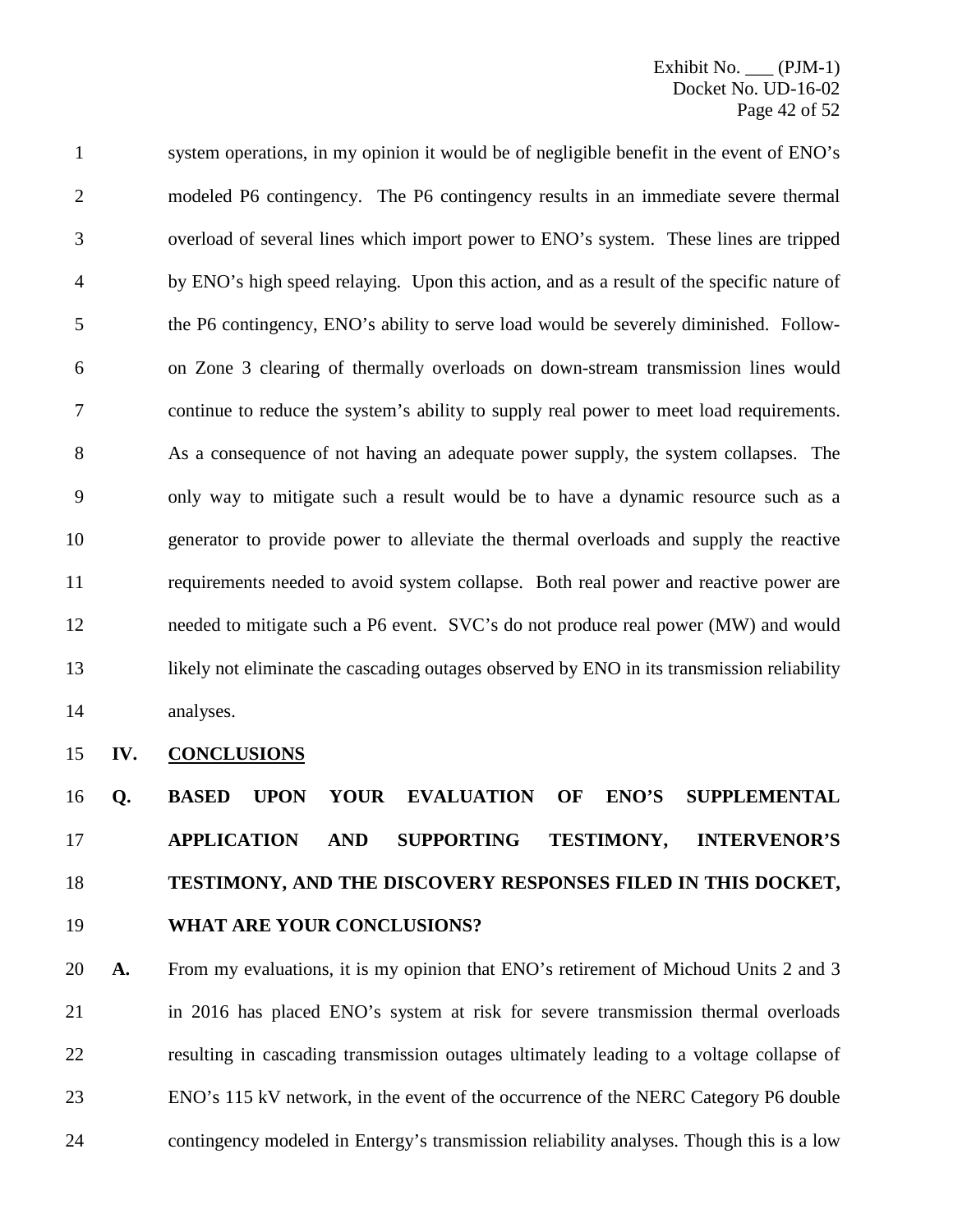probability event, the consequences of such a contingency to ENO's customers are not! As this event would result in placing approximately 49,000 ENO customers out of service, the current situation represents a significant risk to New Orleans. Owing to the specific nature of this contingency, equipment replacement and repairs could take several days or more to complete. Without a local generating source located in New Orleans, ENO's system has been reduced to having to import all of its power supply over significantly constrained transmission lines. In the event that local generation is not constructed, and transmission upgrade projects are not accomplished, ENO's system will continue to face potentially excessive risks of catastrophic outages. Accordingly, the "do nothing" alternative presently does not, and in the future, will not support reliable operation of ENO's system.

 When weighing the benefits of each alternative presented in ENO's Supplemental Application, the inherent risks of each alternative must be considered in order to determine the best alternative. I discuss the benefits and risk of each alternative below.

#### **CT Alternative and RICE Alternative**

 ENO has presented two generation alternatives in its Supplemental Application for the Council's consideration: 1) construction of a single simple cycle 226 MW combustion turbine generating facility (the CT Alternative), and 2) construction of a 126 MW reciprocating internal combustion engine generating facility consisting of seven units (the RICE Alternative). Owing to transmission limitations throughout the DSG region, I would expect that both of these generating facilities would be designated as VLR units by MISO, and would be dispatched during high load periods to support the reliability of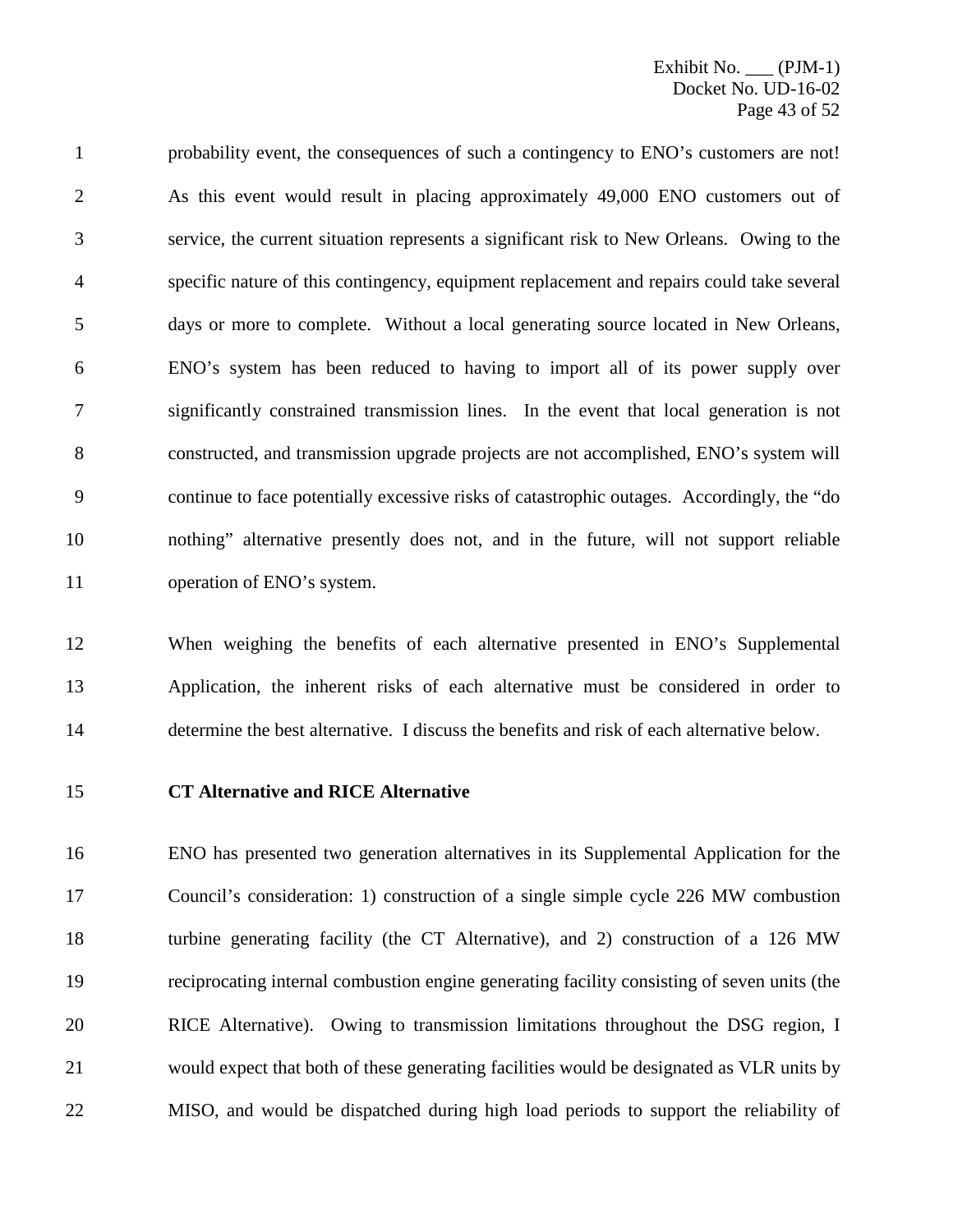ENO's system, as well as the DSG transmission grid. Both of these generating facilities would provide a valuable source of dynamic voltage support, and would support ENO's restoration of service after a major system outage resulting from a major contingency, or major storm event, such as a hurricane.

 Based upon my evaluation of ENO's transmission reliability analyses, I conclude that the CT Alternative would fully mitigate ENO's transmission reliability issues without the need to accomplish any transmission upgrade projects. Likewise, the RICE Alternative, would mitigate ENO's transmission reliability issues, but only if \$23 million in transmission upgrades are accomplished by 2027. Further, ENO would additionally need to shed 50 MW of customer load in 2019 in the event of a NERC Category P6 double contingency event.

 *Black Start Capability:* Owing to the risk of major system outages as a result of a critical contingency in ENO's system, or islanding situation which ENO experienced as a result of Hurricane Gustav, having black-start capability in support of continuing to have the ability to supply ENO's critical loads is a very important factor in comparing ENO's proposed generation alternatives. Further, it is my belief that local generation could 17 potentially be utilized as an adjunct source of power to the S&WB's Carrolton pumping plant, if required, to insure that the City continues to be pumped out in the event of major flooding, as has occurred numerous times. In order to insure that local generation can be operated after a major system outage, it is critical that the generator(s) have black-start capability. Both the CT Alternative and RICE Alternative would have a form of black- start capability. However, black-starting would be accomplished by different means. The CT Alternative would rely on a transmission path from the Waterford Nuclear Plant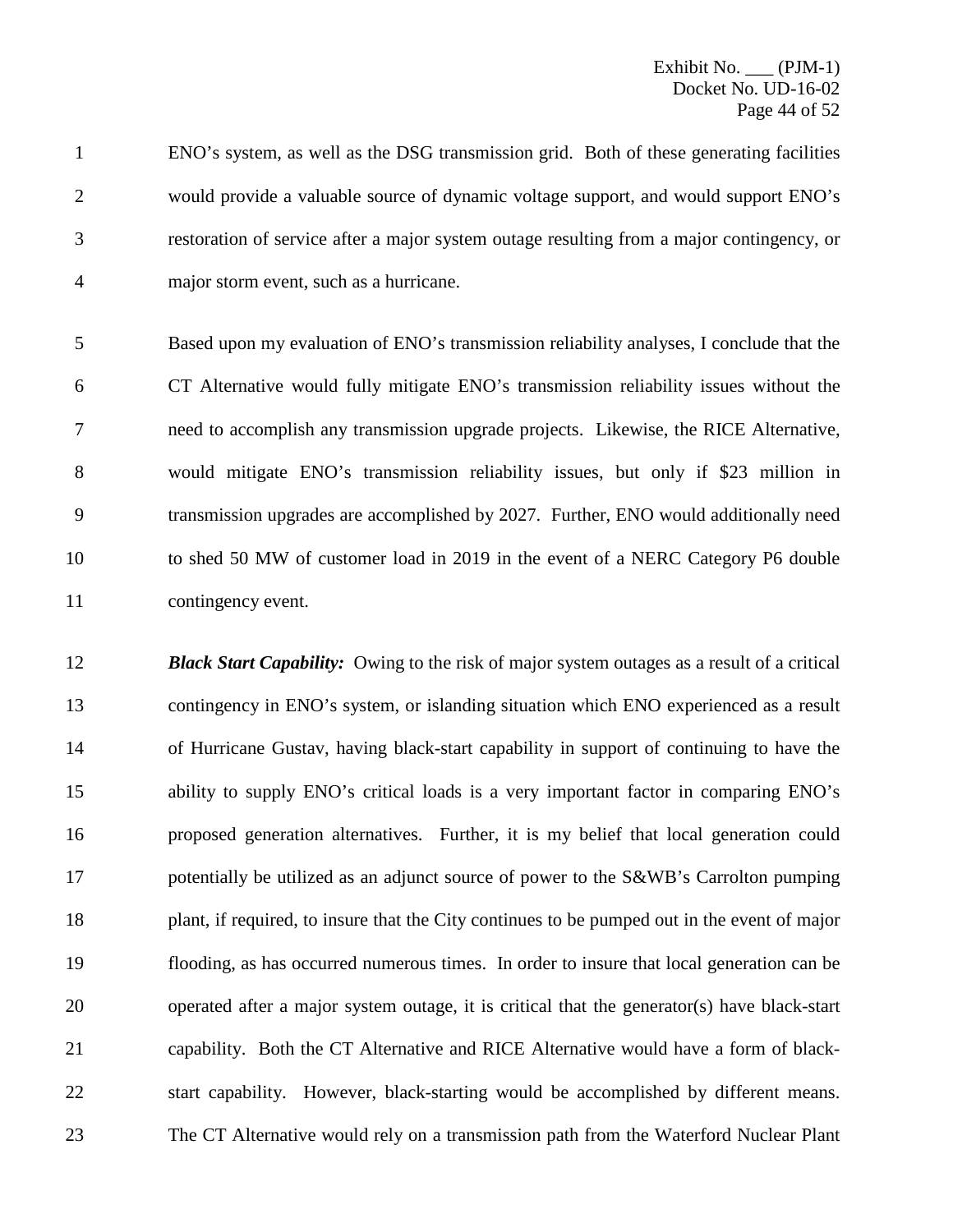to provide a source of power for black-starting the unit. This is the same transmission path that ENO designated for black-starting Michoud. The RICE Alternative can be black-started on its own without any need for an external source of power. In comparing the two black-start alternatives, it's my opinion that the RICE Alternative's self- contained black-starting capability is far superior than the CT Alternative's approach, as the CT Alternative's reliance on a distant source of power utilizing a lengthy transmission path presents potentially excessive risk, as the transmission lines required to deliver power for black-starting may be out of service as a result of a major transmission system contingency or an islanding situation, and would not be available to black-start the CT. To place both alternatives on an equal footing, the CT would require black-start capability on site, which ENO has indicated would be a very expensive undertaking, and as such ENO has not included it in its proposal.

## **Transmission Alternative**

 ENO has indicated that in that event local generation is not constructed, significant transmission upgrades estimated to cost \$57.3 million would be required to mitigate ENO's transmission reliability issues. I agree with ENO's transmission reliability analysis results on face value. However, I question ENO's results stemming from its conflicting input assumptions which indicate to me that, as modeled by ENO, the transmission reliability analyses reflect a load condition that increases the stress on ENO's transmission lines in the event of a transmission contingency, than would otherwise result had ENO properly accounted for the DSM goal in the load forecast reflected in its transmission reliability analysis model. Advisor Witness Prep discusses 23 this inconsistency in his Direct Testimony. In addition, ENO's assumed capacity value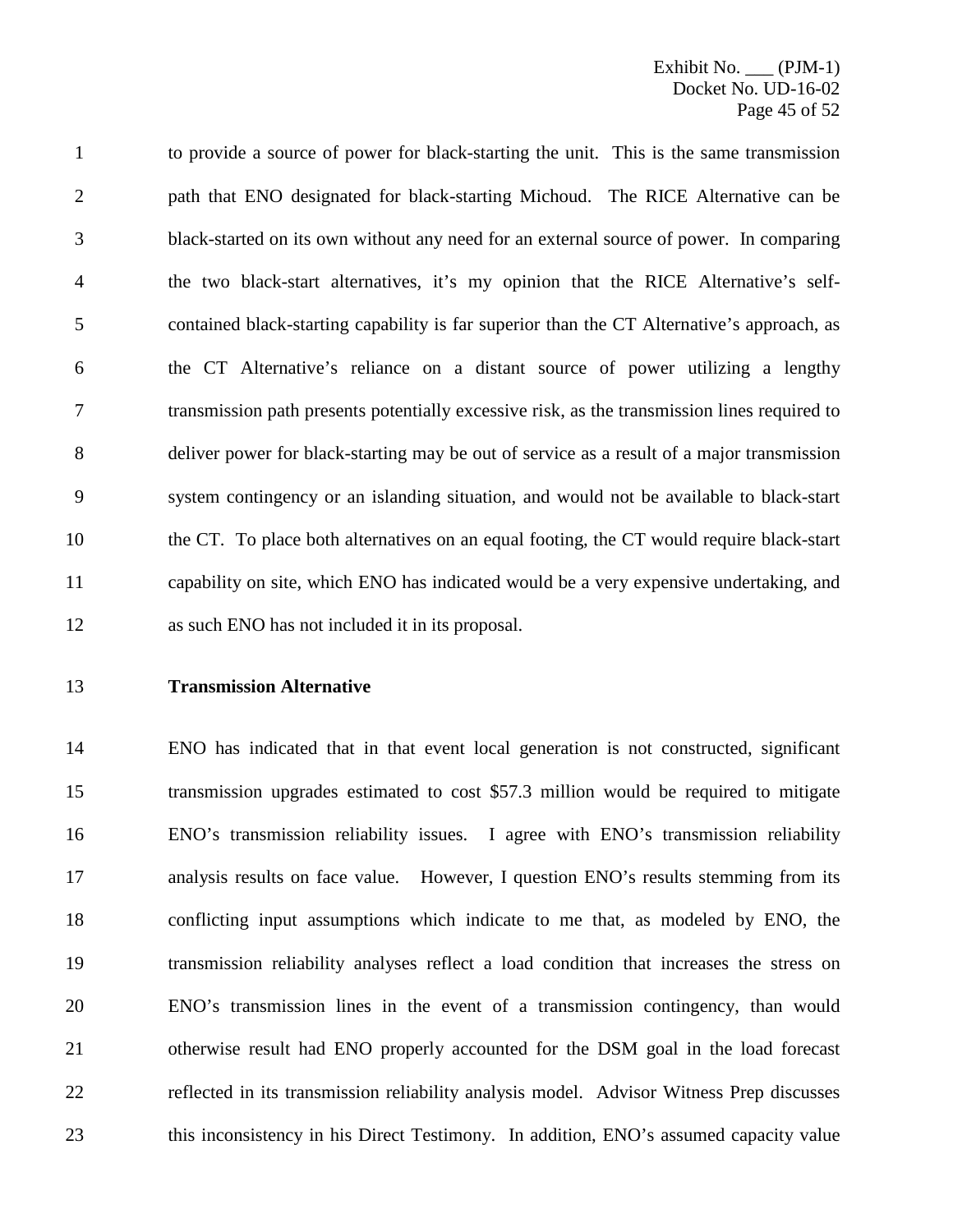for solar PV in the transmission reliability analyses is lower than that reflected in ENO's economic analysis, which would also increase the stress on ENO's transmission lines in the event of a transmission contingency. Though the effect of these inconsistencies on the study results has not been determined, to be assured of the results, the accuracy of ENO's current input assumptions should be verified or such assumptions should be corrected to be assured that the results of the transmission reliability analyses are valid.

 However, reliance on transmission to mitigate ENO's transmission issues will still hold ENO hostage to importing all of its power to meet its load requirements. Nor will transmission upgrades provide ENO with the benefits of operational flexibility, having a local dynamic source of power for voltage control, and system reliability support. Upgraded transmission will not alleviate the risk and consequences of ENO's system being islanded, as happened during Hurricane Gustav. In an islanding situation, without having local generation, ENO would not be able to supply its critical customer loads and 14 potentially the S&WB Carrolton facility.

 I have significant concerns with the constructability issues surrounding the upgrade projects which ENO has identified in its testimony and numerous discovery responses. ENO's planning level cost estimates for proposed transmission upgrades reflected in ENO's Supplemental Application constitute general rule-of-thumb estimates which are not based upon detailed engineering analysis and design studies, comprehensive field inspection of the circuits to be upgraded, etc., as further elaborated in my testimony. Based upon ENO's own admissions including ENO's indication that getting transmission outages necessary for its construction work will be problematic, the number of unknowns that exist including potential soil condition issues, access issues, obstructions and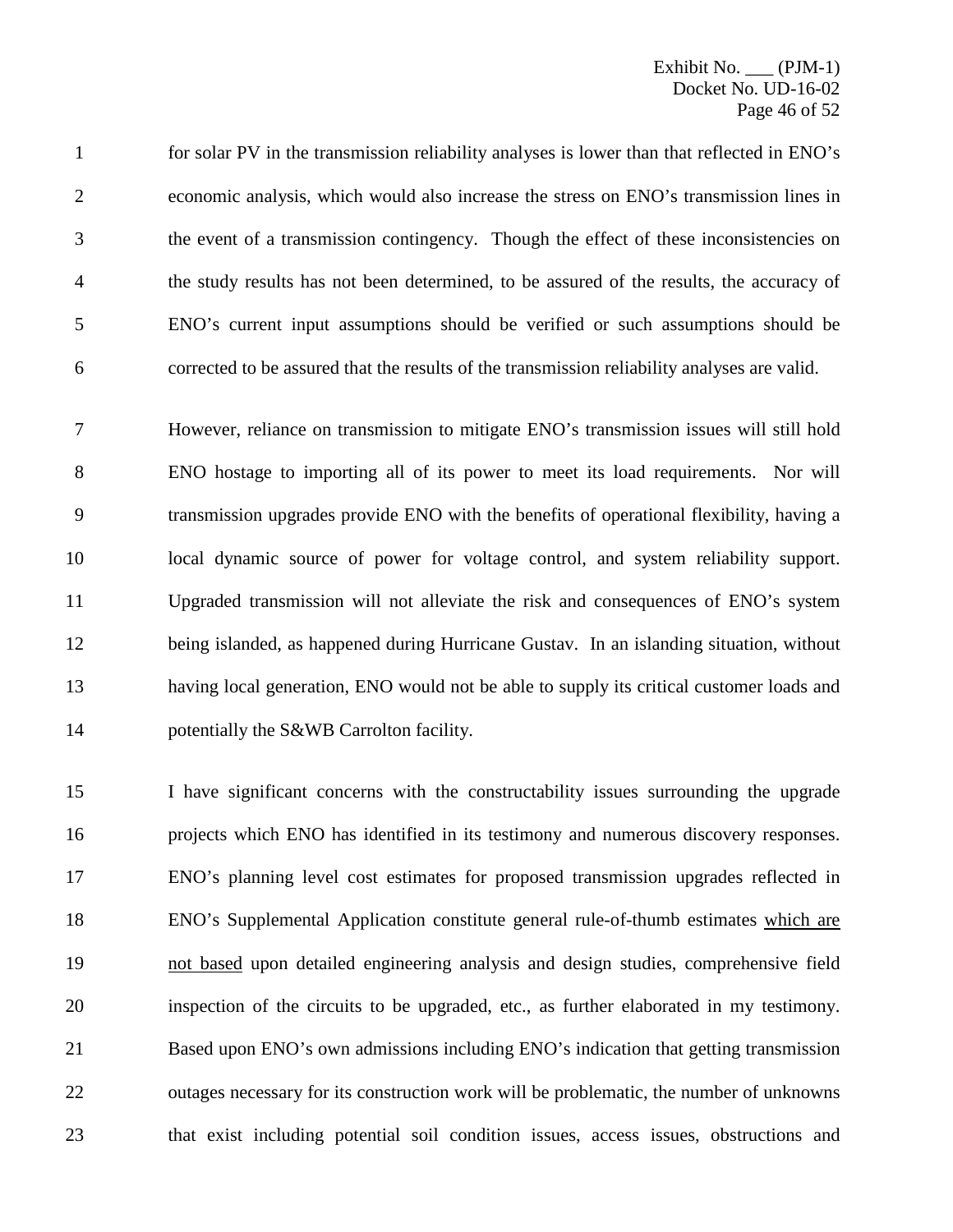environmental mitigation issues, as well as the fact that ENO has not definitely demonstrated that its proposed projects are feasible and constructible on an accelerated basis, it is my opinion that reliance on ENO's Transmission Alternative poses potentially excessive risks to ENO's customers, and should not be considered as a realistic alternative until such time as ENO files with the Council: (1) a definitive showing that its proposed transmission upgrade projects are feasibly constructible; (2) a definitive project cost estimate based upon ENO's determination of the specific costs of its proposed transmission upgrade projects; and (3) a refined estimate of the time necessary to construct each proposed project. I would recommend that these tasks be completed prior to final approval of such plan. Though ENO identified a need-by in-service date of "by 2021" for all upgrade projects required by its Transmission Alternative, ENO has admitted that: *"…it is doubtful that all of the projects at issues can be completed before* 

- 13 *2022.*  $\cdot$ <sup>[17](#page-47-0)</sup> **ENO** also states:
- *"The Company has a reliability need that presently exists and should be addressed by a mitigation measure as quickly as possible. Upon further review of Table 1, the Company states that the dates in each row under the column "Need-by Date" should be amended to state "as soon as possible."[18](#page-47-0)*
- 

 Given ENO's admissions as to the urgency to get its transmission upgrade projects completed, and that it would not be able to complete the projects by even its originally proposed need-by date, I believe ENO's Transmission Alternative as filed presents the Council potentially excessive reliability risks. Should the Council elect to pursue this alternative, it should require ENO to file a definitive plan to be held to as discussed above.

<span id="page-47-0"></span><sup>&</sup>lt;sup>17</sup> See ENO response to Advisors 12-3c.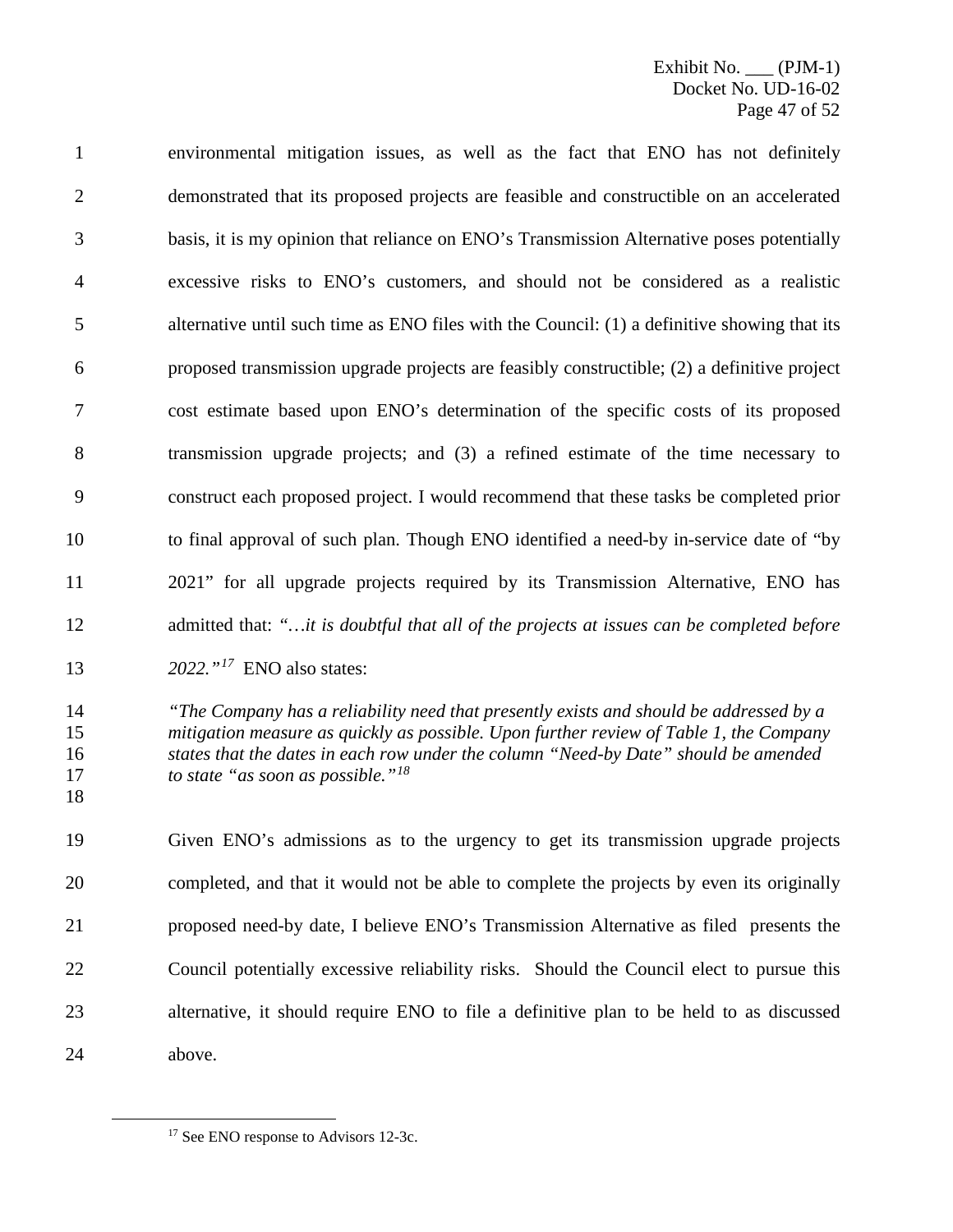## **Solar PV and DSM Alternatives**

 ENO has presented several alternative cases which include solar PV generation and DSM. My conclusions concerning each of these alternatives based upon my evaluation of ENO's transmission reliability analyses follow.

 *CT Alternative with 100 MW Solar PV and 2 Percent DSM:* Similar to ENO's CT Alternative, I find that the addition of 100 MW solar PV generating capacity interconnected at Michoud, and 2 percent DSM, would fully mitigate ENO's transmission reliability issues, and would provide the local generation benefits I have identified in my discussion of the CT Alternative. This alternative would fully support ENO's transmission system reliability without the need for any transmission upgrades. However, showing that 100 MW of solar PV capacity can be sited in close proximity to the Michoud has not been demonstrated in this docket. In addition, as I have discussed earlier in my testimony, solar PV capacity would not support ENO's system restoration after a major outage event as it is not dispatchable and cannot be practically ramped up to follow load. Further, solar PV equipment is susceptible to physical damage from major storm events and may not be operable after such an event. Accordingly, though this alternative would satisfy ENO's reliability needs, the feasibility of the solar component is presently very much in question.

# *RICE Alternative with 100 MW Solar PV and 2% DSM:* Similar to ENO's RICE Alternative, I find that the addition of 100 MW solar PV generating capacity interconnected at Michoud, and 2 percent DSM, would fully mitigate ENO's

<sup>&</sup>lt;sup>18</sup> See ENO response to Advisors 12-4a.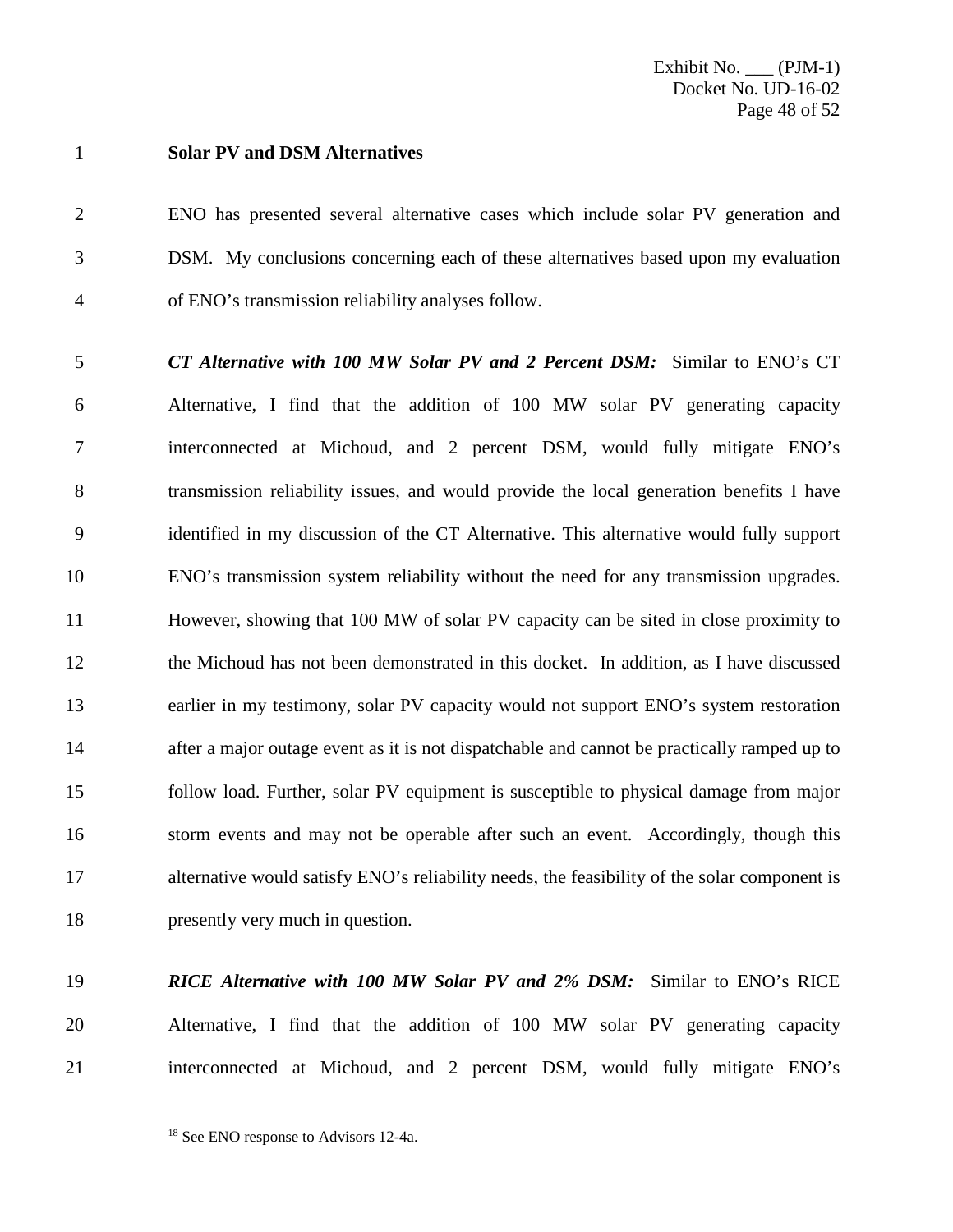transmission reliability issues, and would provide the local generation benefits I have 2 identified in my discussion of the CT Alternative. This alternative would fully support ENO's transmission system reliability without the need for any transmission upgrades. However, ENO's transmission reliability analysis results indicate there would be a need to shed 25 MW of ENO customer load in 2019 to mitigate a P6 double contingency. However, showing that 100 MW of solar PV capacity can be sited in close proximity to the Michoud has not been demonstrated in this docket. Accordingly, though this alternative would satisfy ENO's reliability needs, the feasibility of the solar component is very much unknown as I have previously discussed herein.

 *Transmission Alternative with 200 MW of Solar PV and 2% DSM:* Similar to ENO's Transmission Alternative, the addition of 200 MW of solar PV generating capacity interconnected at Michoud and 2 percent DSM would not avoid a system voltage collapse in 2019 in the event of a P6 double contingency. Assuming ENO's identified transmission upgrades estimated to cost \$23.2 million are accomplished, this alternative would satisfy ENO's reliability needs in later years. However, this alternative would not provide the local generation benefits I have identified in my discussion of the CT Alternative. Neither would it be a practical resource to supply power to ENO's critical customers during an islanding event or major system outage. Further, a showing that 200 MW of solar PV capacity can be sited in close proximity to the Michoud has not been demonstrated in this docket. Accordingly, though this alternative would satisfy ENO's reliability needs in the longer term, the feasibility of the solar component is very much unknown as I have previously discussed herein.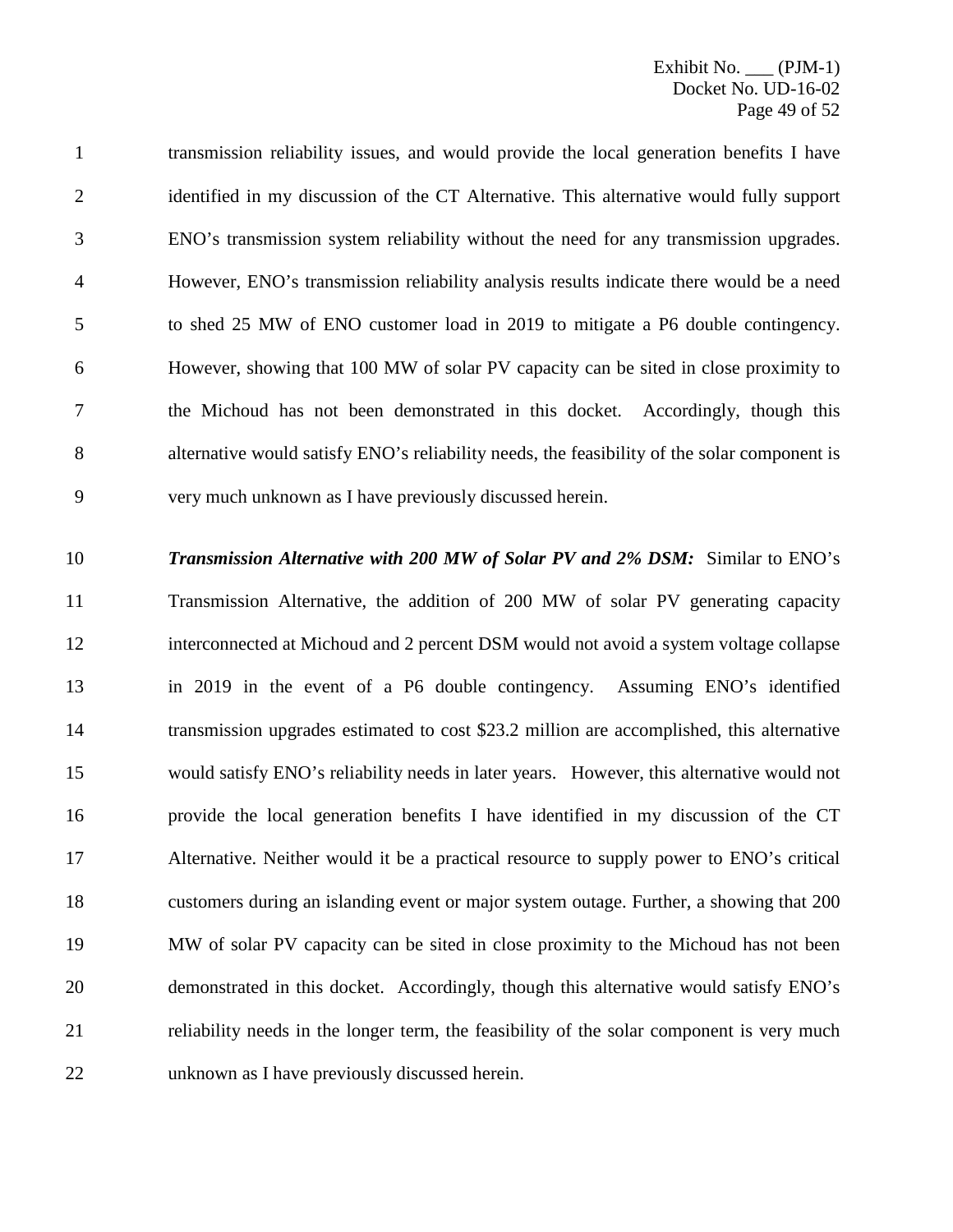*Transmission Alternative with 2% DSM:* Through the 2019 – 2027 years of study, this alternative performs similar to the Transmission Alternative. ENO transmission reliability analysis indicates that in the event of a P6 contingency, ENO's system would suffer cascading outages ultimately leading to a voltage collapse of its 115 kV network, resulting in placing approximately 49,000 ENO customers out of service. This contingency could be mitigated by ENO accomplishing \$44.3 million of transmission upgrades. Similar to the Transmission Alternative, it is my opinion that this would be a 8 risky alternative owing the ENO's stated constructability issues and unknowns. Further I note that this alternative would not provide the operating flexibility, and ability to power critical customer loads in the event of a major system outage or major storm event that the RICE Alternative would provide. Accordingly, I question the feasibility of this alternative absent the demonstration that it is realistically achievable.

 *Final Conclusions:* Given ENO's stated constructability issues and unknowns concerning ENO's accomplishment of required transmission upgrades needed to mitigate its transmission reliability issues, it is my opinion that the Transmission Alternative, either with or without the inclusion of 2 percent DSM presents significant risk to New Orleans. As noted, to the extent the Council approves proceeding with this option absent the demonstration that it is realistically achievable, ENO should demonstrate that its proposed transmission upgrade projects can be constructed, the realistic timing of each project, the potential impacts of project delay on ENO's transmission reliability, and definitive costs for each project.

 Likewise, for reasons already stated, the Transmission Alternative including 200 MW of solar PV capacity and 2 percent DSM contain dubious assumptions in ENO's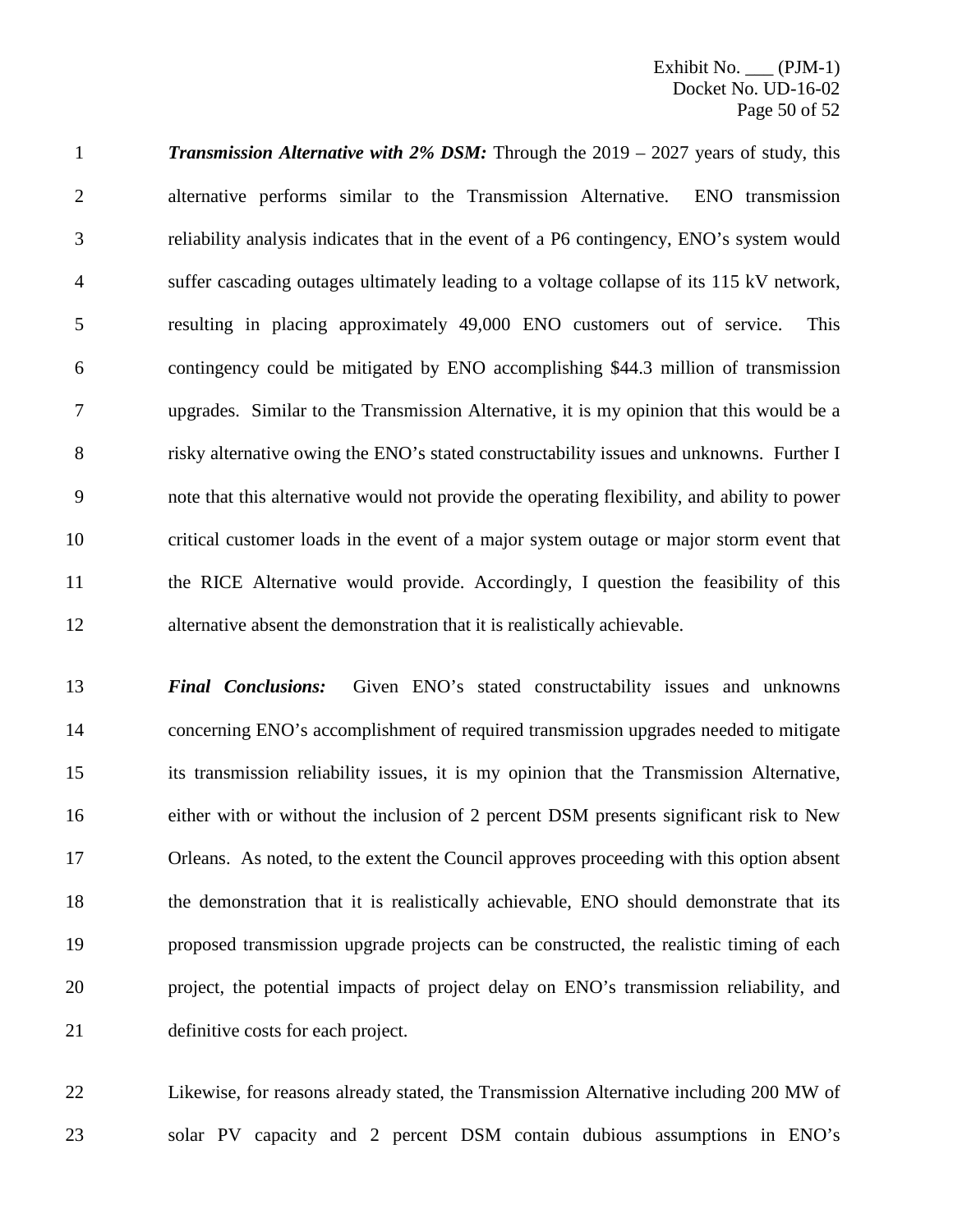transmission modeling and in order to realistically be considered ENO should demonstrate that its assumptions are accurate concerning the load forecast upon which its transmission reliability analyses are based, as well as the assumed capacity value of solar PV resources included in its model.

 To the contrary, the CT Alternative and RICE Alternative, with and without 100 MW of solar PV capacity and 2 percent DSM, would fully mitigate ENO's transmission reliability issues, would provide operating flexibility, would be capable of powering critical ENO customer loads in the event of a major system outage or major storm event, and would support restoration of service after a major system outage. However, as I have explained, the CT Alternative and RICE Alternative are different when considering black start capability, which I view as a critical requirement given New Orleans risk of major storm event driven outages. The CT Alternative would rely on a transmission path from a remote source to black-start the unit. The RICE Alternative units have black-start capability built in, and would not require a source of power from an external source. In the event of a major system outage, I believe ENO's reliance on a remote transmission path and source of power for black-start service is a potentially excessive risk. Further, I note that Advisors Witness Joseph Rogers has testified that in his opinion the RICE Alternative would be a better choice than the CT Alternative, based upon not only capacity need, but the expected operational requirements for the unit.

 Accordingly, after considering each of the alternatives presented in this docket for their ability to fully support ENO's transmission reliability and mitigate ENO's current 22 transmission reliability problems, and for the reasons I have elaborated herein, when considering the inherent risks that each alternative presents, my preference would be the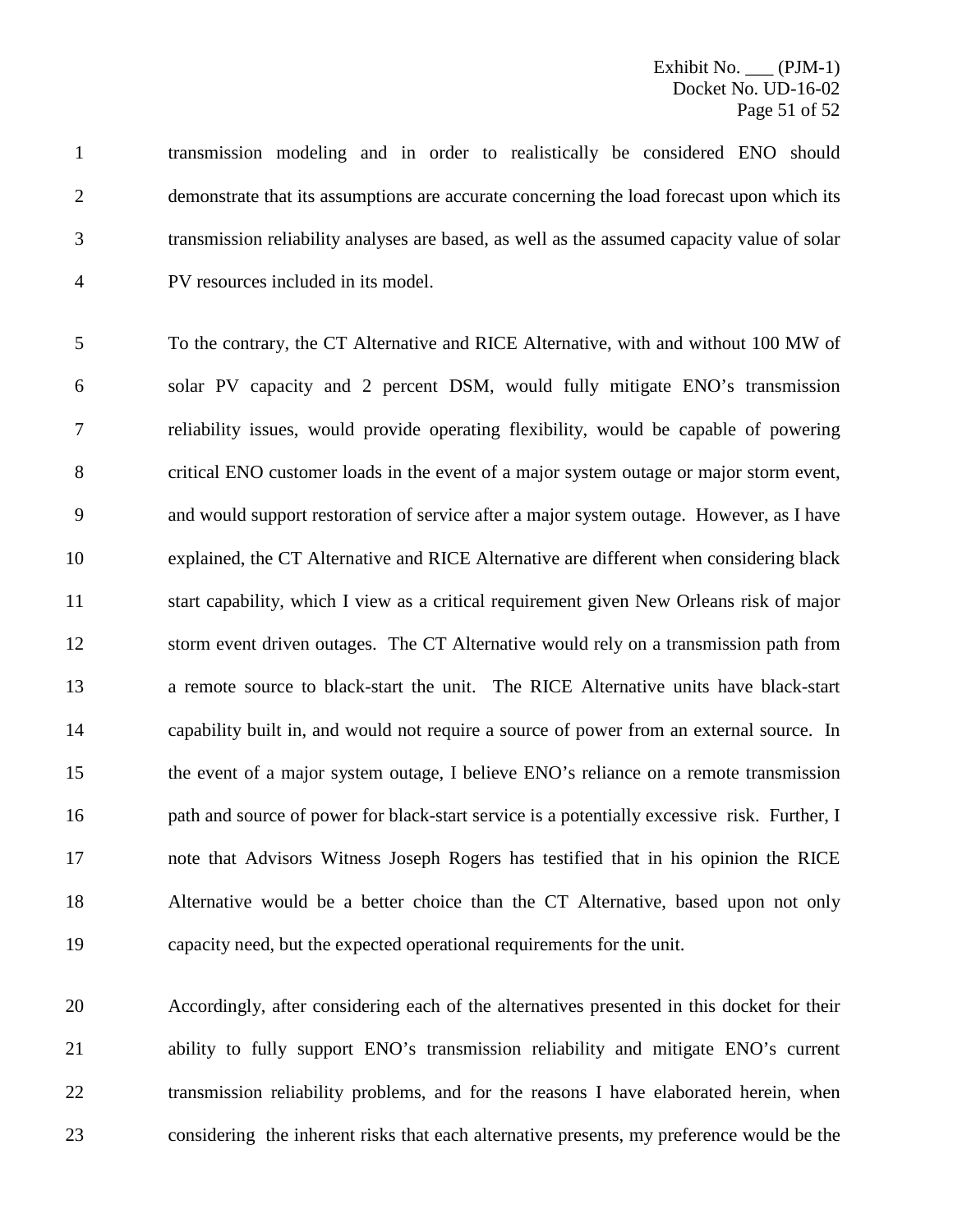Exhibit No. \_\_\_ (PJM-1) Docket No. UD-16-02 Page 52 of 52

|                | RICE Alternative, either with or without inclusion of 100 MW solar PV capacity and 2       |
|----------------|--------------------------------------------------------------------------------------------|
| $\overline{2}$ | percent DSM (if it can be demonstrated that modeling assumptions in fact are realistic),   |
| 3              | as the alternative that mitigates the transmission risk in comparison to all others I have |
| 4              | evaluated in my testimony. The RICE Alternative presents the least risk compared to        |
| 5              | both the CT Alternative and the Transmission Alternative.                                  |
|                |                                                                                            |

**Q. DOES THIS CONCLUDE YOUR TESTIMONY?**

**A.** Yes.